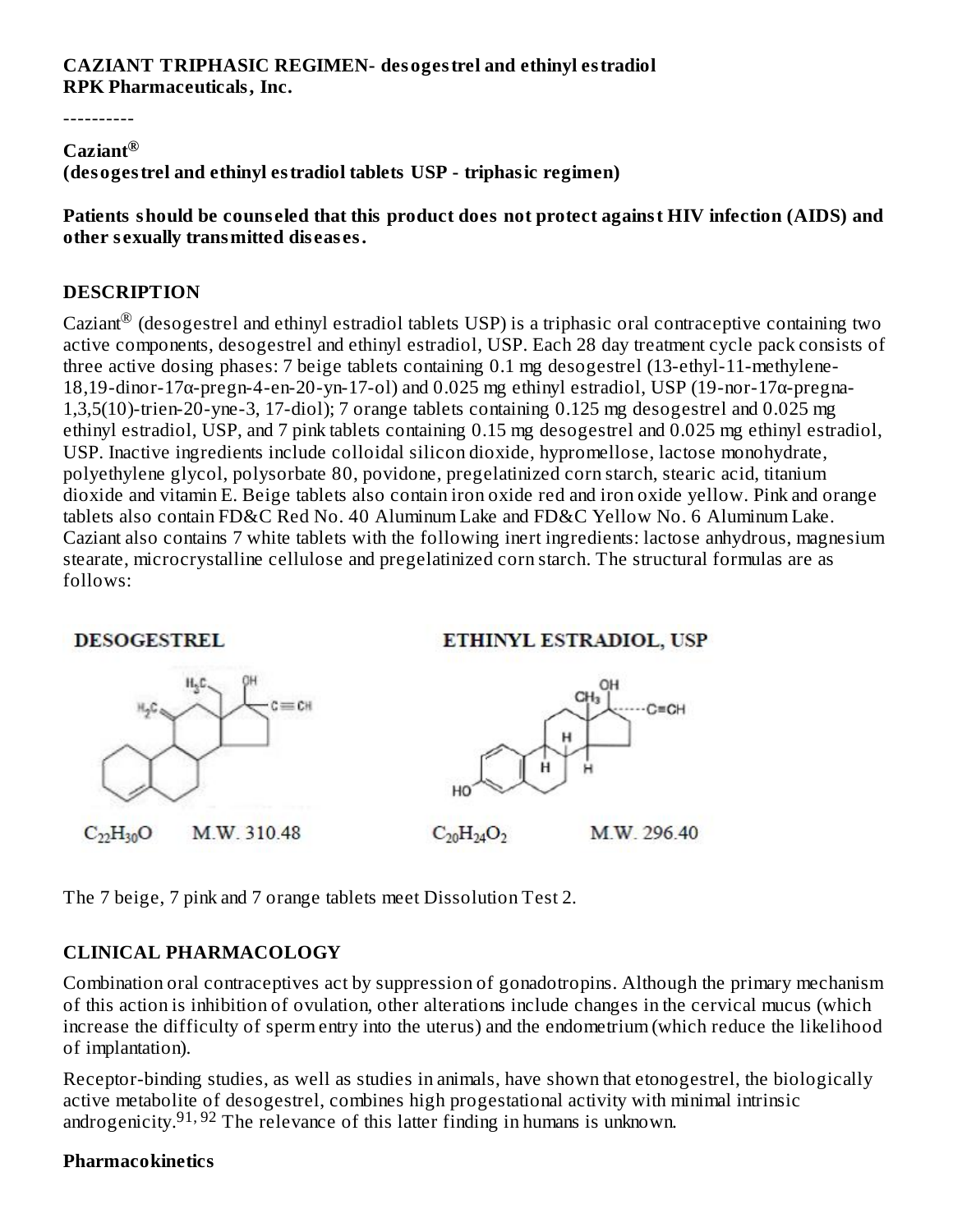# *Absorption*

Desogestrel is rapidly and almost completely absorbed and converted into etonogestrel, its biologically active metabolite. Following oral administration, the relative bioavailability of desogestrel, based on the lowest and highest tablet strengths, 0.100 mg desogestrel/0.025 mg ethinyl estradiol and 0.150 mg desogestrel/0.025 mg ethinyl estradiol, compared to solution, as measured by serum levels of etonogestrel, is approximately 100%. Ethinyl estradiol is rapidly and almost completely absorbed. When the lowest and highest tablet strengths, 0.100 mg desogestrel/0.025 mg ethinyl estradiol and 0.150 mg desogestrel/0.025 mg ethinyl estradiol, were compared to solution, the relative bioavailability of ethinyl estradiol was 92% and 98%, respectively. The effect of food on the bioavailability of desogestrel and ethinyl estradiol tablets following oral administration has not been evaluated.

The pharmacokinetics of etonogestrel and ethinyl estradiol following multiple dose administration of desogestrel and ethinyl estradiol tablets were determined during the third cycle in 21 subjects. After multiple dosing with desogestrel and ethinyl estradiol tablets, plasma concentrations of etonogestrel reached steady-state after four days of treatment during dosing Phases 1 and 3. During dosing Phase 2, steady-state was reached after five days of treatment. The dose-normalized  $\mathrm{AUC_{0\,to\,24}}$  for etonogestrel was increased approximately 20% from Phase 1 to Phase 2 and approximately 10% from Phase 2 to Phase 3. SHBG concentrations were shown to be induced by the daily administration of ethinyl estradiol. Steady state for ethinyl estradiol was reached after four days of dosing in all dosing phases. The pharmacokinetic parameters of etonogestrel and ethinyl estradiol during the third cycle following multiple dose administration of desogestrel and ethinyl estradiol tablets are summarized in TABLE 1.

| TABLE 1: MEAN (SD) PHARMACOKINETIC PARAMETERS OF DESOGESTREL AND   |
|--------------------------------------------------------------------|
| ETHINYL ESTRADIOL TABLETS OVER A 28 DAY DOSING PERIOD IN THE THIRD |
| CYCLE $(n = 21)$ .                                                 |

| <b>Etonogestrel</b>      |                          |                         |                         |                                 |                          |  |  |
|--------------------------|--------------------------|-------------------------|-------------------------|---------------------------------|--------------------------|--|--|
| Phase                    | $Dose^{\dagger}$         | $C_{\frac{max}{max}}$   | $t_{\rm max}$           | $n\text{-}AUC_{0\text{ to }24}$ | CL/F                     |  |  |
| (days)                   | mg                       | pg/mL                   | hr                      | pg•hr/mL/mcg                    | L/hr                     |  |  |
| 1(1 to 7)                | 0.100                    | 2163.3 (856.4)          | 1.6(0.7)                | 196 (75.4)                      | 6.1(2.3)                 |  |  |
| $ 2 (8 \text{ to } 14) $ | 0.125                    | 3241.5 $(1296.5)^a$     | $1.1(0.3)$ <sup>a</sup> | 234.4 $(85)^a$                  | $5.1(1.9)^a$             |  |  |
| $3(15 \text{ to } 21)$   | 0.150                    | 3855.7 (1273.1)         | 1.5(0.8)                | 256.6 (104)                     | 4.6 $(1.6)$              |  |  |
| Desogestrel              |                          |                         |                         |                                 |                          |  |  |
|                          | <b>Ethinyl Estradiol</b> |                         |                         |                                 |                          |  |  |
| Phase                    | Dose                     | $C_{\text{max}}$        | $t_{max}$               | $n\text{-}AUC_{0\text{ to }24}$ | CL/F                     |  |  |
| (days)                   | mg                       | pg/mL                   | hr                      | pg•hr/mL/mcg                    | L/hr                     |  |  |
| 1(1 to 7)                | 0.025                    | 85.4(51.7)              | 1.5(0.8)                | [26.4(11.5)]                    | 43.5(15)                 |  |  |
| $ 2 (8 \text{ to } 14) $ | 0.025                    | 91.3(52.2) <sup>a</sup> | 1.2 (1.2) <sup>a</sup>  | [29 (15.5) <sup>a</sup> ]       | 41.7 (15.5) <sup>a</sup> |  |  |
|                          |                          |                         |                         |                                 |                          |  |  |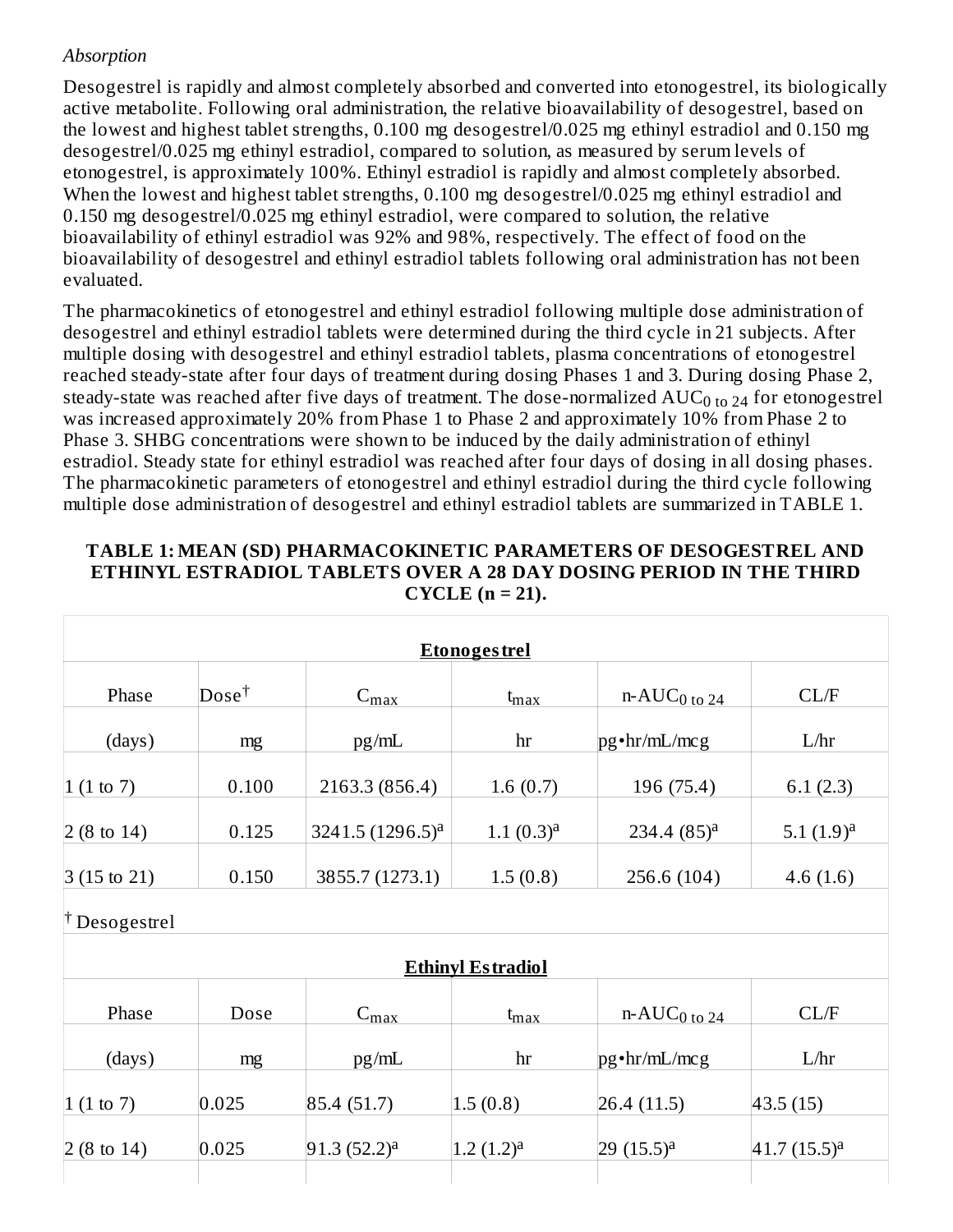$a_n = 20$ 

 $C_{max}$  – maximum serum drug concentration

 $t_{max}$  – time at which maximum serum drug concentration occurs

n-AUC<sub>0 to 24</sub> – area under the concentration- vs. time curve -0 to 24 hours normalized to 1 mcg administered

CL/F – apparent clearance

Note: for information on  $t_{1/2}$  for Day 21, see the *Excretion* section.

#### *Distribution*

Etonogestrel, the active metabolite of desogestrel, was found to be 98% protein bound, primarily to sex hormone-binding globulin (SHBG). Ethinyl estradiol is primarily bound to plasma albumin. Ethinyl estradiol does not bind to SHBG, but induces SHBG synthesis. Desogestrel, in combination with ethinyl estradiol, does not counteract the estrogen-induced increase in SHBG, resulting in lower serum levels of free testosterone.<sup>96 to 99</sup>

#### *Metabolism*

Desogestrel: Desogestrel is rapidly and completely metabolized by hydroxylation in the intestinal mucosa and on first pass through the liver to etonogestrel. *In vitro* data suggest an important role for the cytochrome P450 CYP2C9 in the bioactivation of desogestrel. Further metabolism of etonogestrel into 6β-hydroxy, etonogestrel and 6β-13ethyl-dihydroxylated metabolites as major metabolites is catalyzed by CYP3A4. Other metabolites (i.e., 3α-OH-desogestrel, 3β-OH-desogestrel, and 3α-OH-5α-Hdesogestrel) also have been identified and these metabolites may undergo glucuronide and sulfate conjugation.

Ethinyl Estradiol: Ethinyl estradiol is subject to a significant degree of presystemic conjugation (phase II metabolism). Ethinyl estradiol, escaping gut wall conjugation, undergoes phase I metabolism and hepatic conjugation (phase II metabolism). Major phase I metabolites are 2-OH-ethinyl estradiol and 2 methoxy-ethinyl estradiol. Sulfate and glucuronide conjugates of both ethinyl estradiol and phase I metabolites, which are excreted in bile, can undergo enterohepatic circulation.

#### *Excretion*

Etonogestrel and ethinyl estradiol are primarily eliminated in urine, bile and feces. At steady state, on Day 21, the elimination half-lives of etonogestrel and ethinyl estradiol are  $37.1 \pm 14.8$  hours and  $28.2 \pm 1.5$ 10.5 hours, respectively.

#### **Special Populations**

*Race*

There is no information to determine the effect of race on the pharmacokinetics of desogestrel and ethinyl estradiol tablets.

#### *Hepatic Insufficiency*

No formal studies were conducted to evaluate the effect of hepatic disease on the disposition of desogestrel and ethinyl estradiol tablets. However, steroid hormones may be poorly metabolized in patients with impaired liver function (see **PRECAUTIONS**).

#### *Renal Insufficiency*

No formal studies were conducted to evaluate the effect of renal disease on the disposition of desogestrel and ethinyl estradiol tablets.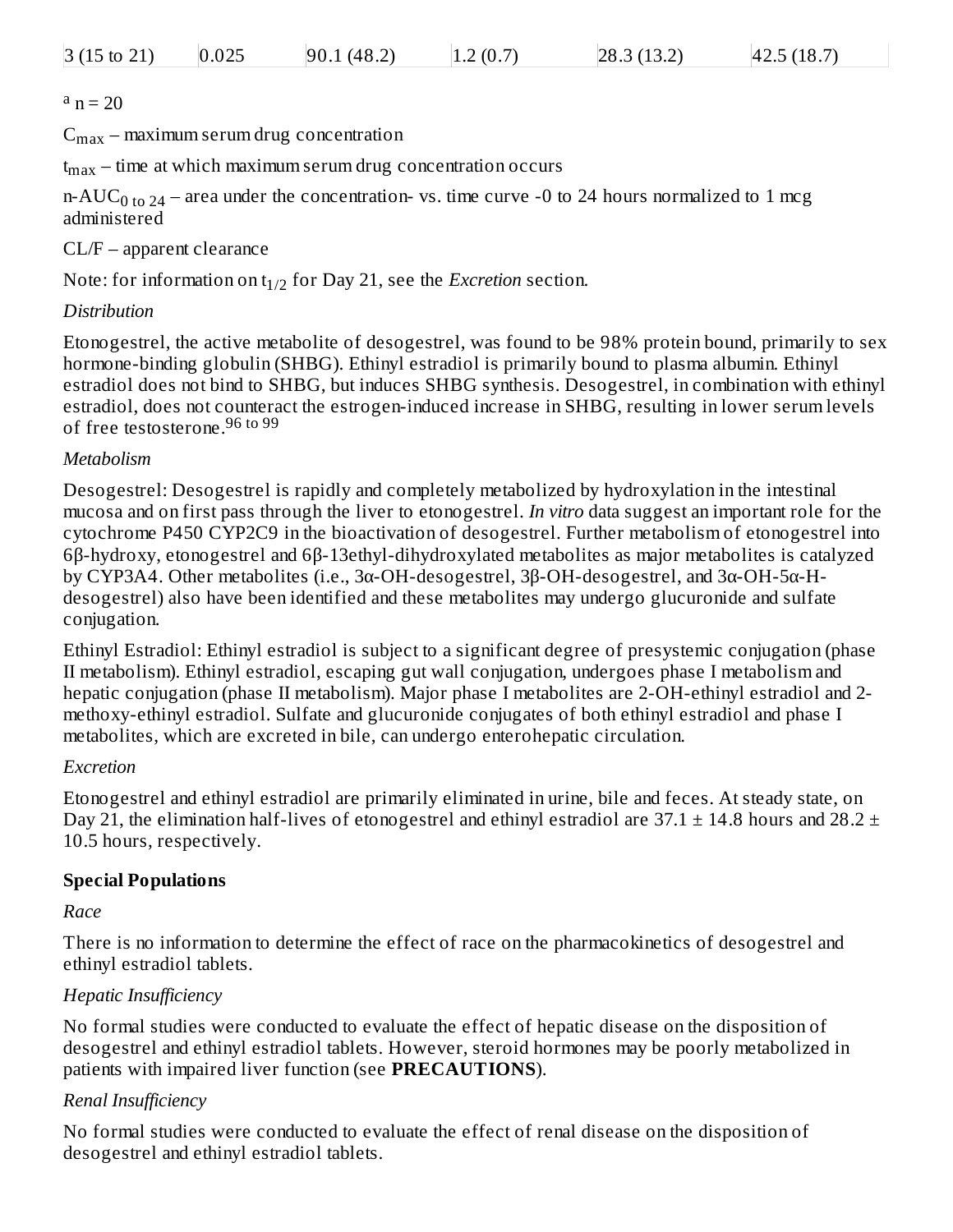#### *Drug-Drug Interactions*

Interactions between desogestrel/ethinyl estradiol and other drugs have been reported in the literature. No formal drug-drug interaction studies were conducted with desogestrel and ethinyl estradiol tablets (see **PRECAUTIONS**).

#### **INDICATIONS AND USAGE**

Caziant (desogestrel and ethinyl estradiol tablets) is indicated for the prevention of pregnancy in women who elect to use this product as a method of contraception.

Oral contraceptives are highly effective. TABLE 2 lists the typical unintended pregnancy rates for users of combination oral contraceptives and other methods of contraception. The efficacy of these contraceptive methods, except sterilization, the IUD, and implants, depends upon the reliability with which they are used. Correct and consistent use of these methods can result in lower failure rates.

#### **TABLE 2: PERCENTAGE OF WOMEN EXPERIENCING AN UNINTENDED PREGNANCY DURING THE FIRST YEAR OF TYPICAL USE AND THE FIRST YEAR OF PERFECT USE OF CONTRACEPTION AND THE PERCENTAGE CONTINUING USE AT THE END OF THE FIRST YEAR, UNITED STATES.**

|                      |                          | % of Women Experiencing an Unintended % of Women Continuing<br><b>Pregnancy within the First Year of Use</b> |     |  |
|----------------------|--------------------------|--------------------------------------------------------------------------------------------------------------|-----|--|
| <b>Method</b>        | Typical Use <sup>†</sup> | Perfect Use <sup>‡</sup>                                                                                     |     |  |
| (1)                  | (2)                      | (3)                                                                                                          | (4) |  |
| Chance <sup>§</sup>  | 85                       | 85                                                                                                           |     |  |
| Spermicides          | 26                       | 6                                                                                                            | 40  |  |
| Periodic abstinence  | 25                       |                                                                                                              | 63  |  |
| Calendar             |                          | $\boldsymbol{9}$                                                                                             |     |  |
| Ovulation<br>Method  |                          | 3                                                                                                            |     |  |
| Sympto-Thermal#      |                          | $\overline{2}$                                                                                               |     |  |
| Post-Ovulation       |                          | $\mathbf{1}$                                                                                                 |     |  |
| Withdrawal           | 19                       | $\overline{4}$                                                                                               |     |  |
| $Cap^{\mathbf{p}}$   |                          |                                                                                                              |     |  |
| Parous Women         | 40                       | 26                                                                                                           | 42  |  |
| Nulliparous<br>Women | 20                       | 9                                                                                                            | 56  |  |
|                      |                          |                                                                                                              |     |  |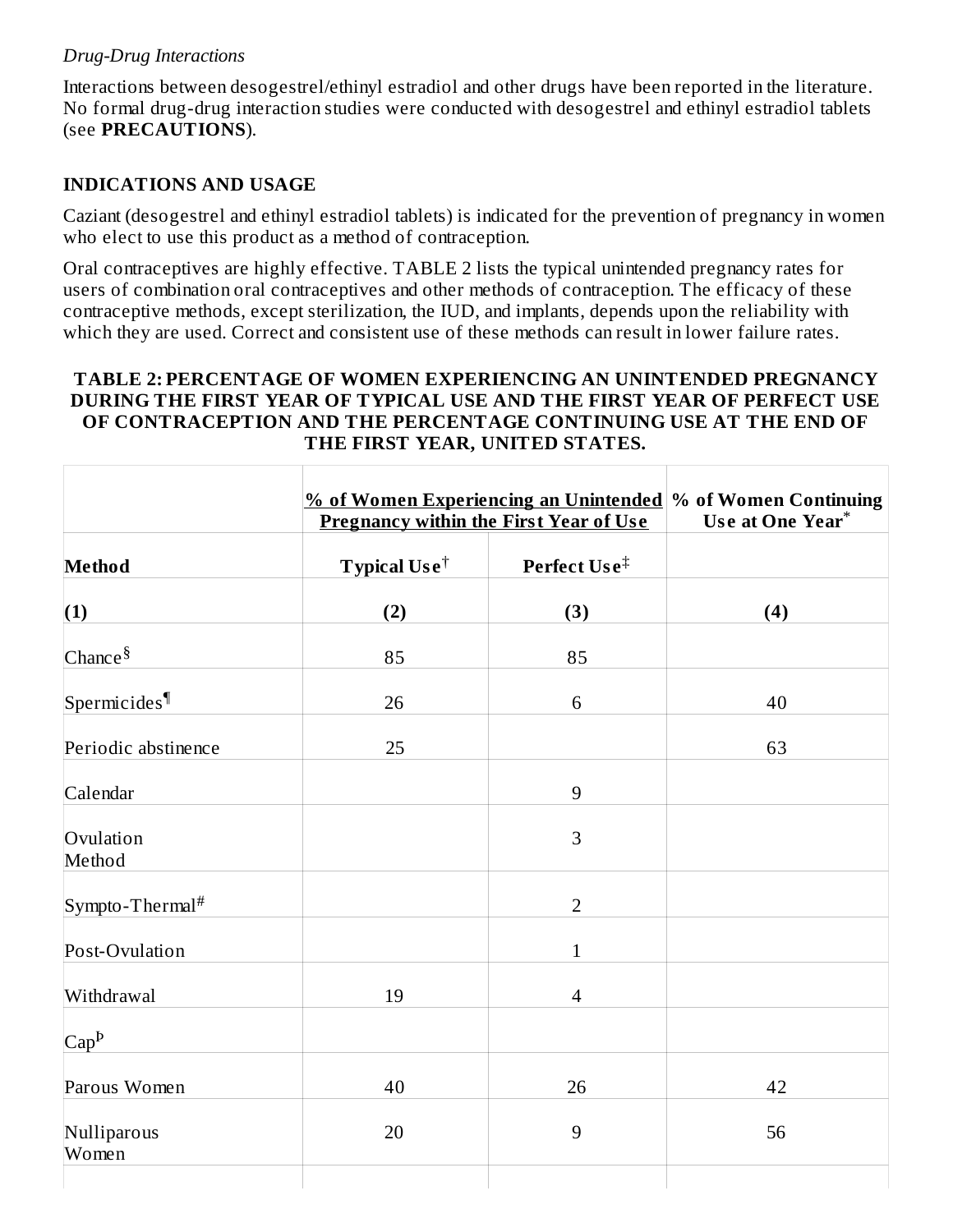| Sponge                     |           |                  |            |
|----------------------------|-----------|------------------|------------|
| Parous Women               | 40        | 20               | 42         |
| Nulliparous<br>Women       | 20        | $\boldsymbol{9}$ | 56         |
| Diaphragm <sup>b</sup>     | $20\,$    | $\,6\,$          | 56         |
| $\text{Condom}^{\beta}$    |           |                  |            |
| Female (Reality)           | 21        | 5                | 56         |
| Male                       | 14        | 3                | 61         |
| Pill                       | 5         |                  | 71         |
| Progestin Only             |           | $0.5\,$          |            |
| Combined                   |           | $0.1\,$          |            |
| <b>IUD</b>                 |           |                  |            |
| Progesterone T             | 2.0       | $1.5\,$          | 81         |
| Copper T 380A              | $\rm 0.8$ | $0.6\,$          | 78         |
| <b>LNg 20</b>              | 0.1       | $0.1\,$          | $\bf 81$   |
| Depo-Provera               | $0.3\,$   | $0.3\,$          | 70         |
| Norplant and<br>Norplant-2 | 0.05      | $0.05\,$         | ${\bf 88}$ |
| Female sterilization       | $0.5\,$   | $0.5\,$          | $100\,$    |
| Male sterilization         | $0.15\,$  | $0.10\,$         | 100        |

**Emergency Contraceptive Pills**: Treatment initiated within 72 hours after unprotected intercourse reduces risk of pregnancy by at least  $75\%$ <sup>à</sup>

**Lactational Amenorrhea Method**: LAM is a highly effective, *temporary* method of contraception.<sup>è</sup>

Source: Trussell J, Stewart F, Contraceptive Efficacy. In Hatcher RA, Trussell J, Stewart F, Cates W, Stewart GK, Kowal D, Guest F, *Contraceptive Technology: Seventeenth Revised Edition*. New York, NY: Irvington Publishers, 1998.

\* Among couples attempting to avoid pregnancy, the percentage who continue to use a method for one year

 $^\dagger$  Among typical couples who initiate use of a method (not necessarily for the first time), the percentage who experience an accidental pregnancy during the first year if they do not stop use for any other reason

‡ Among couples who initiate use of a method (not necessarily for the first time) and who use it perfectly (both consistently and correctly), the percentage who experience an accidental pregnancy during the first year if they do not stop use for any other reason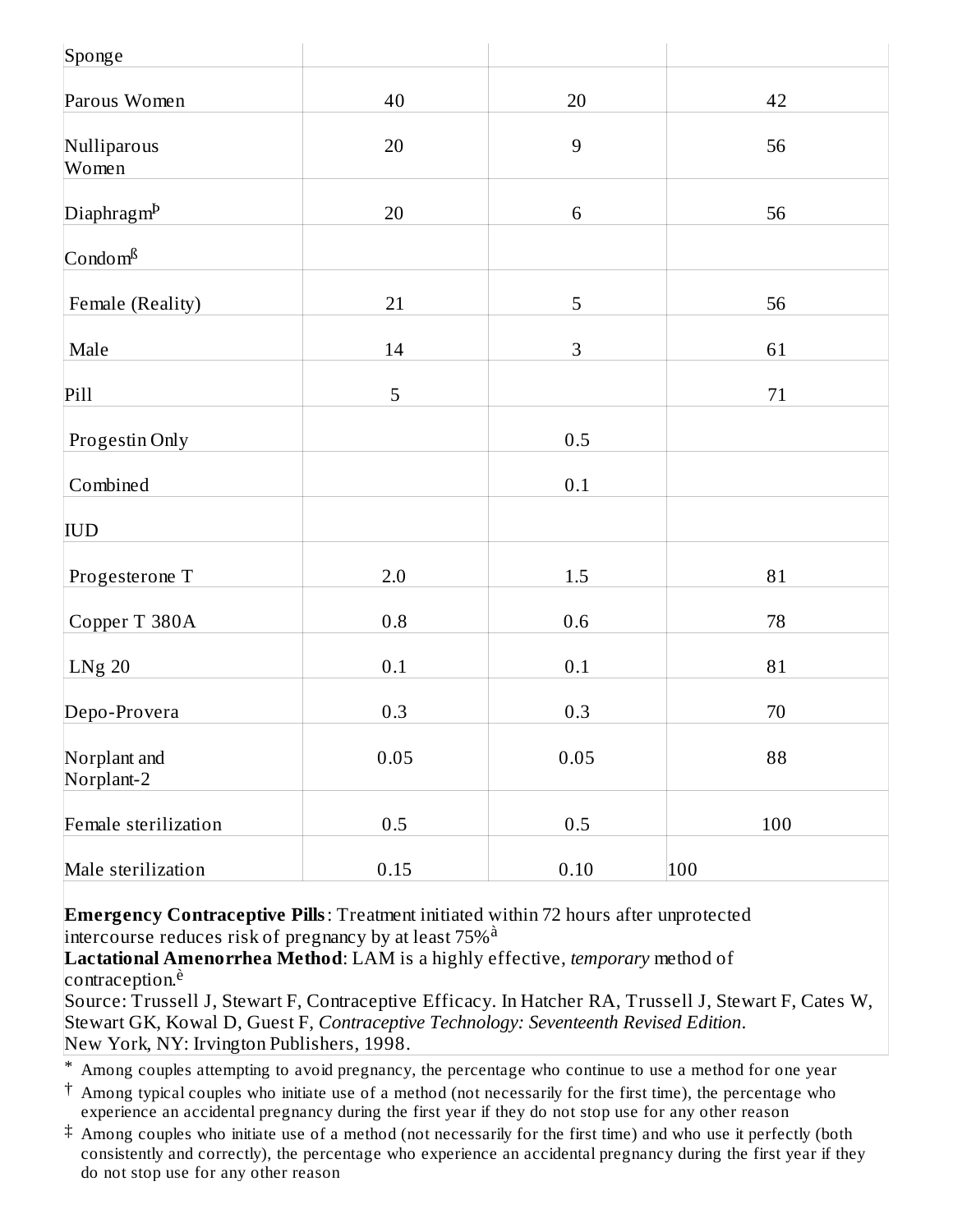- $\S$  The percentage of women becoming pregnant noted in columns (2) and (3) are based on data from populations where contraception is not used and from women who cease using contraception in order to become pregnant. Among such populations, about 89% became pregnant in one year. This estimate was lowered slightly (to 85%) to represent the percentage that would become pregnant within one year among women now relying on reversible methods of contraception if they abandon contraception altogether
- ¶ Foams, creams, gels, vaginal suppositories and vaginal film
- $^\#$  Cervical mucous (ovulation) method supplemented by calendar in the preovulatory and basal body temperature in the postovulatory phases
- Þ With spermicidal cream or jelly
- ß Without spermicides
- à The treatment schedule is one dose within 72 hours after unprotected intercourse and a second dose 12 hours after the first dose. The Food and Drug Administration has declared the following brands of oral contraceptives to be safe and effective for emergency contraception: Ovral® (1 dose is 2 white pills), Alesse® (1 dose is 5 pink pills), Nordette® or Levlen® (1 dose is 2 light orange pills), Lo/Ovral® (1 dose is 4 white pills), Triphasil® or Tri-Levlen® (1 dose is 4 yellow pills)
- è However, to maintain effective protection against pregnancy, another method of contraception must be used as soon as menstruation resumes, the frequency or duration of breastfeeds is reduced, bottle feeds are introduced or the baby reaches six months of age

# **CONTRAINDICATIONS**

Oral contraceptives should not be used in women who currently have the following conditions:

- Thrombophlebitis or thromboembolic disorders
- A past history of deep vein thrombophlebitis or thromboembolic disorders
- Cerebral vascular or coronary artery disease (current or history)
- Valvular heart disease with thrombogenic complications
- Severe hypertension
- Diabetes with vascular involvement
- Headaches with focal neurological symptoms
- Major surgery with prolonged immobilization
- Known or suspected carcinoma of the breast (or personal history of breast cancer)
- Carcinoma of the endometrium or other known or suspected estrogen-dependent neoplasia
- Undiagnosed abnormal genital bleeding
- Cholestatic jaundice of pregnancy or jaundice with prior hormonal contraceptive use
- Hepatic tumors (benign or malignant) or active liver disease
- Known or suspected pregnancy
- $\bullet$  Heavy smoking ( $\geq$  15 cigarettes per day) and over age 35
- Hypersensitivity to any of the components of Caziant (desogestrel and ethinyl estradiol tablets)
- Are receiving Hepatitis C drug combinations containing ombitasvir/paritaprevir/ritonavir, with or without dasabuvir, due to the potential for ALT elevations (see **WARNINGS, Risk of Liver Enzyme Elevations with Concomitant Hepatitis C Treatment**).

#### **WARNINGS**

**Cigarette smoking increas es the risk of s erious cardiovas cular side effects from oral contraceptive us e. This risk increas es with age and with heavy smoking (15 or more cigarettes per day) and is quite marked in women over 35 years of age. Women who us e oral contraceptives should be strongly advis ed not to smoke.**

The use of oral contraceptives is associated with increased risks of several serious conditions including venous and arterial thrombotic and thromboembolic events (such as myocardial infarction,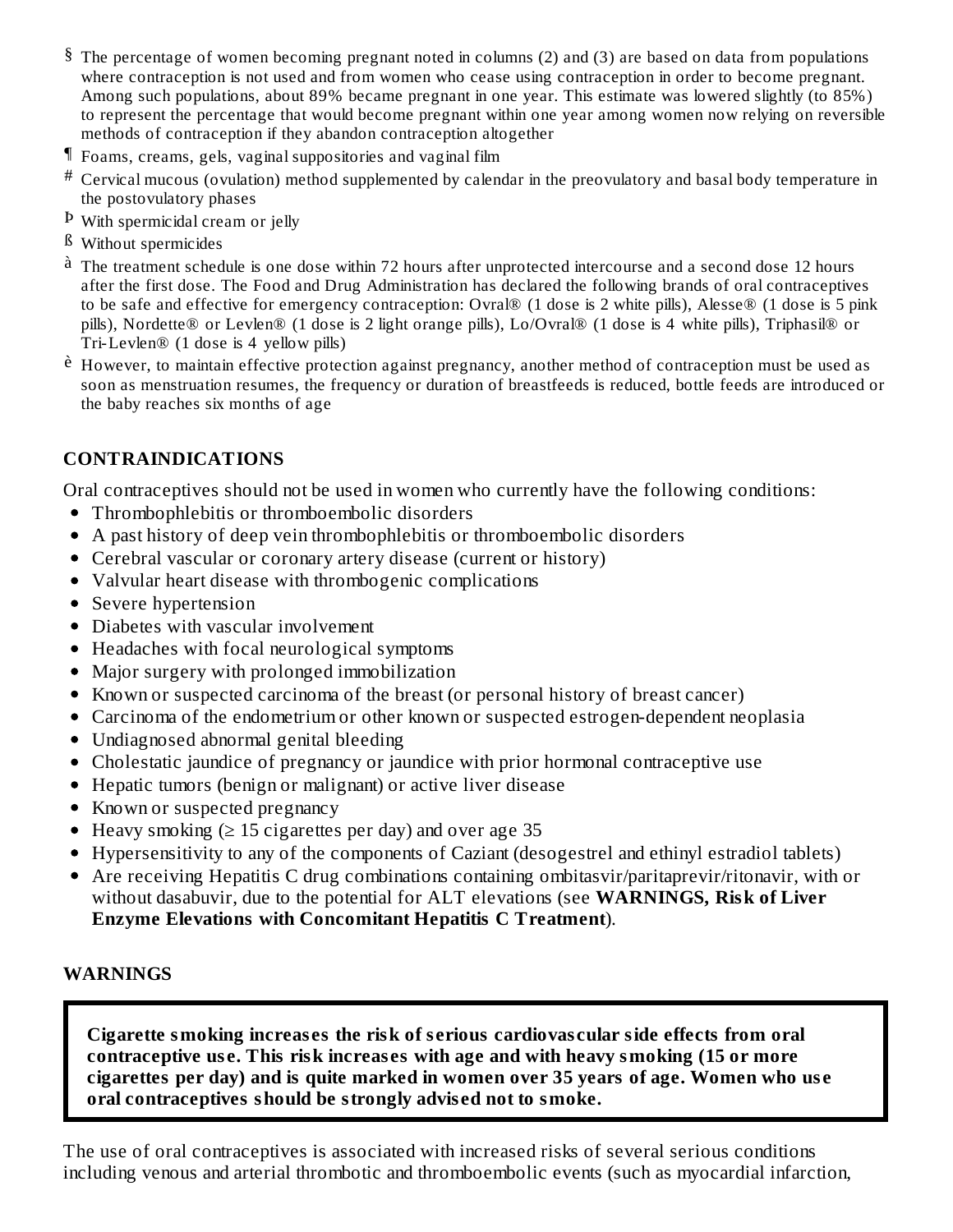thromboembolism, and stroke) hepatic neoplasia, gallbladder disease, and hypertension, although the risk of serious morbidity or mortality is very small in healthy women without underlying risk factors. The risk of morbidity and mortality increases significantly in the presence of other underlying risk factors such as certain inherited thrombophilias, hypertension, hyperlipidemias, obesity, and diabetes.

Practitioners prescribing oral contraceptives should be familiar with the following information relating to these risks. The information contained in this package insert is principally based on studies carried out in patients who used oral contraceptives with formulations of higher doses of estrogens and progestogens than those in common use today. The effect of long-term use of the oral contraceptives with formulations of lower doses of both estrogens and progestogens remains to be determined.

Throughout this labeling, epidemiologic studies reported are of two types: retrospective or case control studies and prospective or cohort studies. Case control studies provide a measure of the relative risk of a disease, namely, a *ratio* of the incidence of a disease among oral contraceptive users to that among non-users. The relative risk does not provide information on the actual clinical occurrence of a disease. Cohort studies provide a measure of attributable risk, which is the *difference* in the incidence of disease between oral contraceptive users and non-users. The attributable risk does provide information about the actual occurrence of a disease in the population (Adapted from refs. 2 and 3 with the authors' permission). For further information, the reader is referred to a text on epidemiological methods.

# **1. Thromboembolic Disorders and Other Vas cular Problems**

# a. *Thromboembolism*

An increased risk of thromboembolic and thrombotic disease associated with the use of oral contraceptives is well established. Case control studies have found the relative risk of users compared to non-users to be 3 for the first episode of superficial venous thrombosis, 4 to 11 for deep vein thrombosis or pulmonary embolism, and 1.5 to 6 for women with predisposing conditions for venous thromboembolic disease.<sup>2, 3, 19 to 24</sup> Cohort studies have shown the relative risk to be somewhat lower, about 3 for new cases and about 4.5 for new cases requiring hospitalization. $^{25}$  The risk of thromboembolic disease associated with oral contraceptives is not related to length of use and disappears after pill use is stopped. $2$ 

Several epidemiologic studies indicate that third generation oral contraceptives, including those containing desogestrel, are associated with a higher risk of venous thromboembolism than certain second generation oral contraceptives.<sup>102 to 104</sup> In general, these studies indicate an approximate twofold increased risk, which corresponds to an additional 1 to 2 cases of venous thromboembolism per 10,000 women-years of use. However, data from additional studies have not shown this two-fold increase in risk.

A two- to four-fold increase in relative risk of post-operative thromboembolic complications has been reported with the use of oral contraceptives.<sup>9, 26</sup> The relative risk of venous thrombosis in women who have predisposing conditions is twice that of women without such medical conditions.<sup>9, 26</sup> If feasible, oral contraceptives should be discontinued at least four weeks prior to and for two weeks after elective surgery of a type associated with an increase in risk of thromboembolism and during and following prolonged immobilization. Since the immediate postpartum period is associated with an increased risk of thromboembolism, oral contraceptives should be started no earlier than four to six weeks after delivery in women who elect not to breastfeed.

# b. *Myocardial infarction*

An increased risk of myocardial infarction has been attributed to oral contraceptive use. This risk is primarily in smokers or women with other underlying risk factors for coronary artery disease such as hypertension, hypercholesterolemia, morbid obesity, and diabetes. The relative risk of heart attack for current oral contraceptive users has been estimated to be two to  $s$ ix.<sup>4 to 10</sup> The risk is very low in women under the age of 30.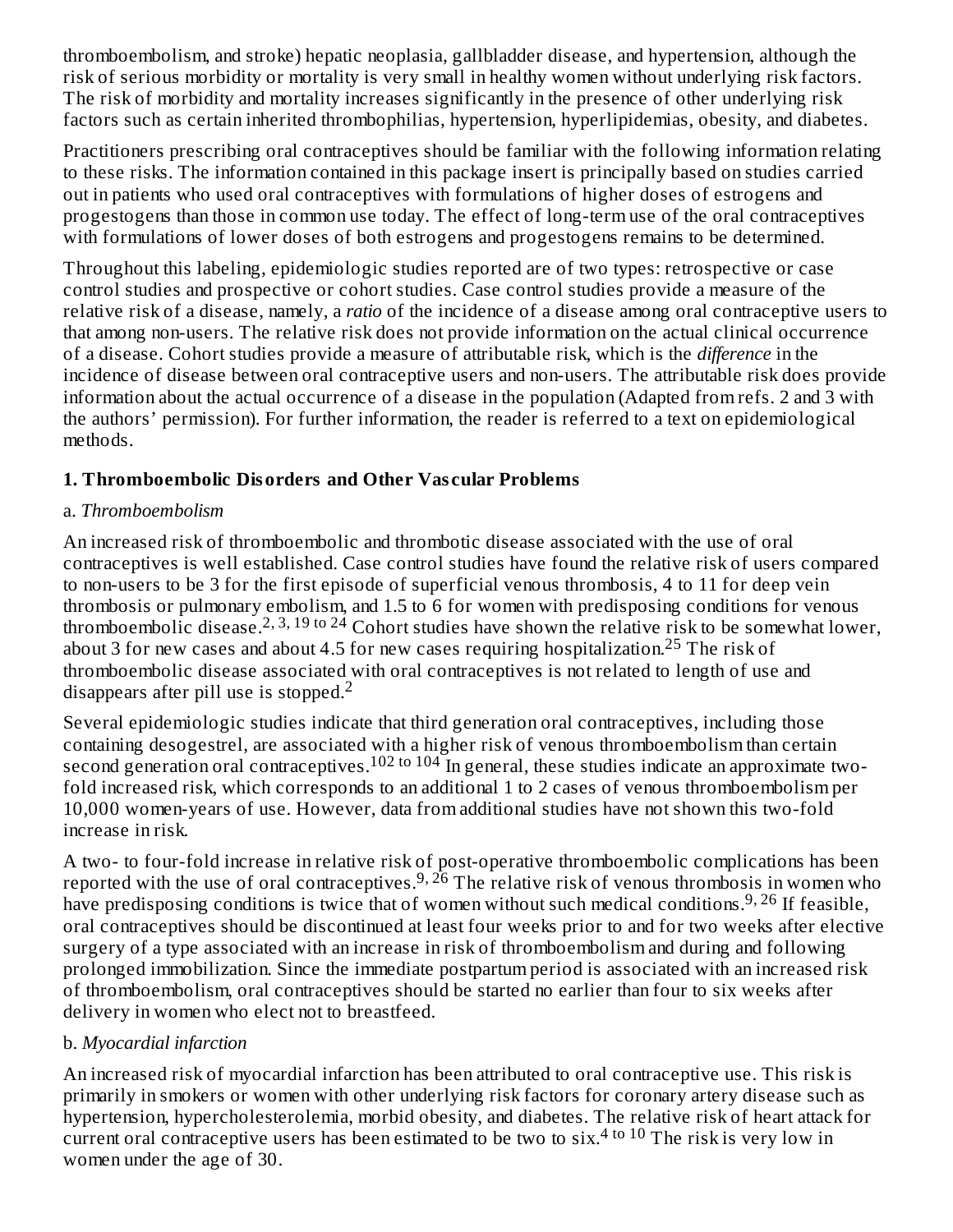Smoking in combination with oral contraceptive use has been shown to contribute substantially to the incidence of myocardial infarction in women in their mid-thirties or older with smoking accounting for the majority of excess cases.<sup>11</sup> Mortality rates associated with circulatory disease have been shown to increase substantially in smokers over the age of 35 and non-smokers over the age of 40 (TABLE 3) among women who use oral contraceptives.

#### **TABLE 3: CIRCULATORY DISEASE MORTALITY RATES PER 100,000 WOMAN-YEARS BY AGE, SMOKING STATUS, AND ORAL CONTRACEPTIVE USE.**

| AGE                                             | <b>EVER-USERS</b><br><b>NON-SMOKERS</b> | <b>EVER-USERS</b><br><b>SMOKERS</b> | <b>CONTROLS</b><br><b>NON-SMOKERS</b> | <b>CONTROLS</b><br><b>SMOKERS</b> |  |
|-------------------------------------------------|-----------------------------------------|-------------------------------------|---------------------------------------|-----------------------------------|--|
|                                                 |                                         |                                     |                                       |                                   |  |
| 15 to 24                                        | $\overline{0}$                          | 10.5                                | $\overline{0}$                        | 0                                 |  |
|                                                 |                                         |                                     |                                       |                                   |  |
| 25 to 34                                        | 4.4                                     | 14.2                                | 2.7                                   | 4.2                               |  |
|                                                 |                                         |                                     |                                       |                                   |  |
| 35 to 44                                        | 21.5                                    | 63.4                                | 6.4                                   | 15.2                              |  |
|                                                 |                                         |                                     |                                       |                                   |  |
| $45+$                                           | 52.4                                    | 206.7                               | 11.4                                  | 27.9                              |  |
| Adapted from P.M. Layde and V. Beral, ref. #12. |                                         |                                     |                                       |                                   |  |

Oral contraceptives may compound the effects of well-known risk factors, such as hypertension, diabetes, hyperlipidemias, age, and obesity.<sup>13</sup> In particular, some progestogens are known to decrease HDL cholesterol and cause glucose intolerance, while estrogens may create a state of hyperinsulinism.<sup>14 to 18</sup> Oral contraceptives have been shown to increase blood pressure among users (see section **10** in **WARNINGS**). Similar effects on risk factors have been associated with an increased risk of heart disease. Oral contraceptives must be used with caution in women with cardiovascular disease risk factors.

#### c. *Cerebrovascular diseases*

Oral contraceptives have been shown to increase both the relative and attributable risks of cerebrovascular events (thrombotic and hemorrhagic strokes), although, in general, the risk is greatest among older (> 35 years), hypertensive women who also smoke. Hypertension was found to be a risk factor for both users and non-users, for both types of strokes, while smoking interacted to increase the risk for hemorrhagic strokes. 27 to 29

In a large study, the relative risk of thrombotic strokes has been shown to range from 3 for normotensive users to 14 for users with severe hypertension.<sup>30</sup> The relative risk of hemorrhagic stroke is reported to be 1.2 for non-smokers who used oral contraceptives, 2.6 for smokers who did not use oral contraceptives, 7.6 for smokers who used oral contraceptives, 1.8 for normotensive users, and 25.7 for users with severe hypertension. $^{30}$  The attributable risk is also greater in older women. $^3$  Oral contraceptives also increase the risk for stroke in women with other underlying risk factors such as certain inherited or acquired thrombophilias, hyperlipidemias, and obesity. Women with migraine (particularly migraine with aura) who take combination oral contraceptives may be at an increased risk of stroke.

# d. *Dose-related risk of vascular disease from oral contraceptives*

A positive association has been observed between the amount of estrogen and progestogen in oral contraceptives and the risk of vascular disease.<sup>31 to 33</sup> A decline in serum high-density lipoproteins (HDL) has been reported with many progestational agents.<sup>14 to 16</sup> A decline in serum high-density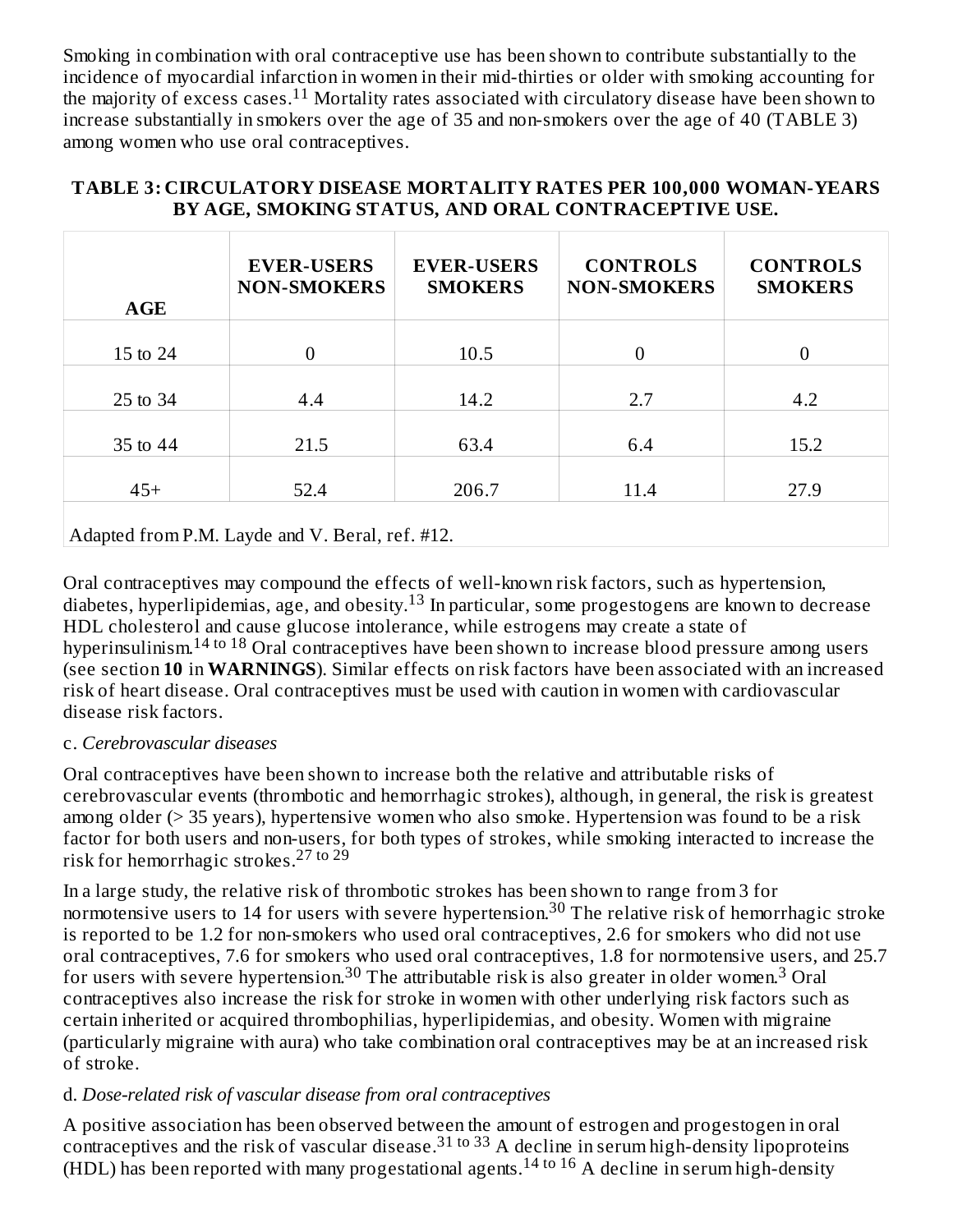lipoproteins has been associated with an increased incidence of ischemic heart disease. Because estrogens increase HDL cholesterol, the net effect of an oral contraceptive depends on a balance achieved between doses of estrogen and progestogen and the nature and absolute amount of progestogens used in the contraceptives. The amount of both hormones should be considered in the choice of an oral contraceptive.

Minimizing exposure to estrogen and progestogen is in keeping with good principles of therapeutics. For any particular estrogen/progestogen combination, the dosage regimen prescribed should be one which contains the least amount of estrogen and progestogen that is compatible with a low failure rate and the needs of the individual patient. New acceptors of oral contraceptive agents should be started on a product containing the lowest hormone content that provides satisfactory results in the individual.

## e. *Persistence of risk of vascular disease*

There are two studies which have shown persistence of risk of vascular disease for ever-users of oral contraceptives. In a study in the United States, the risk of developing myocardial infarction after discontinuing oral contraceptives persists for at least 9 years for women 40 to 49 years old who had used oral contraceptives for five or more years, but this increased risk was not demonstrated in other age groups. $^8$  In another study in Great Britain, the risk of developing cerebrovascular disease persisted for at least 6 years after discontinuation of oral contraceptives, although excess risk was very small.<sup>34</sup> However, both studies were performed with oral contraceptive formulations containing 50 micrograms or more of estrogens.

# **2. Estimates of Mortality from Contraceptive Us e**

One study gathered data from a variety of sources which have estimated the mortality rate associated with different methods of contraception at different ages (TABLE 4). These estimates include the combined risk of death associated with contraceptive methods plus the risk attributable to pregnancy in the event of method failure. Each method of contraception has its specific benefits and risks. The study concluded that with the exception of oral contraceptive users 35 and older who smoke and 40 and older who do not smoke, mortality associated with all methods of birth control is low and below that associated with childbirth.

The observation of a possible increase in risk of mortality with age for oral contraceptive users is based on data gathered in the 1970's - but not reported until 1983. <sup>35</sup> However, current clinical practice involves the use of lower estrogen formulations combined with careful restriction of oral contraceptive use to women who do not have the various risk factors listed in this labeling.

Because of these changes in practice and, also, because of some limited new data which suggest that the risk of cardiovascular disease with the use of oral contraceptives may now be less than previously observed,  $100$ ,  $101$  the Fertility and Maternal Health Drugs Advisory Committee was asked to review the topic in 1989. The Committee concluded that although cardiovascular disease risks may be increased with oral contraceptive use after age 40 in healthy non-smoking women (even with the newer low-dose formulations), there are also greater potential health risks associated with pregnancy in older women and with the alternative surgical and medical procedures which may be necessary if such women do not have access to effective and acceptable means of contraception.

Therefore, the Committee recommended that the benefits of low-dose oral contraceptive use by healthy non-smoking women over 40 may outweigh the possible risks. Of course, older women, as all women who take oral contraceptives, should take the lowest possible dose formulation that is effective and meets the individual patient needs.

#### **TABLE 4: ANNUAL NUMBER OF BIRTH-RELATED OR METHOD-RELATED DEATHS ASSOCIATED WITH CONTROL OF FERTILITY PER 100,000 NON-STERILE WOMEN, BY FERTILITY CONTROL METHOD ACCORDING TO AGE.**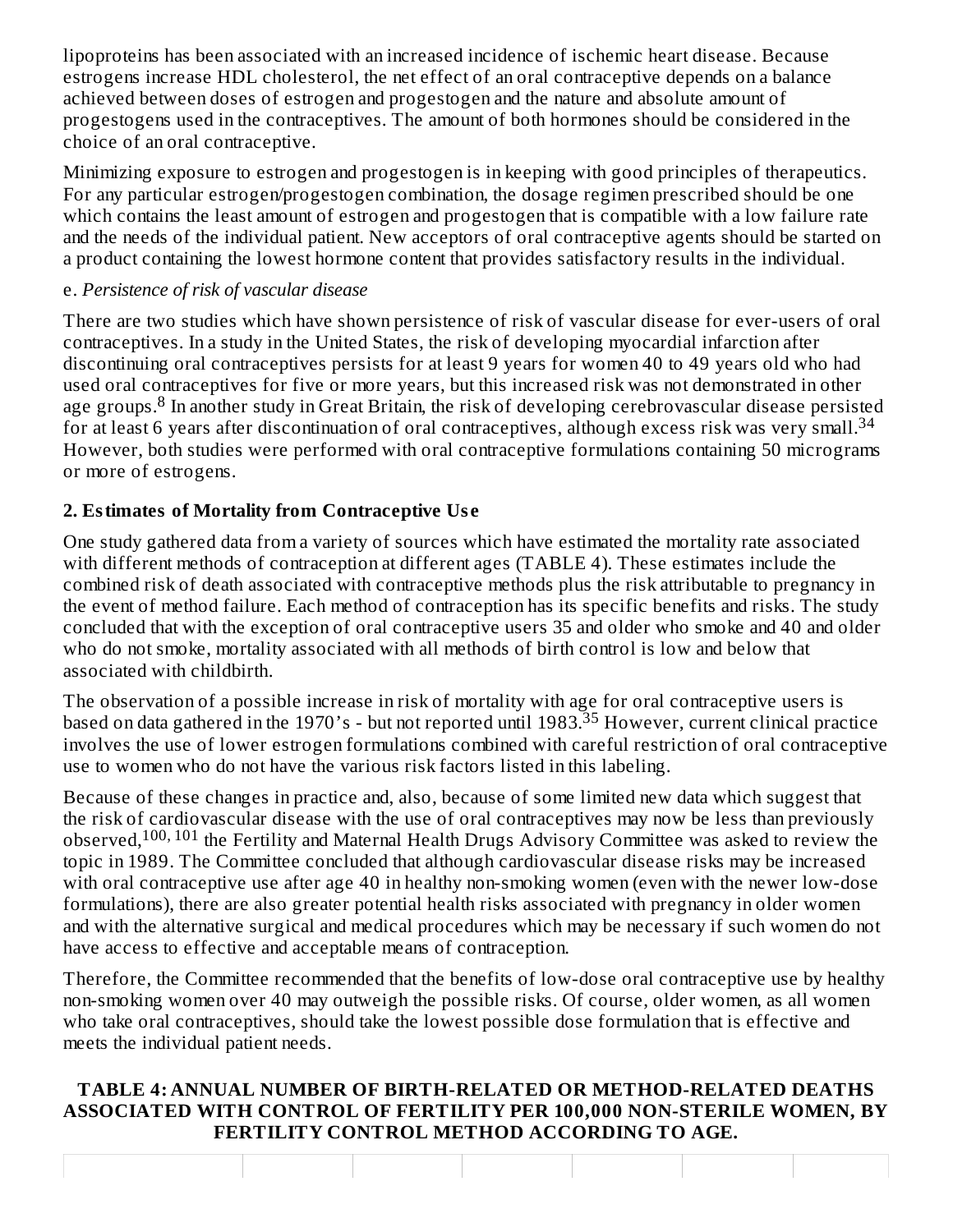| <b>Method of control</b><br>and outcome                                                                        | 15 to 19         | 20 to 24 | 25 to 29     | 30 to 34     | 35 to 39 | 40 to 44 |
|----------------------------------------------------------------------------------------------------------------|------------------|----------|--------------|--------------|----------|----------|
| No fertility control<br>methods <sup>1</sup>                                                                   | $\overline{7}$   | 7.4      | 9.1          | 14.8         | 25.7     | 28.2     |
| Oral contraceptives<br>$non-smoker2$                                                                           | 0.3              | 0.5      | 0.9          | 1.9          | 13.8     | 31.6     |
| Oral contraceptives<br>smoker <sup>2</sup>                                                                     | $2.2\phantom{0}$ | 3.4      | 6.6          | 13.5         | 51.1     | 117.2    |
| IUD <sup>2</sup>                                                                                               | 0.8              | 0.8      | $\mathbf{1}$ | $\mathbf{1}$ | 1.4      | 1.4      |
| Condom <sup>1</sup>                                                                                            | 1.1              | 1.6      | 0.7          | 0.2          | 0.3      | 0.4      |
| Diaphragm/<br>spermicide $1$                                                                                   | 1.9              | 1.2      | 1.2          | 1.3          | 2.2      | 2.8      |
| Periodic abstinence <sup>1</sup>                                                                               | 2.5              | 1.6      | 1.6          | 1.7          | 2.9      | 3.6      |
| $1$ . Deaths are birth related<br><sup>2</sup> . Deaths are method related<br>Adapted from H.W. Ory, ref. #35. |                  |          |              |              |          |          |

# **3. Carcinoma of the Reproductive Organs and Breasts**

Numerous epidemiologic studies have been performed on the incidence of breast, endometrial, ovarian, and cervical cancer in women using oral contraceptives. Although the risk of breast cancer may be slightly increased among current users of oral contraceptives  $(RR = 1.24)$ , this excess risk decreases over time after oral contraceptive discontinuation and by 10 years after cessation the increased risk disappears. The risk does not increase with duration of use, and no relationships have been found with dose or type of steroid. The patterns of risk are also similar regardless of a woman's reproductive history or her family breast cancer history. The subgroup for whom risk has been found to be significantly elevated is women who first used oral contraceptives before age 20, but because breast cancer is so rare at these young ages, the number of cases attributable to this early oral contraceptive use is extremely small. Breast cancers diagnosed in current or previous oral contraceptive users tend to be less advanced clinically than in never-users. Women who currently have or have had breast cancer should not use oral contraceptives because breast cancer is a hormone-sensitive tumor.

Some studies suggest that combination oral contraceptive use has been associated with an increase in the risk of cervical intra-epithelial neoplasia in some populations of women.<sup>45 to 48</sup> However, there continues to be controversy about the extent to which such findings may be due to differences in sexual behavior and other factors.

In spite of many studies of the relationship between oral contraceptive use and breast and cervical cancers, a cause-and-effect relationship has not been established.

#### **4. Hepatic Neoplasia**

Benign hepatic adenomas are associated with oral contraceptive use, although the incidence of benign tumors is rare in the United States. Indirect calculations have estimated the attributable risk to be in the range of 3.3 cases/100,000 for users, a risk that increases after four or more years of use especially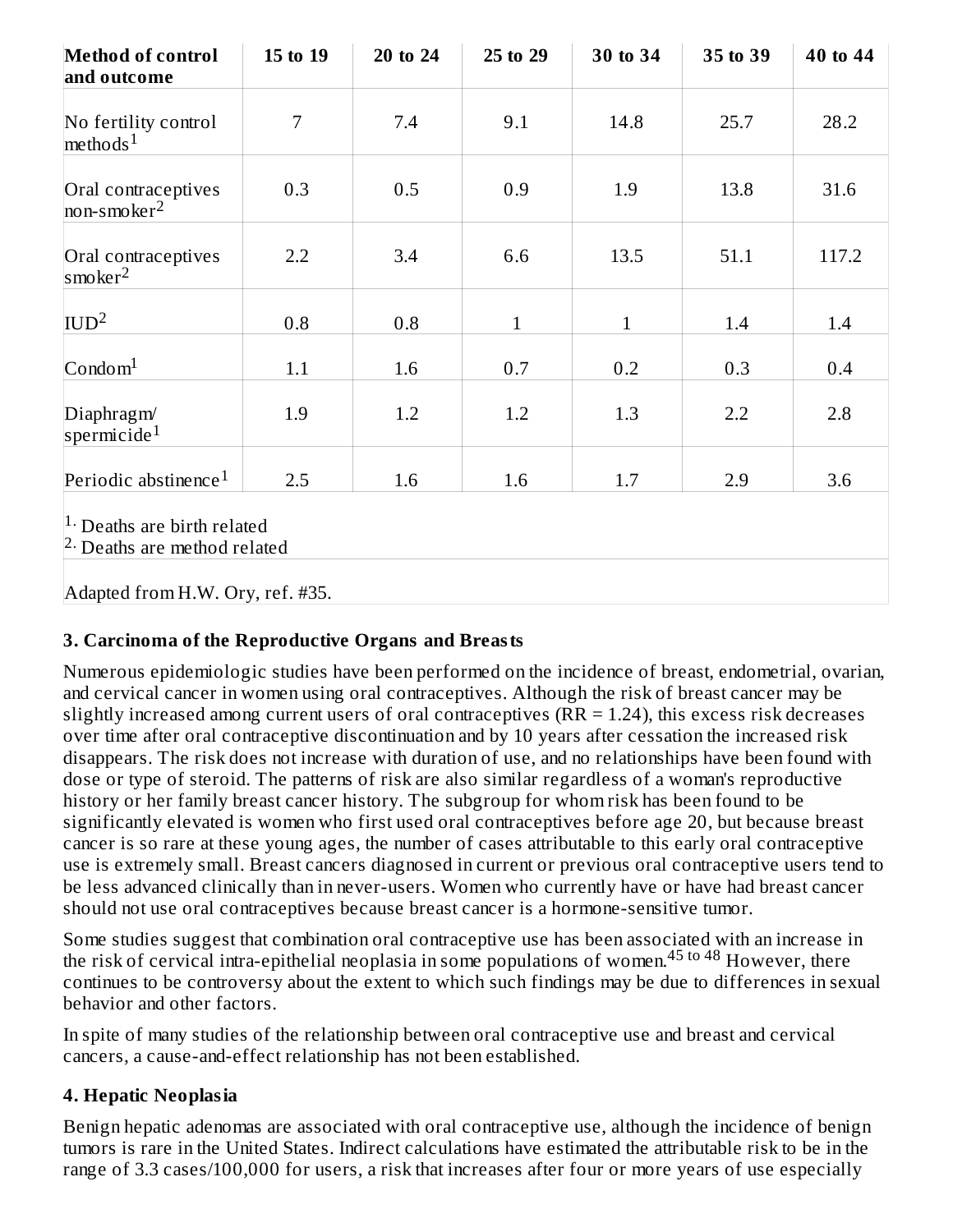with oral contraceptives of higher dose. $^{49}$  Rupture of rare, benign, hepatic adenomas may cause death through intra-abdominal hemorrhage. 50, 51

Studies from Britain have shown an increased risk of developing hepatocellular carcinoma<sup>52 to 54</sup> in long-term (> 8 years) oral contraceptive users. However, these cancers are extremely rare in the U.S. and the attributable risk (the excess incidence) of liver cancers in oral contraceptive users approaches less than one per million users.

# **5. Risk of Liver Enzyme Elevations with Concomitant Hepatitis C Treatment**

During clinical trials with the Hepatitis C combination drug regimen that contains ombitasvir/paritaprevir/ritonavir, with or without dasabuvir, ALT elevations greater than 5 times the upper limit of normal (ULN), including some cases greater than 20 times the ULN, were significantly more frequent in women using ethinyl estradiol-containing medications such as COCs. Discontinue Caziant (desogestrel and ethinyl estradiol tablets) prior to starting therapy with the combination drug regimen ombitasvir/paritaprevir/ritonavir, with or without dasabuvir [see **CONTRAINDICATIONS**]. Caziant (desogestrel and ethinyl estradiol tablets) can be restarted approximately 2 weeks following completion of treatment with the combination drug regimen.

## **6. Ocular Lesions**

There have been clinical case reports of retinal thrombosis associated with the use of oral contraceptives. Oral contraceptives should be discontinued if there is unexplained partial or complete loss of vision; onset of proptosis or diplopia; papilledema; or retinal vascular lesions. Appropriate diagnostic and therapeutic measures should be undertaken immediately.

# **7. Oral Contraceptive Us e Before or During Early Pregnancy**

Extensive epidemiologic studies have revealed no increased risk of birth defects in women who have used oral contraceptives prior to pregnancy.<sup>55 to 57</sup> Studies also do not suggest a teratogenic effect, particularly in so far as cardiac anomalies and limb reduction defects are concerned,  $55, 56, 58, 59$  when oral contraceptives are taken inadvertently during early pregnancy.

The administration of oral contraceptives to induce withdrawal bleeding should not be used as a test for pregnancy. Oral contraceptives should not be used during pregnancy to treat threatened or habitual abortion. It is recommended that for any patient who has missed two consecutive periods, pregnancy should be ruled out. If the patient has not adhered to the prescribed schedule, the possibility of pregnancy should be considered at the first missed period. Oral contraceptive use should be discontinued if pregnancy is confirmed.

# **8. Gallbladder Dis eas e**

Earlier studies have reported an increased lifetime relative risk of gallbladder surgery in users of oral contraceptives and estrogens.  $60, 61$  More recent studies, however, have shown that the relative risk of developing gallbladder disease among oral contraceptive users may be minimal.  $62$  to  $64$  The recent findings of minimal risk may be related to the use of oral contraceptive formulations containing lower hormonal doses of estrogens and progestogens.

# **9. Carbohydrate and Lipid Metabolic Effects**

Oral contraceptives have been shown to cause a decrease in glucose tolerance in a significant percentage of users.<sup>17</sup> Oral contraceptives containing greater than 75 micrograms of estrogens cause  $\overline{\rm h}$ yperinsulinism, while lower doses of estrogen cause less glucose intolerance. $^{65}$  Progestogens increase insulin secretion and create insulin resistance, this effect varying with different progestational agents.  $17,66$  However, in the non-diabetic woman, oral contraceptives appear to have no effect on fasting blood glucose.  $67$  Because of these demonstrated effects, prediabetic and diabetic women should be carefully monitored while taking oral contraceptives.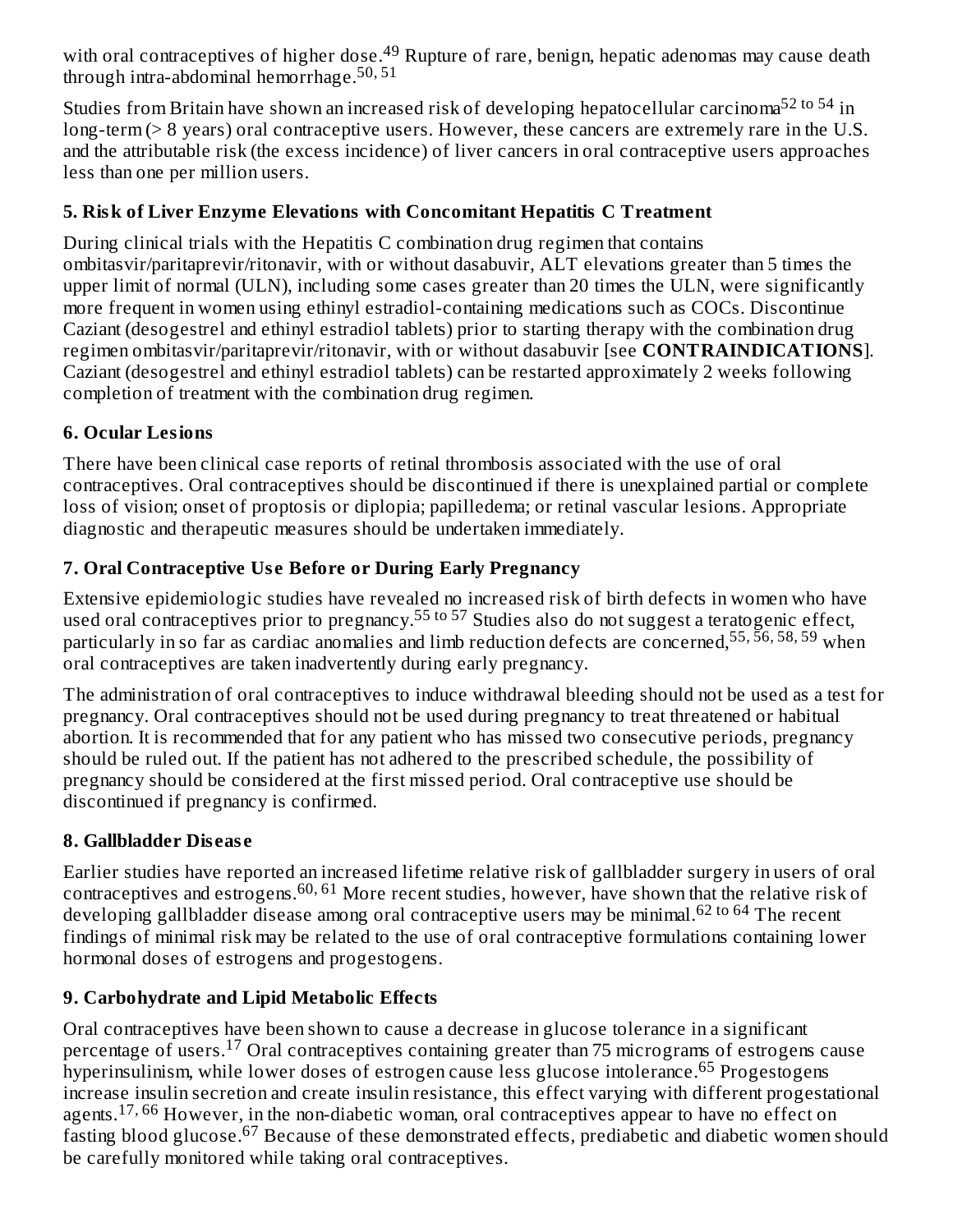A small proportion of women will have persistent hypertriglyceridemia while on the pill. As discussed earlier (see **WARNINGS 1.a. and 1.d.**), changes in serum triglycerides and lipoprotein levels have been reported in oral contraceptive users.

# **10. Elevated Blood Pressure**

Women with severe hypertension should not be started on hormonal contraceptives. An increase in blood pressure has been reported in women taking oral contraceptives $^{68}$  and this increase is more likely in older oral contraceptive users<sup>69</sup> and with continued use.<sup>61</sup> Data from the Royal College of General Practitioners<sup>12</sup> and subsequent randomized trials have shown that the incidence of hypertension increases with increasing quantities of progestogens.

Women with a history of hypertension or hypertension-related diseases, or renal disease $^{70}$  should be encouraged to use another method of contraception. If women elect to use oral contraceptives, they should be monitored closely and if significant elevation of blood pressure occurs, oral contraceptives should be discontinued. For most women, elevated blood pressure will return to normal after stopping oral contraceptives,  $69$  and there is no difference in the occurrence of hypertension between ever- and never-users. 68, 70, 71

# **11. Headache**

The onset or exacerbation of migraine or development of headache with a new pattern which is recurrent, persistent, or severe requires discontinuation of oral contraceptives and evaluation of the cause.

# **12. Bleeding Irregularities**

Breakthrough bleeding and spotting are sometimes encountered in patients on oral contraceptives, especially during the first three months of use. If bleeding persists or recurs, non-hormonal causes should be considered and adequate diagnostic measures taken to rule out malignancy or pregnancy, as in the case of any abnormal vaginal bleeding. If pathology has been excluded, time or a change to another formulation may solve the problem. In the event of amenorrhea, pregnancy should be ruled out.

Some women may encounter post-pill amenorrhea or oligomenorrhea, especially when such a condition was pre-existent.

# **13. Ectopic Pregnancy**

Ectopic as well as intrauterine pregnancy may occur in contraceptive failures.

# **PRECAUTIONS**

# **1. Sexually Transmitted Dis eas es**

#### **Patients should be couns eled that this product does not protect against HIV infection (AIDS) and other s exually transmitted dis eas es.**

# **2. Physical Examination and Follow Up**

It is good medical practice for all women to have annual history and physical examinations, including women using oral contraceptives. The physical examination, however, may be deferred until after initiation of oral contraceptives if requested by the woman and judged appropriate by the clinician. The physical examination should include special reference to blood pressure, breasts, abdomen and pelvic organs, including cervical cytology, and relevant laboratory tests. In case of undiagnosed, persistent or recurrent abnormal vaginal bleeding, appropriate measures should be conducted to rule out malignancy. Women with a strong family history of breast cancer or who have breast nodules should be monitored with particular care.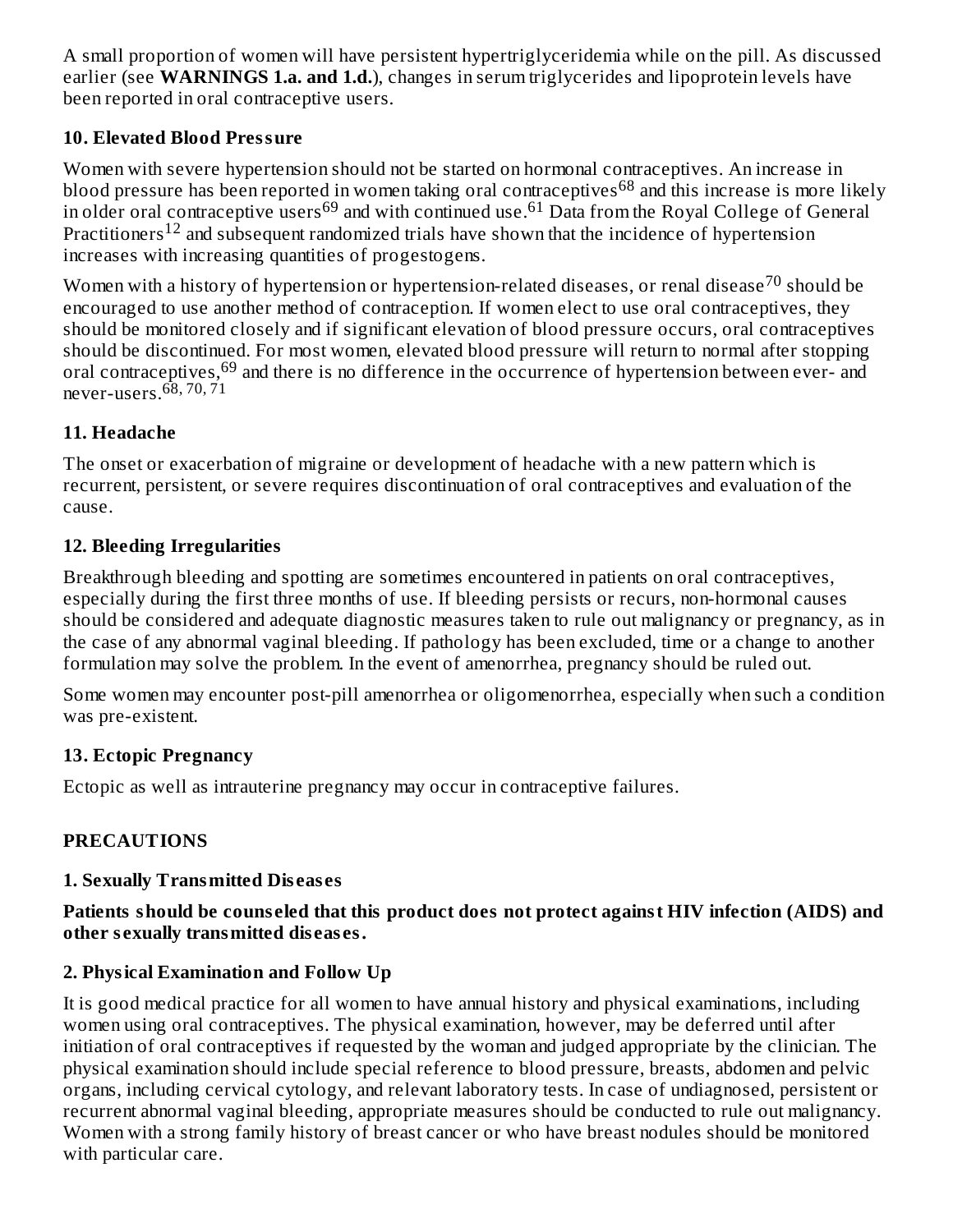# **3. Lipid Disorders**

Women who are being treated for hyperlipidemias should be followed closely if they elect to use oral contraceptives. Some progestogens may elevate LDL levels and may render the control of hyperlipidemias more difficult.

In patients with familial defects of lipoprotein metabolism receiving estrogen-containing preparations, there have been case reports of significant elevations of plasma triglycerides leading to pancreatitis.

## **4. Liver Function**

If jaundice develops in any woman receiving oral contraceptives, the medication should be discontinued. The hormones in Caziant may be poorly metabolized in patients with impaired liver function.

## **5. Fluid Retention**

Oral contraceptives may cause some degree of fluid retention. They should be prescribed with caution, and only with careful monitoring, in patients with conditions which might be aggravated by fluid retention.

# **6. Emotional Disorders**

Patients becoming significantly depressed while taking oral contraceptives should stop the medication and use an alternate method of contraception in an attempt to determine whether the symptom is drug related. Women with a history of depression should be carefully observed and the drug discontinued if depression recurs to a serious degree.

## **7. Contact Lens es**

Contact lens wearers who develop visual changes or changes in lens tolerance should be assessed by an ophthalmologist.

# **8. Drug Interactions**

#### **Changes in contraceptive effectiveness associated with coadministration of other drugs**:

#### **a. Anti-infective agents and anticonvulsants**

Contraceptive effectiveness may be reduced when hormonal contraceptives are coadministered with some antibiotics, anticonvulsants, and other drugs that increase metabolism of contraceptive steroids. This could result in unintended pregnancy or breakthrough bleeding. Examples include barbiturates, rifampin, phenylbutazone, phenytoin, carbamazepine, felbamate, oxcarbazepine, topiramate, and griseofulvin.

Since desogestrel is mainly metabolized by the cytochrome P450 2C9 enzyme (CYP 2C9) to form etonogestrel, the active progestin, there is a possibility of interaction with CYP 2C9 substrates or inhibitors (such as: ibuprofen, piroxicam, naproxen, phenytoin, fluconazole, diclofenac, tolbutamide, glipizide, celecoxib, sulfamethoxazole, isoniazid, torsemide, irbesartan, losartan, and valsartan). The clinical relevance of these interactions is unknown.

# **b. Anti-HIV proteas e inhibitors**

Several of the anti-HIV protease inhibitors have been studied with coadministration of oral combination hormonal contraceptives; significant changes (increase and decrease) in the plasma levels of the estrogen and progestin have been noted in some cases. The efficacy and safety of these oral contraceptive products may be affected with coadministration of anti-HIV protease inhibitors. Healthcare providers should refer to the label of the individual anti-HIV protease inhibitors for further drug-drug interaction information.

# **Concomitant Us e with HCV Combination Therapy – Liver Enzyme Elevation**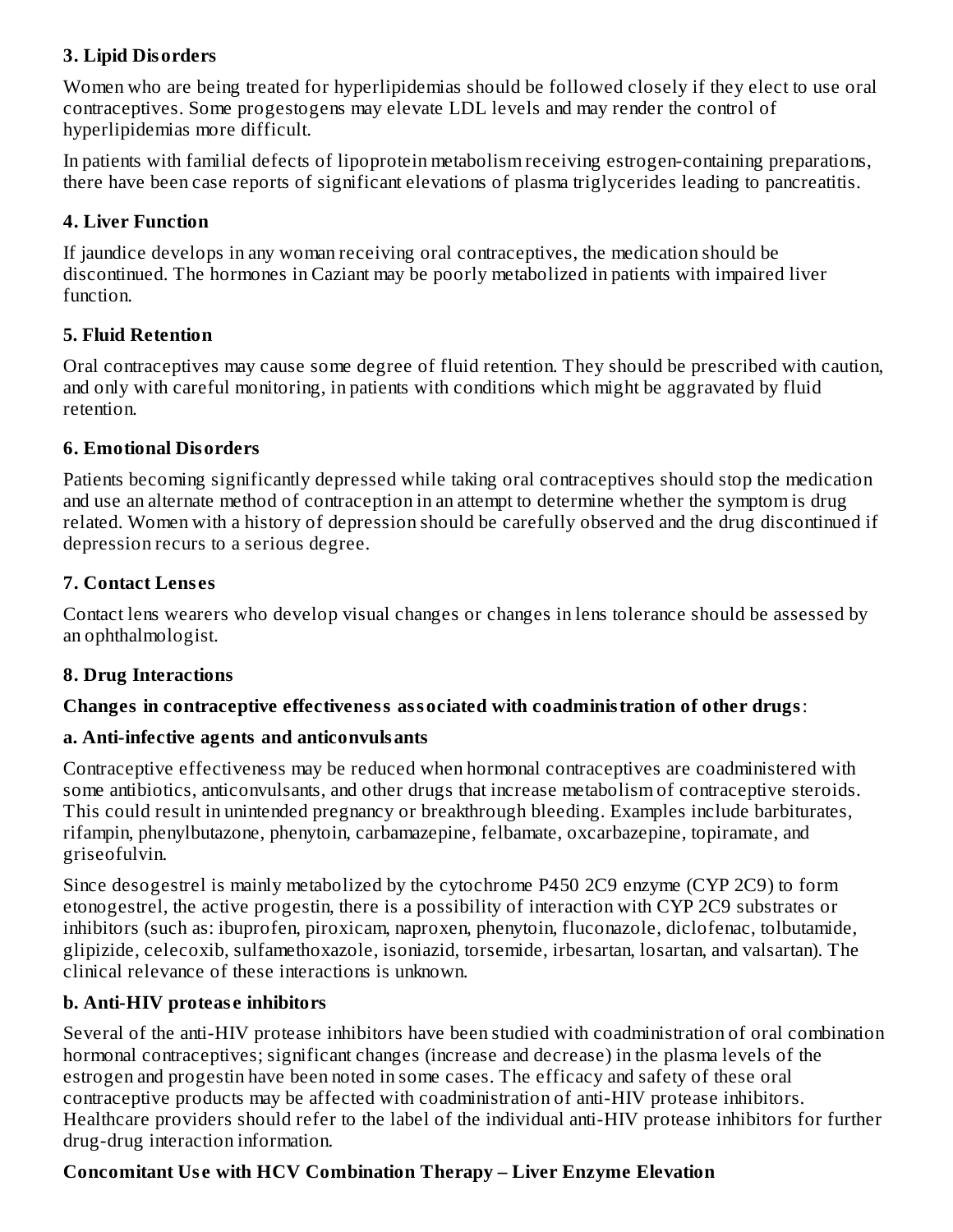Do not co-administer Caziant (desogestrel and ethinyl estradiol tablets) with HCV drug combinations containing ombitasvir/paritaprevir/ritonavir, with or without dasabuvir, due to potential for ALT elevations (see **WARNINGS, Risk of Liver Enzyme Elevations with Concomitant Hepatitis C Treatment**).

# **c. Herbal products**

Herbal products containing St. John's Wort (hypericum perforatum) may induce hepatic enzymes (cytochrome P450) and p-glycoprotein transporter and may reduce the effectiveness of contraceptive steroids. This may also result in breakthrough bleeding.

# **Increas e in plasma hormone levels associated with coadministered drugs**:

Coadministration of atorvastatin and certain ethinyl estradiol containing oral contraceptives increased AUC values for ethinyl estradiol by approximately 20%. Ascorbic acid and acetaminophen may increase plasma ethinyl estradiol levels, possibly by inhibition of conjugation. CYP 3A4 inhibitors such as itraconazole or ketoconazole may increase plasma hormone levels.

# **Changes in plasma levels of coadministered drugs**:

Combination hormonal contraceptives containing some synthetic estrogens (e.g., ethinyl estradiol) may inhibit the metabolism of other compounds. Increased plasma concentrations of cyclosporine, prednisolone, and theophylline have been reported with concomitant administration of oral contraceptives. Decreased plasma concentrations of acetaminophen and increased clearance of temazepam, salicylic acid, morphine, and clofibric acid have been noted when these drugs were administered with oral contraceptives.

No formal drug-drug interaction studies were conducted with Caziant.

# **9. Interactions with Laboratory Tests**

Certain endocrine and liver function tests and blood components may be affected by oral contraceptives:

- a. Increased prothrombin and factors VII, VIII, IX and X; decreased antithrombin 3; increased norepinephrine-induced platelet aggregability.
- b. Increased thyroid binding globulin (TBG) leading to increased circulating total thyroid hormone, as measured by protein-bound iodine (PBI), T4 by column or by radioimmunoassay. Free T3 resin uptake is decreased, reflecting the elevated TBG; free T4 concentration is unaltered.
- c. Other binding proteins may be elevated in serum.
- d. Sex hormone-binding globulins are increased and result in elevated levels of total circulating sex steroids; however, free or biologically active levels either decrease or remain unchanged.
- e. Triglycerides may be increased, and levels of various other lipids and lipoproteins may be affected.
- f. Glucose tolerance may be decreased.
- g. Serum folate levels may be depressed by oral contraceptive therapy. This may be of clinical significance if a woman becomes pregnant shortly after discontinuing oral contraceptives.

# **10. Carcinogenesis**

See **WARNINGS** section.

# **11. Pregnancy**

Pregnancy Category X

See **CONTRAINDICATIONS** and **WARNINGS** sections.

# **12. Nursing Mothers**

Small amounts of oral contraceptive steroids have been identified in the milk of nursing mothers and a few adverse effects on the child have been reported, including jaundice and breast enlargement. In addition, combination oral contraceptives given in the postpartum period may interfere with lactation by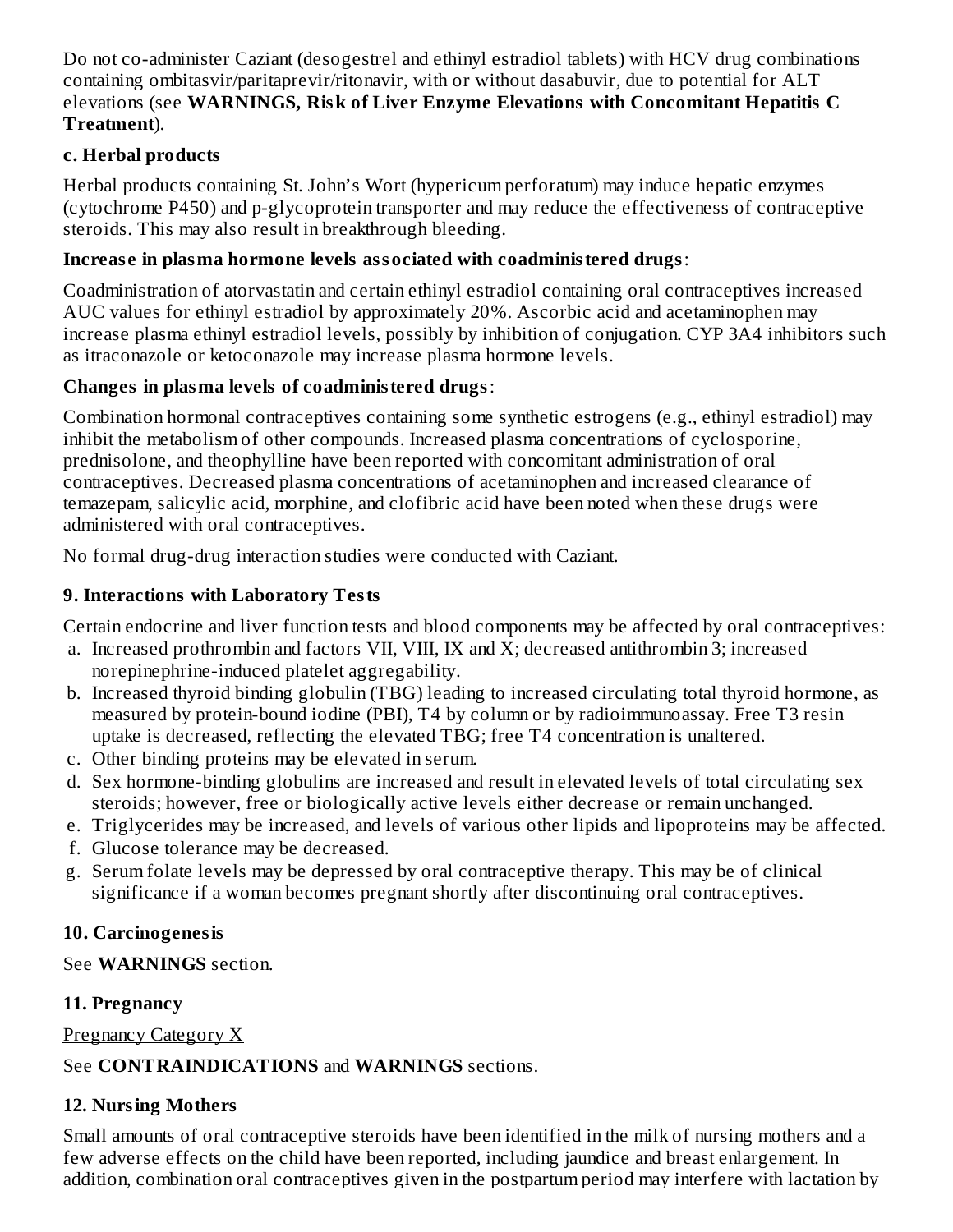addition, combination oral contraceptives given in the postpartum period may interfere with lactation by decreasing the quantity and quality of breast milk. If possible, the nursing mother should be advised not to use oral contraceptives but to use other forms of contraception until she has completely weaned her child.

# **13. Pediatric Us e**

Safety and efficacy of Caziant tablets have been established in women of reproductive age. Safety and efficacy are expected to be the same for postpubertal adolescents under the age of 16 and for users 16 years and older. Use of this product before menarche is not indicated.

# **14. Geriatric Us e**

This product has not been studied in women over 65 years of age and is not indicated in this population.

## **INFORMATION FOR THE PATIENT**

See Patient Labeling printed below.

# **ADVERSE REACTIONS**

An increased risk of the following serious adverse reactions has been associated with the use of oral contraceptives (see **WARNINGS** section):

- Thrombophlebitis and venous thrombosis with or without embolism
- Arterial thromboembolism
- Pulmonary embolism
- Myocardial infarction
- Cerebral hemorrhage
- Cerebral thrombosis
- Hypertension
- Gallbladder disease
- Hepatic adenomas or benign liver tumors

There is evidence of an association between the following conditions and the use of oral contraceptives:

- Mesenteric thrombosis
- Retinal thrombosis

The following adverse reactions have been reported in patients receiving oral contraceptives and are believed to be drug-related:

- Nausea
- Vomiting
- Gastrointestinal symptoms (such as abdominal pain, cramps and bloating)
- Breakthrough bleeding
- Spotting
- Change in menstrual flow
- Amenorrhea
- Temporary infertility after discontinuation of treatment
- Edema/fluid retention
- Melasma/chloasma which may persist
- Breast changes: tenderness, pain, enlargement, and secretion
- Decrease in serum folate levels
- Exacerbation of porphyria
- Aggravation of varicose veins
- Change in weight or appetite (increase or decrease)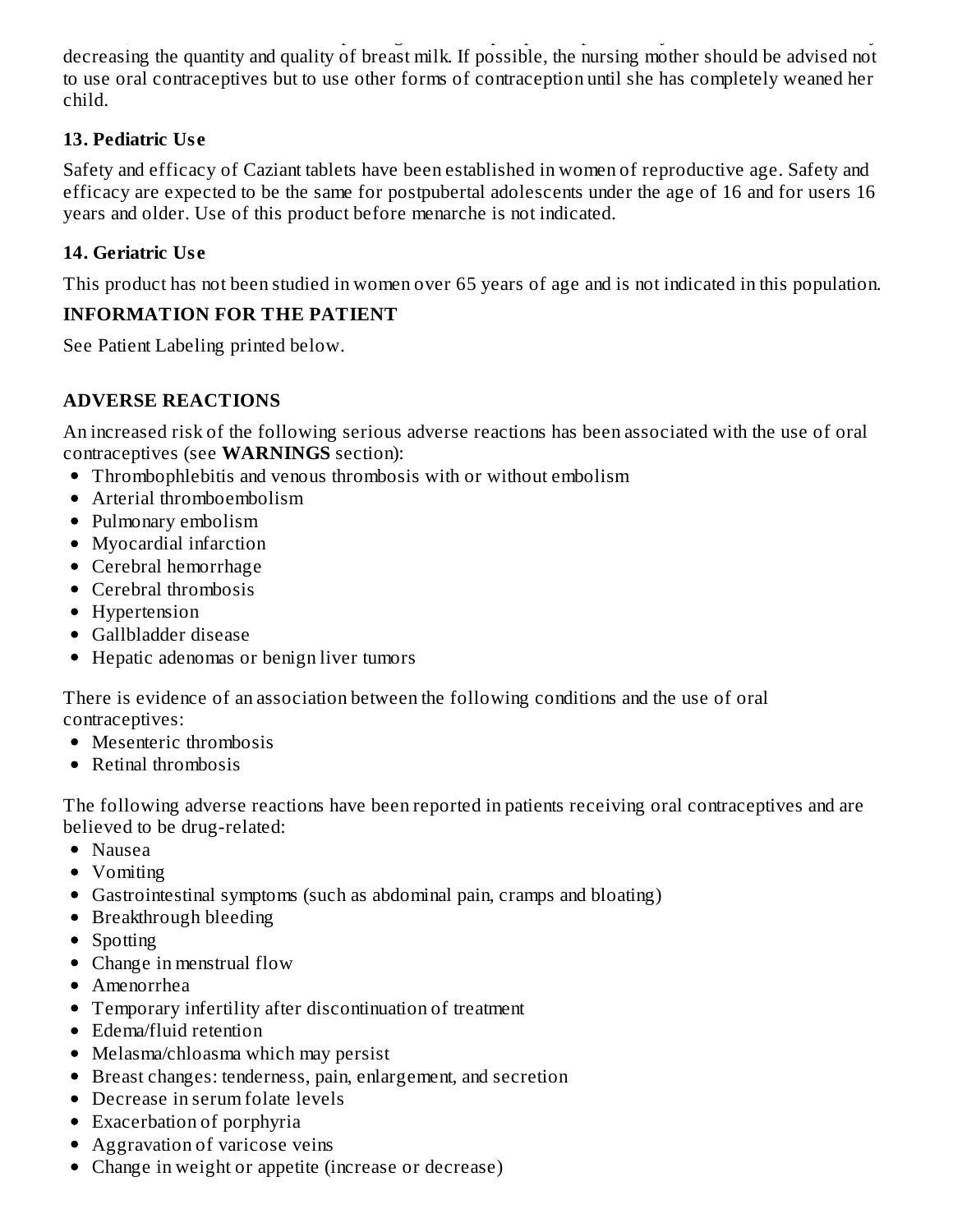- Change in cervical ectropion and secretion
- Possible diminution in lactation when given immediately postpartum
- Cholestatic jaundice
- Migraine headache
- Rash (allergic)
- Mood changes, including depression
- Vaginitis, including candidiasis
- Change in corneal curvature (steepening)
- Intolerance to contact lenses
- Exacerbation of systemic lupus erythematosus
- Exacerbation of chorea
- Anaphylactic/anaphylactoid reactions, including urticaria, angioedema, and severe reactions with respiratory and circulatory symptoms

The following adverse reactions have been reported in users of oral contraceptives and the association has been neither confirmed nor refuted:

- Pre-menstrual syndrome
- Cataracts
- Cystitis-like syndrome
- Headache
- Nervousness
- Dizziness
- Hirsutism
- Loss of scalp hair
- Erythema multiforme
- Dysmenorrhea
- Pancreatitis
- Erythema nodosum
- Hemorrhagic eruption
- Impaired renal function
- Hemolytic uremic syndrome
- Acne
- Changes in libido
- Colitis
- Budd-Chiari Syndrome
- Optic neuritis, which may lead to partial or complete loss of vision

# **OVERDOSAGE**

Serious ill effects have not been reported following acute ingestion of large doses of oral contraceptives by young children. Overdosage may cause nausea, and withdrawal bleeding may occur in females.

# **NON-CONTRACEPTIVE HEALTH BENEFITS**

The following non-contraceptive health benefits related to the use of oral contraceptives are supported by epidemiologic studies which largely utilized oral contraceptive formulations containing estrogen doses exceeding 0.035 mg of ethinyl estradiol or 0.05 mg of mestranol.<sup>73 to 78</sup>

Effects on menses:

- increased menstrual cycle regularity
- decreased blood loss and decreased incidence of iron deficiency anemia
- decreased incidence of dysmenorrhea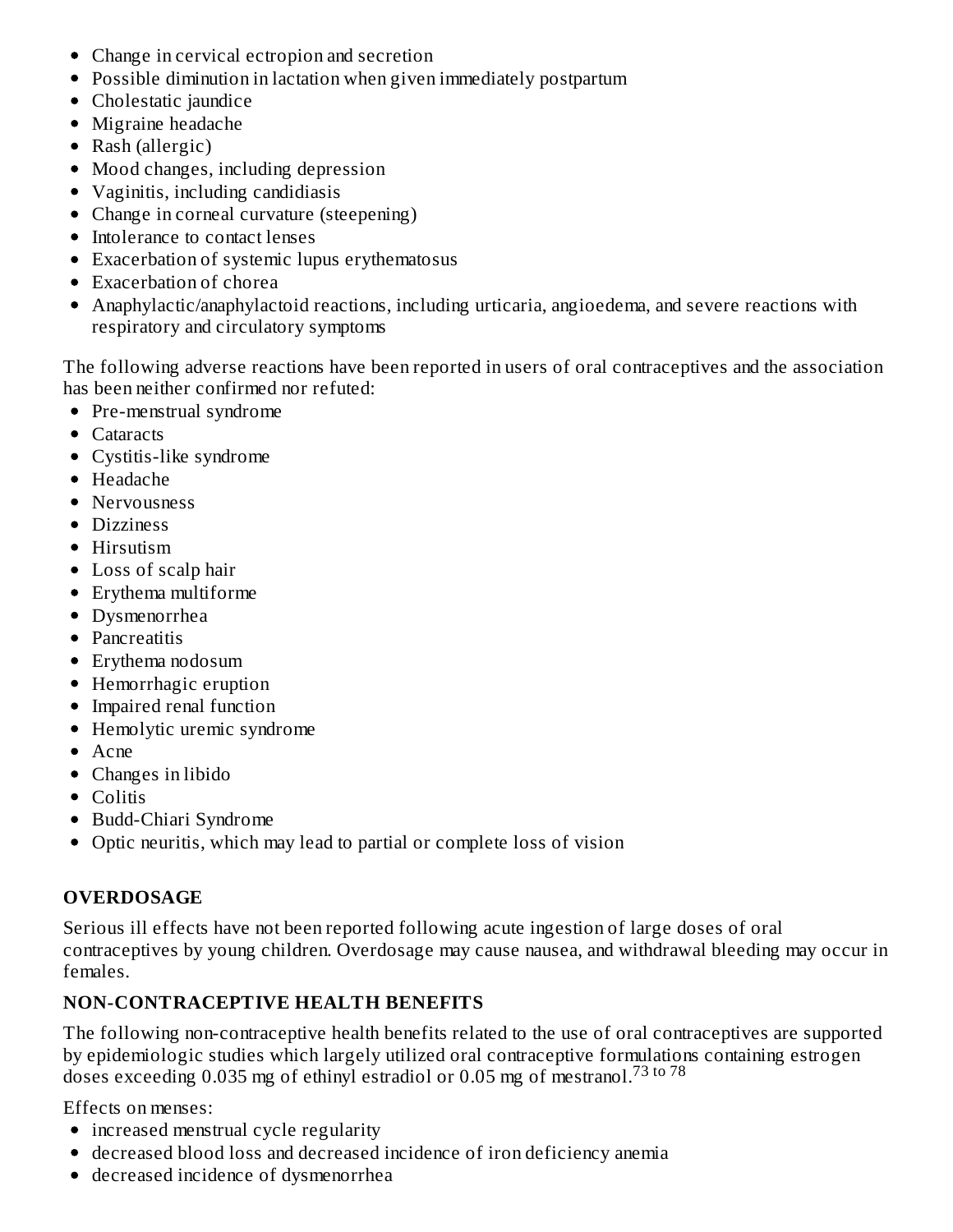Effects related to inhibition of ovulation:

- decreased incidence of functional ovarian cysts
- decreased incidence of ectopic pregnancies

Effects from long-term use:

- decreased incidence of fibroadenomas and fibrocystic disease of the breast
- decreased incidence of acute pelvic inflammatory disease
- decreased incidence of endometrial cancer
- decreased incidence of ovarian cancer

# **DOSAGE AND ADMINISTRATION**

To achieve maximum contraceptive effectiveness, Caziant tablets must be taken exactly as directed, at the same time every day, and at intervals not exceeding 24 hours. Caziant tablets may be initiated using either a Sunday start or a Day 1 start.

NOTE: Seven different "day label strips" are provided to accommodate the selected start regimen. The patient should place the self-adhesive "day label strip" that corresponds to her starting day on the blister card above the first row of tablets.

## **During the First Cycle of Us e**

IMPORTANT: The possibility of ovulation and conception prior to initiation of use of Caziant tablets should be considered. A woman can begin to take Caziant tablets either on the first Sunday after the onset of her menstrual period (Sunday Start) or on the first day of her menstrual period (Day 1 Start). When switching from another oral contraceptive, Caziant tablets should be started on the same day that a new pack of the previous oral contraceptive would have been started.

#### **Sunday Start**

When initiating a Sunday start regimen, another method of contraception, such as condoms or spermicide, should be used for the first 7 consecutive days of taking Caziant tablets.

Using a Sunday start, tablets are taken daily without interruption as follows: The first beige tablet should be taken on the first Sunday after menstruation begins (if menstruation begins on Sunday, the first beige tablet is taken on that day). Tablets are then taken sequentially following the arrows marked on the dispenser. One beige tablet is taken daily for 7 days, followed by 1 orange tablet daily for 7 days, 1 pink tablet daily for 7 days, and then 1 white (inactive) tablet daily for 7 days. For all subsequent cycles, the patient then begins a new 28 tablet regimen on the next day (Sunday) after taking the last white (inactive) tablet. [If switching from a Sunday Start oral contraceptive, the first Caziant tablet should be taken on the second Sunday after the last tablet of a 21 day oral contraceptive regimen or should be taken on the first Sunday after the last inactive tablet of a 28 day regimen.]

If a patient misses 1 active tablet in Weeks 1, 2, or 3, she should take the missed tablet as soon as she remembers. If the patient misses 2 consecutive active tablets in Week 1 or Week 2, the patient should take 2 tablets the day she remembers and 2 tablets the next day; thereafter, the patient should resume taking 1 tablet daily until she finishes the cycle pack. The patient should be instructed to use a back-up method of birth control (such as condoms or spermicide) if she has intercourse in the 7 days after she restarts her pills. If the patient misses 2 consecutive pink (active) tablets in the third week or misses 3 or more active tablets in a row at any time during the cycle, the patient should keep taking 1 active tablet daily until the next Sunday. On Sunday the patient should throw out the rest of that cycle pack and start a new cycle pack that same day. The patient should be instructed to use a back-up method of birth control if she has intercourse in the 7 days after restarting her pills.

Complete instructions to facilitate patient counseling on proper pill usage can be found in Detailed Patient Labeling ("**HOW TO TAKE THE PILL**" section).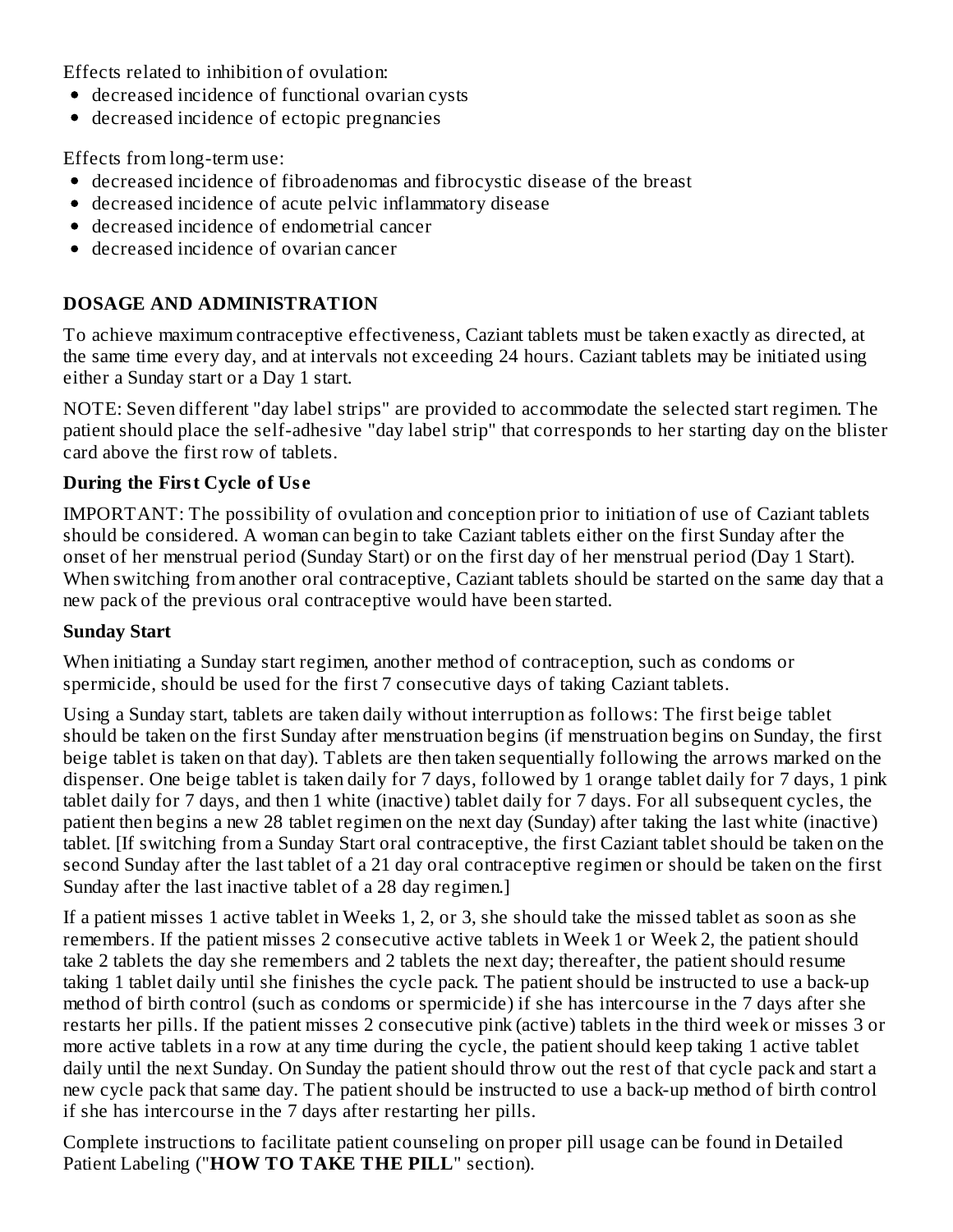# **Day 1 Start**

Counting the first day of menstruation as "Day 1", the first beige tablet should be taken on the first day of menstrual bleeding. Tablets are then taken sequentially without interruption as follows: One beige tablet daily for 7 days, then 1 orange tablet daily for 7 days, followed by 1 pink tablet daily for 7 days and then 1 white (inactive) tablet daily for 7 days. For all subsequent cycles, the patient then begins a new 28 tablet regimen on the next day after taking the last white (inactive) tablet. [If switching directly from another oral contraceptive, the first beige tablet should be taken on the same day that a new pack of the previous oral contraceptive would have been started.]

If a patient misses 1 active tablet in Weeks 1, 2, or 3, she should take the missed tablet as soon as she remembers. If the patient misses 2 consecutive active tablets in Week 1 or Week 2, the patient should take 2 tablets the day she remembers and 2 tablets the next day; thereafter, the patient should resume taking 1 tablet daily until she finishes the cycle pack. The patient should be instructed to use a back-up method of birth control (such as condoms or spermicide) if she has intercourse in the 7 days after she restarts her pills. If the patient misses 2 consecutive pink tablets in the third week or misses 3 or more active tablets in a row at any time during the cycle, the patient should throw out the rest of that cycle pack and start a new cycle pack that same day. The patient should be instructed to use a back-up method of birth control if she has intercourse in the 7 days after restarting her pills.

Complete instructions to facilitate patient counseling on proper pill usage can be found in Detailed Patient Labeling ("**HOW TO TAKE THE PILL**" section).

# **ADDITIONAL INSTRUCTIONS FOR BOTH SUNDAY AND DAY 1 STARTS**

# **If Spotting or Breakthrough Bleeding Occurs**

Breakthrough bleeding, spotting, and amenorrhea are frequent reasons for patients discontinuing oral contraceptives. In breakthrough bleeding, as in all cases of irregular bleeding from the vagina, nonfunctional causes should be considered. In undiagnosed persistent or recurrent abnormal bleeding from the vagina, adequate diagnostic measures are indicated to rule out pregnancy or malignancy. If both pregnancy and pathology have been excluded, time or a change to another preparation may solve the problem. Changing to an oral contraceptive with a higher estrogen content, while potentially useful in minimizing menstrual irregularity, should be done only if necessary since this may increase the risk of thromboembolic disease.

# **Us e of Caziant in The Event of a Miss ed Menstrual Period**

1. If the patient has not adhered to the prescribed schedule, the possibility of pregnancy should be considered at the time of the first missed period and oral contraceptive use should be discontinued if pregnancy is confirmed.

2. If the patient has adhered to the prescribed regimen and misses two consecutive periods, pregnancy should be ruled out. Oral contraceptive use should be discontinued if pregnancy is confirmed..

# **Us e of Caziant Postpartum**

The use of Caziant for contraception may be initiated 4 to 6 weeks postpartum in women who elect not to breastfeed. When the tablets are administered during the postpartum period, the increased risk of thromboembolic disease associated with the postpartum period must be considered (see **CONTRAINDICATIONS** and **WARNINGS** concerning thromboembolic disease. See also **PRECAUTIONS**, **Nursing Mothers**).

If the patient starts on Caziant postpartum, and has not yet had a period, she should be instructed to use another method of contraception until a beige tablet has been taken daily for 7 consecutive days.

# **HOW SUPPLIED**

Caziant<sup>®</sup> (desogestrel and ethinyl estradiol tablets USP - triphasic regimen) is available in a 28 day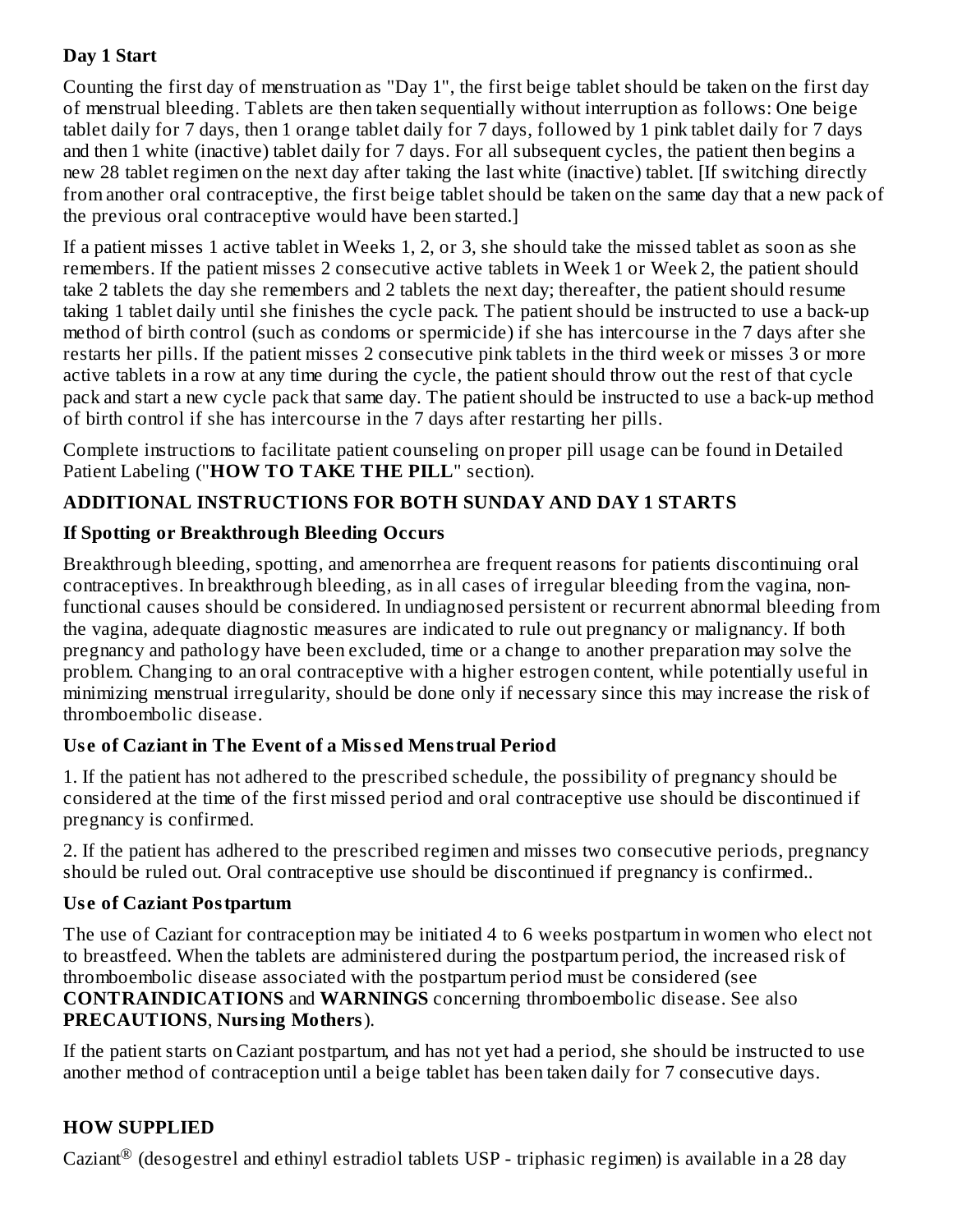blister card tablet dispenser. Each 28 day treatment cycle pack consists of four different dosing phases, as follows: 7 beige, round, film-coated, biconvex, unscored tablets (debossed with stylized b on one side and 333 on the other side) containing 0.1 mg desogestrel and 0.025 mg ethinyl estradiol, USP; 7 orange, round, film-coated, biconvex, unscored tablets (debossed with stylized b on one side and 332 on the other side) containing 0.125 mg desogestrel and 0.025 mg ethinyl estradiol, USP; 7 pink, round, film-coated, biconvex, unscored tablets (debossed with stylized b on one side and 335 on the other side) containing 0.15 mg desogestrel and 0.025 mg ethinyl estradiol, USP and seven white, round, biconvex, unscored tablets (debossed with stylized b on one side and 334 on the other side) containing inert ingredients.

Boxes of 3 NDC 51862-238-03

#### **Storage**

Store at 20° to 25°C (68° to 77°F) [See USP Controlled Room Temperature]. KEEP THIS AND ALL MEDICATIONS OUT OF THE REACH OF CHILDREN.

#### **REFERENCES**

**1.** Hatcher RA, Trussell J, Stewart F et al. Contraceptive Technology: Seventeenth Revised Edition, New York: Irvington Publishers, 1998, in press. **2.** Stadel BV. Oral contraceptives and cardiovascular disease. (Pt. 1). N Engl J Med 1981; 305:612–618. **3.** Stadel BV. Oral contraceptives and cardiovascular disease. (Pt. 2). N Engl J Med 1981; 305:672–677. **4.** Adam SA, Thorogood M. Oral contraception and myocardial infarction revisited: the effects of new preparations and prescribing patterns. Br J Obstet and Gynecol 1981; 88:838–845. **5.** Mann JI, Inman WH. Oral contraceptives and death from myocardial infarction. Br Med J 1975; 2(5965):245–248. **6.** Mann JI, Vessey MP, Thorogood M, Doll R. Myocardial infarction in young women with special reference to oral contraceptive practice. Br Med J 1975; 2(5956):241–245. **7.** Royal College of General Practitioners' Oral Contraception Study: Further analyses of mortality in oral contraceptive users. Lancet 1981; 1:541– 546. **8.** Slone D, Shapiro S, Kaufman DW, Rosenberg L, Miettinen OS, Stolley PD. Risk of myocardial infarction in relation to current and discontinued use of oral contraceptives. N Engl J Med 1981; 305:420–424. **9.** Vessey MP. Female hormones and vascular disease—an epidemiological overview. Br J Fam Plann 1980; 6:1–12. **10.** Russell-Briefel RG, Ezzati TM, Fulwood R, Perlman JA, Murphy RS. Cardiovascular risk status and oral contraceptive use, United States, 1976–80. Prevent Med 1986; 15:352–362. **11.** Goldbaum GM, Kendrick JS, Hogelin GC, Gentry EM. The relative impact of smoking and oral contraceptive use on women in the United States. JAMA 1987; 258:1339–1342. **12.** Layde PM, Beral V. Further analyses of mortality in oral contraceptive users: Royal College General Practitioners' Oral Contraception Study. (Table 5) Lancet 1981; 1:541–546. **13.** Knopp RH. Arteriosclerosis risk: the roles of oral contraceptives and postmenopausal estrogens. J Reprod Med 1986; 31(9) (Supplement):913–921. **14.** Krauss RM, Roy S, Mishell DR, Casagrande J, Pike MC. Effects of two low-dose oral contraceptives on serum lipids and lipoproteins: Differential changes in high-density lipoproteins subclasses. Am J Obstet 1983; 145:446–452. **15.** Wahl P, Walden C, Knopp R, Hoover J, Wallace R, Heiss G, Rifkind B. Effect of estrogen/progestin potency on lipid/lipoprotein cholesterol. N Engl J Med 1983; 308:862–867. **16.** Wynn V, Niththyananthan R. The effect of progestin in combined oral contraceptives on serum lipids with special reference to high-density lipoproteins. Am J Obstet Gynecol 1982; 142:766–771. **17.** Wynn V, Godsland I. Effects of oral contraceptives and carbohydrate metabolism. J Reprod Med 1986; 31 (9) (Supplement):892–897. **18.** LaRosa JC. Atherosclerotic risk factors in cardiovascular disease. J Reprod Med 1986; 31 (9) (Supplement):906– 912. **19.** Inman WH, Vessey MP. Investigation of death from pulmonary, coronary, and cerebral thrombosis and embolism in women of child-bearing age. Br Med J 1968; 2 (5599):193–199. **20.** Maguire MG, Tonascia J, Sartwell PE, Stolley PD, Tockman MS. Increased risk of thrombosis due to oral contraceptives: a further report. Am J Epidemiol 1979; 110 (2):188–195. **21.** Pettiti DB, Wingerd J, Pellegrin F, Ramacharan S. Risk of vascular disease in women: smoking, oral contraceptives, noncontraceptive estrogens, and other factors. JAMA 1979; 242:1150–1154. **22.** Vessey MP, Doll R.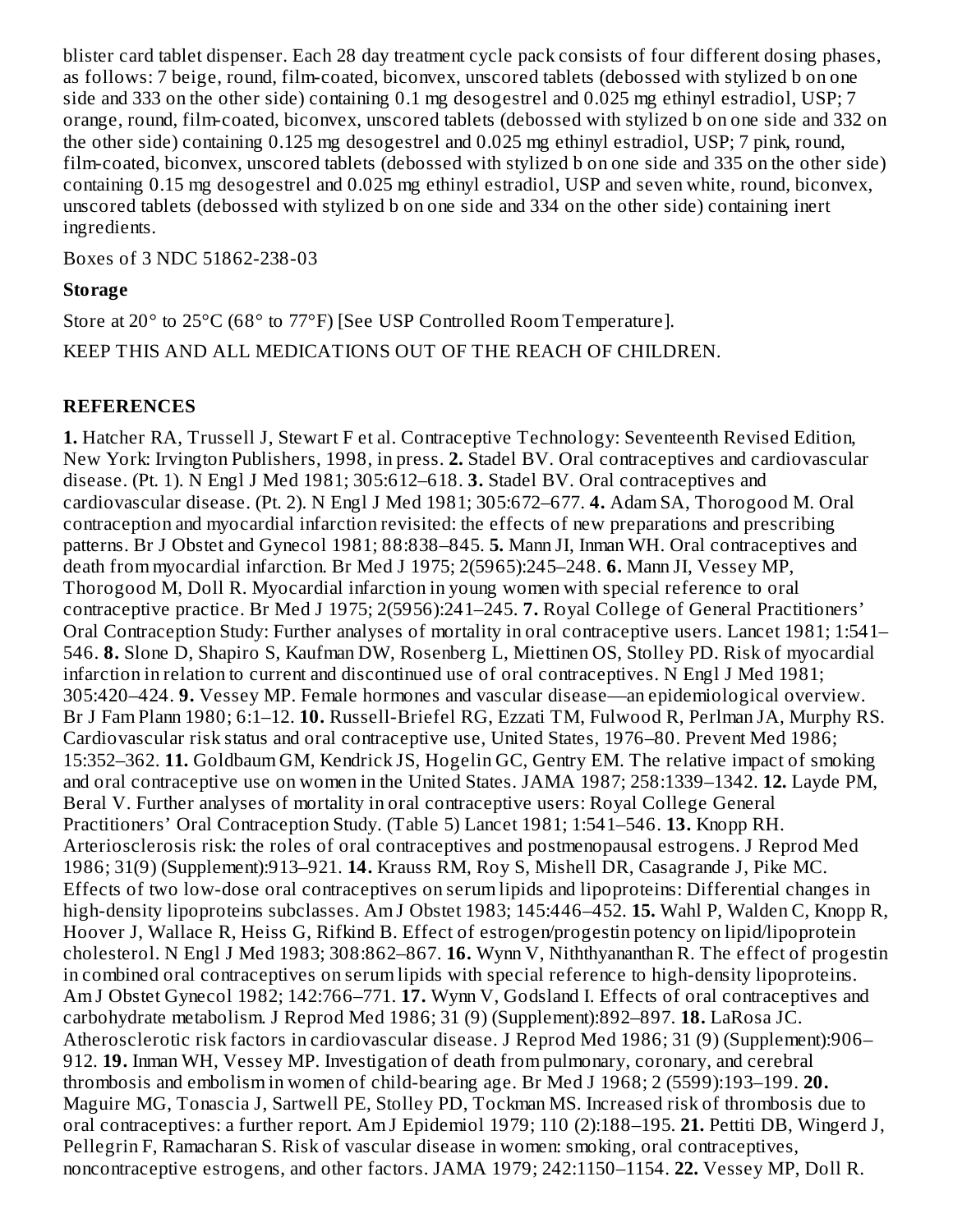Investigation of relation between use of oral contraceptives and thromboembolic disease. Br Med J 1968; 2 (5599):199–205. **23.** Vessey MP, Doll R. Investigation of relation between use of oral contraceptives and thromboembolic disease. A further report. Br Med J 1969; 2 (5658):651–657. **24.** Porter JB, Hunter JR, Danielson DA, Jick H, Stergachis A. Oral contraceptives and non-fatal vascular disease—recent experience. Obstet Gynecol 1982; 59 (3):299–302. **25.** Vessey M, Doll R, Peto R, Johnson B, Wiggins P. A long-term follow-up study of women using different methods of contraception: an interim report. Biosocial Sci 1976; 8:375–427. **26.** Royal College of General Practitioners: Oral contraceptives, venous thrombosis, and varicose veins. J Royal Coll Gen Pract 1978; 28:393–399. **27.** Collaborative Group for the Study of Stroke in Young Women: Oral contraception and increased risk of cerebral ischemia or thrombosis. N Engl J Med 1973; 288:871–878. **28.** Petitti DB, Wingerd J. Use of oral contraceptives, cigarette smoking, and risk of subarachnoid hemorrhage. Lancet 1978; 2:234–236. **29.** Inman WH. Oral contraceptives and fatal subarachnoid hemorrhage. Br Med J 1979; 2 (6203):1468–70. **30.** Collaborative Group for the Study of Stroke in Young Women: Oral contraceptives and stroke in young women: associated risk factors. JAMA 1975; 231:718–722. **31.** Inman WH, Vessey MP, Westerholm B, Engelund A. Thromboembolic disease and the steroidal content of oral contraceptives. A report to the Committee on Safety of Drugs. Br Med J 1970; 2:203–209. **32.** Meade TW, Greenberg G, Thompson SG. Progestogens and cardiovascular reactions associated with oral contraceptives and a comparison of the safety of 50- and 35-mcg oestrogen preparations. Br Med J 1980; 280 (6224):1157–1161. **33.** Kay CR. Progestogens and arterial disease evidence from the Royal College of General Practitioners' Study. Am J Obstet Gynecol 1982; 142:762–765. **34.** Royal College of General Practitioners: Incidence of arterial disease among oral contraceptive users. J Royal Coll Gen Pract 1983; 33:75–82. **35.** Ory HW. Mortality associated with fertility and fertility control: 1983. Family Planning Perspectives 1983; 15:50–56. **36.** The Cancer and Steroid Hormone Study of the Centers for Disease Control and the National Institute of Child Health and Human Development: Oral-contraceptive use and the risk of breast cancer. N Engl J Med 1986; 315:405–411. **37.** Pike MC, Henderson BE, Krailo MD, Duke A, Roy S. Breast cancer risk in young women and use of oral contraceptives: possible modifying effect of formulation and age at use. Lancet 1983; 2:926–929. **38.** Paul C, Skegg DG, Spears GFS, Kaldor JM. Oral contraceptives and breast cancer: A national study. Br Med J 1986; 293:723–725. **39.** Miller DR, Rosenberg L, Kaufman DW, Schottenfeld D, Stolley PD, Shapiro S. Breast cancer risk in relation to early oral contraceptive use. Obstet Gynecol 1986; 68:863–868. **40.** Olson H, Olson KL, Moller TR, Ranstam J, Holm P. Oral contraceptive use and breast cancer in young women in Sweden (letter). Lancet 1985; 2:748–749. **41.** McPherson K, Vessey M, Neil A, Doll R, Jones L, Roberts M. Early contraceptive use and breast cancer: Results of another case-control study. Br J Cancer 1987; 56:653–660. **42.** Huggins GR, Zucker PF. Oral contraceptives and neoplasia: 1987 update. Fertil Steril 1987; 47:733–761. **43.** McPherson K, Drife JO. The pill and breast cancer: why the uncertainty? Br Med J 1986; 293:709–710. **44.** Shapiro S. Oral contraceptives—time to take stock. N Engl J Med 1987; 315:450–451. **45.** Ory H, Naib Z, Conger SB, Hatcher RA, Tyler CW. Contraceptive choice and prevalence of cervical dysplasia and carcinoma in situ. Am J Obstet Gynecol 1976; 124:573–577. **46.** Vessey MP, Lawless M, McPherson K, Yeates D. Neoplasia of the cervix uteri and contraception: a possible adverse effect of the pill. Lancet 1983; 2:930. **47.** Brinton LA, Huggins GR, Lehman HF, Malli K, Savitz DA, Trapido E, Rosenthal J, Hoover R. Long-term use of oral contraceptives and risk of invasive cervical cancer. Int J Cancer 1986; 38:339–344. **48.** WHO Collaborative Study of Neoplasia and Steroid Contraceptives: Invasive cervical cancer and combined oral contraceptives. Br Med J 1985; 209:961–965. **49.** Rooks JB, Ory HW, Ishak KG, Strauss LT, Greenspan JR, Hill AP, Tyler CW. Epidemiology of hepatocellular adenoma: the role of oral contraceptive use. JAMA 1979; 242:644–648. **50.** Bein NN, Goldsmith HS. Recurrent massive hemorrhage from benign hepatic tumors secondary to oral contraceptives. Br J Surg 1977; 64:433–435. **51.** Klatskin G. Hepatic tumors: possible relationship to use of oral contraceptives. Gastroenterology 1977; 73:386–394. **52.** Henderson BE, Preston-Martin S, Edmondson HA, Peters RL, Pike MC. Hepatocellular carcinoma and oral contraceptives. Br J Cancer 1983; 48:437–440. **53.** Neuberger J, Forman D, Doll R, Williams R. Oral contraceptives and hepatocellular carcinoma. Br Med J 1986; 292:1355–1357. **54.** Forman D, Vincent TJ, Doll R. Cancer of the liver and oral contraceptives. Br Med J 1986; 292:1357–1361. **55.** Harlap S, Eldor J. Births following oral contraceptive failures. Obstet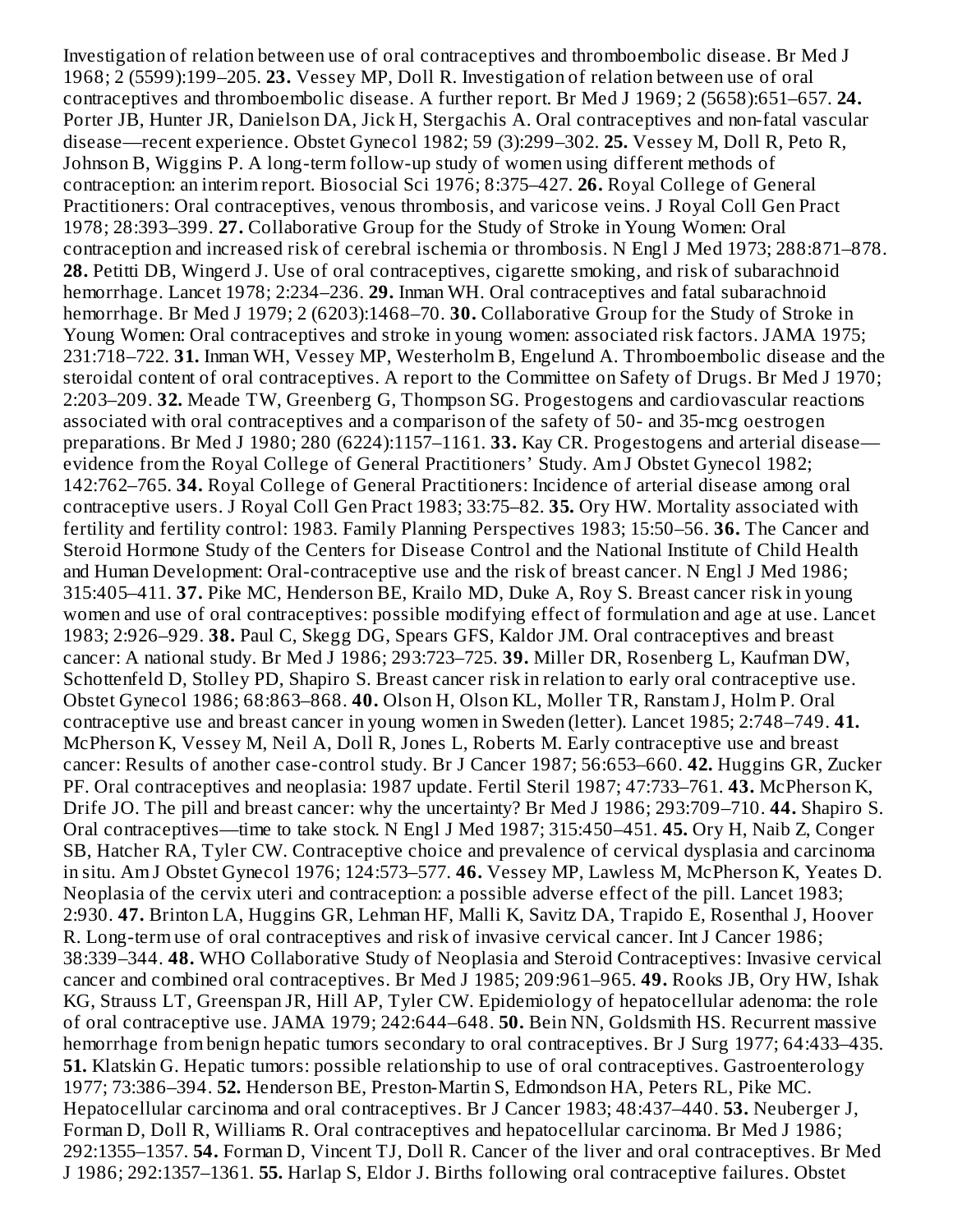Gynecol 1980; 55:447–452. **56.** Savolainen E, Saksela E, Saxen L. Teratogenic hazards of oral contraceptives analyzed in a national malformation register. Am J Obstet Gynecol 1981; 140:521–524. **57.** Janerich DT, Piper JM, Glebatis DM. Oral contraceptives and birth defects. Am J Epidemiol 1980; 112:73–79. **58.** Ferencz C, Matanoski GM, Wilson PD, Rubin JD, Neill CA, Gutberlet R. Maternal hormone therapy and congenital heart disease. Teratology 1980; 21:225–239. **59.** Rothman KJ, Fyler DC, Goldblatt A, Kreidberg MB. Exogenous hormones and other drug exposures of children with congenital heart disease. Am J Epidemiol 1979; 109:433–439. **60.** Boston Collaborative Drug Surveillance Program: Oral contraceptives and venous thromboembolic disease, surgically confirmed gallbladder disease, and breast tumors. Lancet 1973; 1:1399–1404. **61.** Royal College of General Practitioners: Oral contraceptives and health. New York, Pittman, 1974. **62.** Layde PM, Vessey MP, Yeates D. Risk of gallbladder disease: a cohort study of young women attending family planning clinics. J Epidemiol Community Health 1982; 36:274–278. **63.** Rome Group for the Epidemiology and Prevention of Cholelithiasis (GREPCO): Prevalence of gallstone disease in an Italian adult female population. Am J Epidemiol 1984; 119:796–805. **64.** Strom BL, Tamragouri RT, Morse ML, Lazar EL, West SL, Stolley PD, Jones JK. Oral contraceptives and other risk factors for gallbladder disease. Clin Pharmacol Ther 1986; 39:335–341. **65.** Wynn V, Adams PW, Godsland IF, Melrose J, Niththyananthan R, Oakley NW, Seedj A. Comparison of effects of different combined oral-contraceptive formulations on carbohydrate and lipid metabolism. Lancet 1979; 1:1045–1049. **66.** Wynn V. Effect of progesterone and progestins on carbohydrate metabolism. In Progesterone and Progestin. Edited by Bardin CW, Milgrom E, Mauvis-Jarvis P. New York, Raven Press, 1983 pp. 395–410. **67.** Perlman JA, Roussell-Briefel RG, Ezzati TM, Lieberknecht G. Oral glucose tolerance and the potency of oral contraceptive progestogens. J Chronic Dis 1985; 38:857–864. **68.** Royal College of General Practitioners' Oral Contraception Study: Effect on hypertension and benign breast disease of progestogen component in combined oral contraceptives. Lancet 1977; 1:624. **69.** Fisch IR, Frank J. Oral contraceptives and blood pressure. JAMA 1977; 237:2499–2503. **70.** Laragh AJ. Oral contraceptive induced hypertension—nine years later. Am J Obstet Gynecol 1976; 126:141–147. **71.** Ramcharan S, Peritz E, Pellegrin FA, Williams WT. Incidence of hypertension in the Walnut Creek Contraceptive Drug Study cohort. In Pharmacology of Steroid Contraceptive Drugs. Garattini S, Berendes HW. Eds. New York, Raven Press, 1977 pp. 277–288. (Monographs of the Mario Negri Institute for Pharmacological Research, Milan). **72.** Stockley I. Interactions with oral contraceptives. J Pharm 1976; 216:140–143. **73.** The Cancer and Steroid Hormone Study of the Centers for Disease Control and the National Institute of Child Health and Human Development: Oral contraceptive use and the risk of ovarian cancer. JAMA 1983; 249:1596–1599. **74.** The Cancer and Steroid Hormone Study of the Centers for Disease Control and the National Institute of Child Health and Human Development: Combination oral contraceptive use and the risk of endometrial cancer. JAMA 1987; 257:796–800. **75.** Ory HW. Functional ovarian cysts and oral contraceptives: negative association confirmed surgically. JAMA 1974; 228:68–69. **76.** Ory HW, Cole P, Macmahon B, Hoover R. Oral contraceptives and reduced risk of benign breast disease. N Engl J Med 1976; 294:419–422. **77.** Ory HW. The noncontraceptive health benefits from oral contraceptive use. Fam Plann Perspect 1982; 14:182–184. **78.** Ory HW, Forrest JD, Lincoln R. Making Choices: Evaluating the health risks and benefits of birth control methods. New York, The Alan Guttmacher Institute, 1983; p. 1. **79.** Schlesselman J, Stadel BV, Murray P, Lai S. Breast Cancer in relation to early use of oral contraceptives 1988; 259:1828–1833. **80.** Hennekens CH, Speizer FE, Lipnick RJ, Rosner B, Bain C, Belanger C, Stampfer MJ, Willett W, Peto R. A case-controlled study of oral contraceptive use and breast cancer. JNCI 1984; 72:39–42. **81.** LaVecchia C, Decarli A, Fasoli M, Franceschi S, Gentile A, Negri E, Parazzini F, Tognoni G. Oral contraceptives and cancers of the breast and of the female genital tract. Interim results from a case-control study. Br. J. Cancer 1986; 54:311– 317. **82.** Meirik O, Lund E, Adami H, Bergstrom R, Christoffersen T, Bergsjo P. Oral contraceptive use in breast cancer in young women. A Joint National Case-control study in Sweden and Norway. Lancet 1986; 11:650–654. **83.** Kay CR, Hannaford PC. Breast cancer and the pill—A further report from the Royal College of General Practitioners' oral contraception study. Br. J. Cancer 1988; 58:675–680. **84.** Stadel BV, Lai S, Schlesselman JJ, Murray P. Oral contraceptives and premenopausal breast cancer in nulliparous women. Contraception 1988; 38:287–299. **85.** Miller DR, Rosenberg L, Kaufman DW, Stolley P, Warshauer ME, Shapiro S. Breast cancer before age 45 and oral contraceptive use: New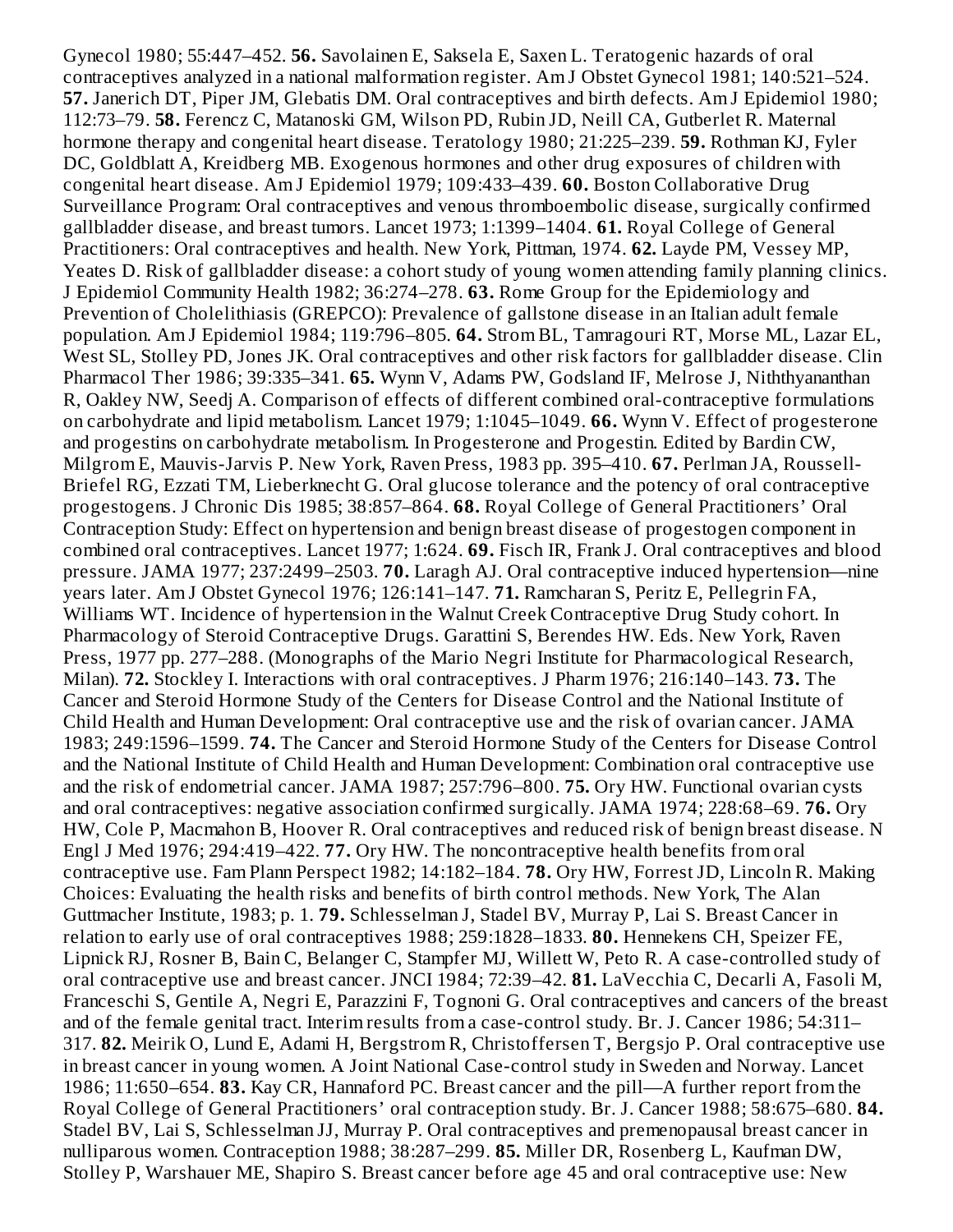Findings. Am. J. Epidemiol 1989; 129:269–280. **86**. The UK National Case-Control Study Group, Oral contraceptive use and breast cancer risk in young women. Lancet 1989; 1:973–982. **87.** Schlesselman JJ. Cancer of the breast and reproductive tract in relation to use of oral contraceptives. Contraception 1989; 40:1–38. **88.** Vessey MP, McPherson K, Villard-Mackintosh L, Yeates D. Oral contraceptives and breast cancer: latest findings in a large cohort study. Br. J. Cancer 1989; 59:613–617. **89.** Jick SS, Walker AM, Stergachis A, Jick H. Oral contraceptives and breast cancer. Br. J. Cancer 1989; 59:618– 621. **90.** Godsland, I et al. The effects of different formulations of oral contraceptive agents on lipid and carbohydrate metabolism. N Engl J Med 1990; 323:1375–81. **91.** Kloosterboer, HJ et al. Selectivity in progesterone and androgen receptor binding of progestogens used in oral contraception. Contraception, 1988; 38:325–32. **92.** Van der Vies, J and de Visser, J. Endocrinological studies with desogestrel. Arzneim. Forsch./Drug Res., 1983; 33(l),2:231–6. **93.** Data on file, Organon Inc. **94.** Fotherby, K. Oral contraceptives, lipids and cardiovascular diseases. Contraception, 1985; Vol. 31; 4:367–94. **95.** Lawrence, DM et al. Reduced sex hormone binding globulin and derived free testosterone levels in women with severe acne. Clinical Endocrinology, 1981; 15:87–91. **96.** Cullberg, G et al. Effects of a low-dose desogestrel-ethinyl estradiol combination on hirsutism, androgens and sex hormone binding globulin in women with a polycystic ovary syndrome. Acta Obstet Gynecol Scand, 1985; 64:195–202. **97.** Jung-Hoffmann, C and Kuhl, H. Divergent effects of two low-dose oral contraceptives on sex hormone-binding globulin and free testosterone. AJOG, 1987; 156:199–203. **98.** Hammond, G et al. Serum steroid binding protein concentrations, distribution of progestogens, and bioavailability of testosterone during treatment with contraceptives containing desogestrel or levonorgestrel. Fertil. Steril., 1984; 42:44–51. **99.** Palatsi, R et al. Serum total and unbound testosterone and sex hormone-binding globulin (SHBG) in female acne patients treated with two different oral contraceptives. Acta Derm Venereol, 1984; 64:517–23. **100.** Porter JB, Hunter J, Jick H et al. Oral contraceptives and nonfatal vascular disease. Obstet Gynecol 1985; 66:1–4. **101.** Porter JB, Jick H, Walker AM. Mortality among oral contraceptive users. Obstet Gynecol 1987; 7029–32. **102.** Jick H, Jick SS, Gurewich V, Myers MW, Vasilakis C. Risk of idiopathic cardiovascular death and non-fatal venous thromboembolism in women using oral contraceptives with differing progestagen components. Lancet, 1995; 346:1589–93. **103.** World Health Organization Collaborative Study of Cardiovascular Disease and Steroid Hormone Contraception. Effect of different progestagens in low oestrogen oral contraceptives on venous thromboembolic disease. Lancet, 1995; 346:1582–88. **104.** Spitzer WO, Lewis MA, Heinemann LAJ, Thorogood M, MacRae KD on behalf of Transnational Research Group on Oral Contraceptives and Health of Young Women. Third generation oral contraceptives and risk of venous thromboembolic disorders: An international case-control study. Br Med J, 1996; 312:83–88.

#### Manufactured by: **Teva Pharmaceuticals USA, Inc.**

North Wales, PA 19454

Distributed by: **Mayne Pharma** Greenville, NC 27834

Rev. B 8/2017

#### **PATIENT PACKAGE INSERT**

#### **DETAILED PATIENT PACKAGE INSERT**

**Caziant ®**(desogestrel and ethinyl estradiol tablets USP - triphasic regimen)

**28** *Day Regimen*

**This product (like all oral contraceptives) is intended to prevent pregnancy. It does not protect against HIV infection (AIDS) and other s exually transmitted dis eas es.**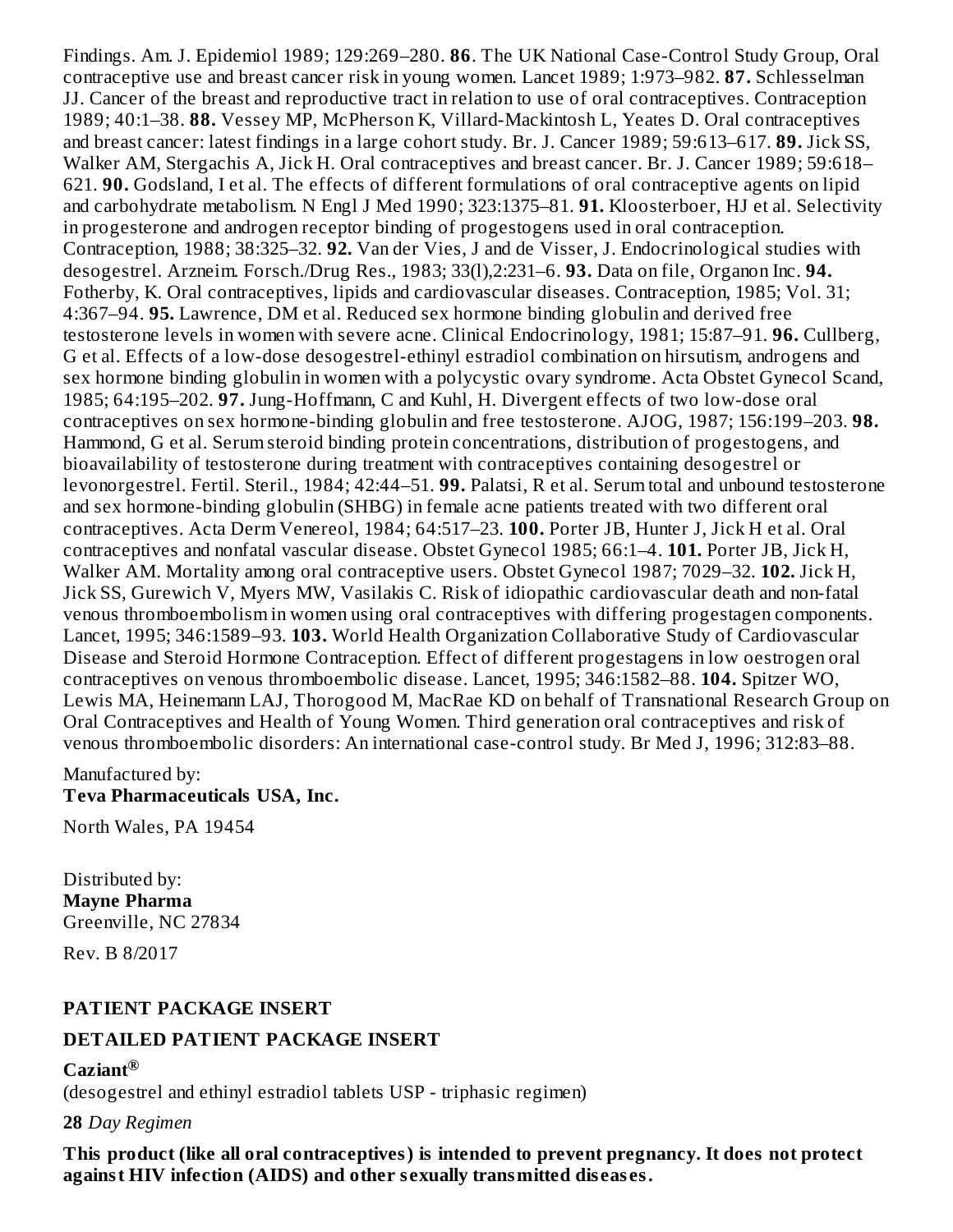#### **PLEASE NOTE: This labeling is revis ed from time to time as important new medical information becomes available. Therefore, pleas e review this labeling carefully.**

#### **DESCRIPTION**

Caziant tablets are a triphasic oral contraceptive product, containing a combination of a progestin and estrogen, the two kinds of female hormones.

Each beige tablet contains 0.1 mg desogestrel and 0.025 mg ethinyl estradiol; each orange tablet contains 0.125 mg desogestrel and 0.025 mg ethinyl estradiol; and each pink tablet contains 0.15 mg desogestrel and 0.025 mg ethinyl estradiol. Each white tablet contains inert ingredients.

#### **INTRODUCTION**

Any woman who considers using oral contraceptives (the birth control pill or the pill) should understand the benefits and risks of using this form of birth control. This leaflet will give you much of the information you will need to make this decision and will also help you determine if you are at risk of developing any of the serious side effects of the pill. It will tell you how to use the pill properly so that it will be as effective as possible. However, this leaflet is not a replacement for a careful discussion between you and your doctor or healthcare provider. You should discuss the information provided in this leaflet with him or her, both when you first start taking the pill and during your revisits. You should also follow your doctor's or healthcare provider's advice with regard to regular check-ups while you are on the pill.

## **EFFECTIVENESS OF ORAL CONTRACEPTIVES**

Oral contraceptives or "birth control pills" or "the pill" are used to prevent pregnancy and are more effective than other non-surgical methods of birth control. When they are taken correctly, the chance of becoming pregnant is less than 1% (1 pregnancy per 100 women per year of use), when used perfectly, without missing any pills. Typical failure rates are actually 5% (5 pregnancies per 100 women per year of use). The chance of becoming pregnant increases with each missed pill during a menstrual cycle.

In comparison, typical failure rates for other methods of birth control during the first year of use are as follows:

No methods: 85% Spermicides alone: 26% Periodic abstinence: 25% Condom alone (female): 21% Cervical Cap with spermicides: 20 to 40% Vaginal sponge: 20 to 40% Diaphragm with spermicides: 20% Withdrawal: 19% Condom alone (male): 14% IUD: less than 1 to 2% Implants: less than 1% Injectable progestogen: less than 1% Male sterilization: less than 1% Female sterilization: less than 1% **WHO SHOULD NOT TAKE ORAL CONTRACEPTIVES**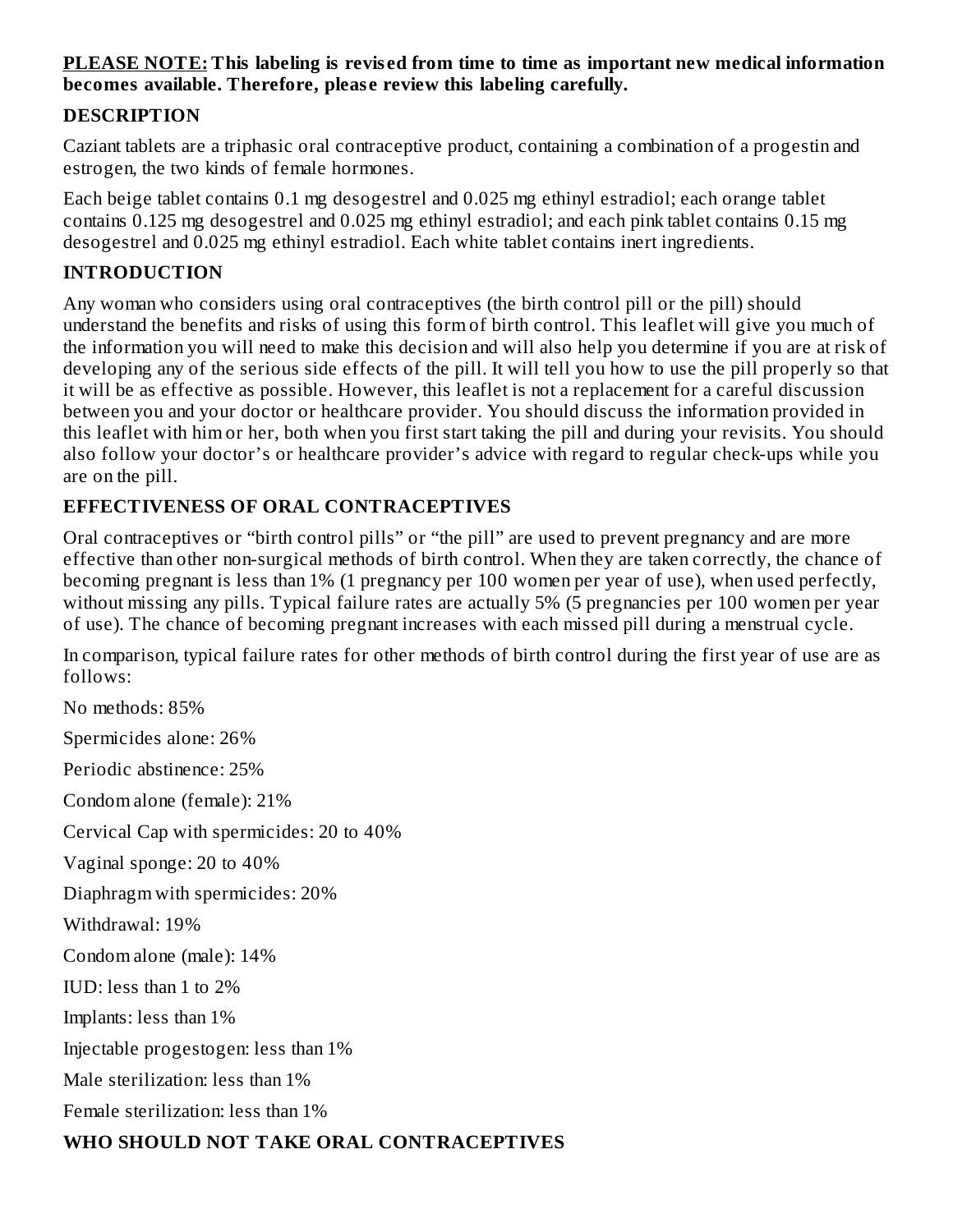**Cigarette smoking increas es the risk of s erious cardiovas cular side effects from oral contraceptive us e. This risk increas es with age and with heavy smoking (15 or more cigarettes per day) and is quite marked in women over 35 years of age. Women who us e oral contraceptives are strongly advis ed not to smoke.**

Some women should not use the pill. For example, you should not take the pill if you are pregnant or think you may be pregnant. You should also not use the pill if you have any of the following conditions:

- A history of heart attack or stroke
- A history of blood clots in the legs (thrombophlebitis), lungs (pulmonary embolism), or eyes
- A history of blood clots in the deep veins of your legs
- Chest pain (angina pectoris)
- Severe high blood pressure
- Diabetes with complications of the kidneys, eyes, nerves, or blood vessels
- Headache with neurological symptoms
- Known or suspected breast cancer or cancer of the lining of the uterus, cervix, or vagina (now or in the past)
- Unexplained vaginal bleeding (until a diagnosis is reached by your healthcare provider)
- Yellowing of the whites of the eyes or of the skin (jaundice) during pregnancy or during previous use of hormonal birth control of any kind (the pill, patch, vaginal ring, injection, or implant)
- Liver tumor (benign or cancerous)
- Heart valve or heart rhythm disorders that may be associated with formation of blood clots
- Need for a long period of bed rest following major surgery
- Known or suspected pregnancy
- Active liver disease with abnormal liver function tests
- Take any Hepatitis C drug combination containing ombitasvir/paritaprevir/ritonavir, with or without dasabuvir. This may increase levels of the liver enzyme "alanine aminotransferase" (ALT) in the blood
- An allergy or hypersensitivity to any of the components of Caziant (desogestrel and ethinyl estradiol tablets)

Tell your doctor or healthcare provider if you have ever had any of the above conditions. Your doctor or healthcare provider can recommend another method of birth control.

# **OTHER CONSIDERATIONS BEFORE TAKING ORAL CONTRACEPTIVES**

Tell your doctor or healthcare provider if you have:

- Breast nodules, fibrocystic disease of the breast, an abnormal breast x-ray or mammogram
- Diabetes
- Elevated cholesterol or triglycerides
- High blood pressure
- Migraine or other headaches or epilepsy
- Depression
- Gallbladder, liver, heart, or kidney disease
- Scanty or irregular menstrual periods

Women with any of these conditions should be checked often by their doctor or healthcare provider if they choose to use oral contraceptives.

Talk to your healthcare provider about using Caziant if you:

- Smoke
- Recently had a baby
- Recently had a miscarriage or abortion
- Are breastfeeding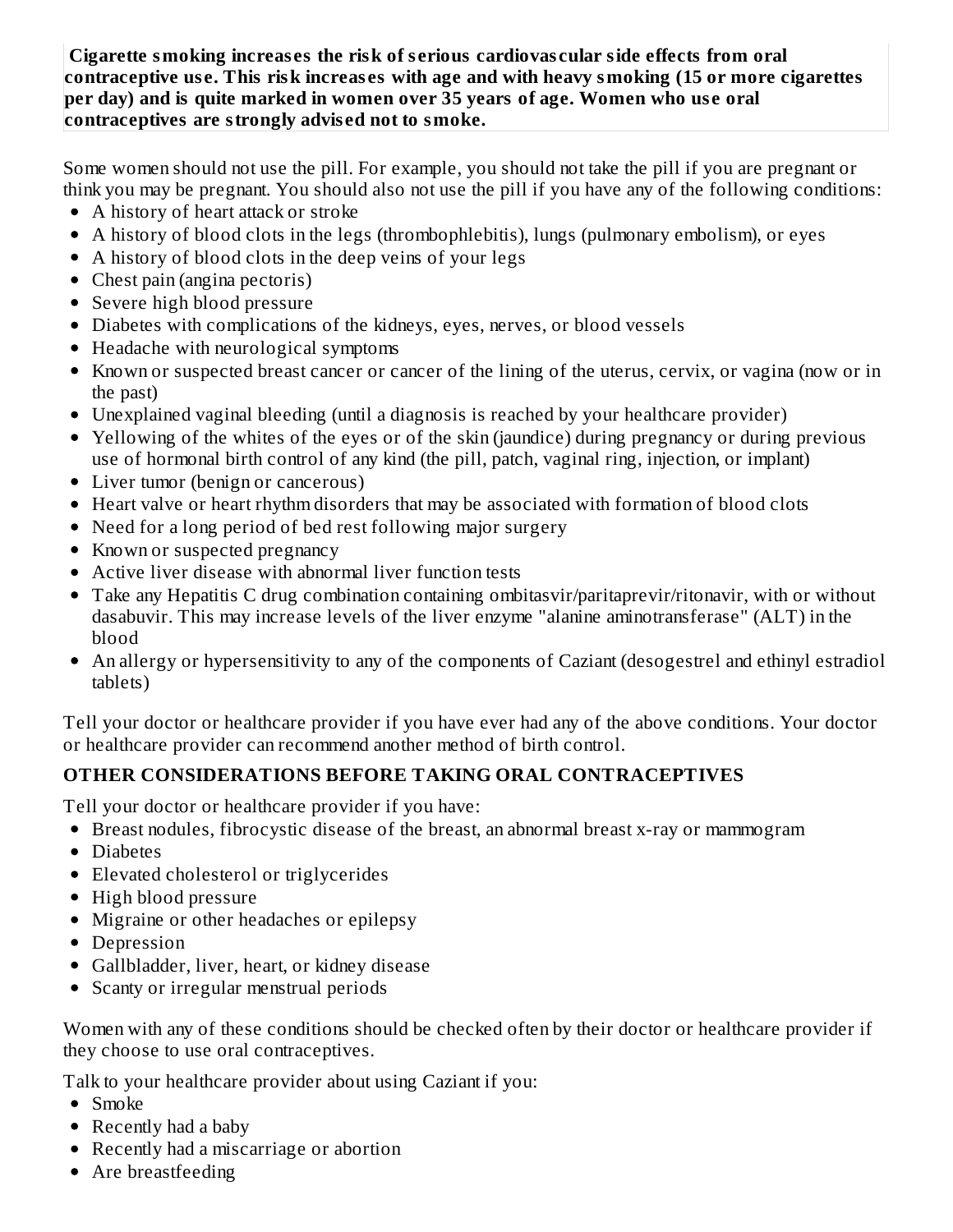• Are taking any other medications

## **RISKS OF TAKING ORAL CONTRACEPTIVES**

## **1. Risk of Developing Blood Clots**

Blood clots and blockage of blood vessels are one of the most serious side effects of taking oral contraceptives and can cause death or serious disability. In particular, a clot in the leg can cause thrombophlebitis and a clot that travels to the lungs can cause a sudden blockage of a vessel carrying blood to the lungs. The risks of these side effects may be greater with desogestrel-containing oral contraceptives, such as Caziant (desogestrel and ethinyl estradiol tablets) than with certain other lowdose pills. Rarely, clots occur in the blood vessels of the eye and may cause blindness, double vision, or impaired vision.

If you take oral contraceptives and need elective surgery, need to stay in bed for a prolonged illness or have recently delivered a baby, you may be at risk of developing blood clots. You should consult your doctor or healthcare provider about stopping oral contraceptives three to four weeks before surgery and not taking oral contraceptives for two weeks after surgery or during bed rest. You should also not take oral contraceptives soon after delivery of a baby. It is advisable to wait for at least four weeks after delivery if you are not breastfeeding. If you are breastfeeding, you should wait until you have weaned your child before using the pill (see **GENERAL PRECAUTIONS**, **While Breastfeeding**).

The risk of circulatory disease in oral contraceptive users may be higher in users of high-dose pills and may be greater with longer duration of oral contraceptive use. In addition, some of these increased risks may continue for a number of years after stopping oral contraceptives. The risk of venous thromboembolic disease associated with oral contraceptives does not increase with length of use and disappears after pill use is stopped. The risk of abnormal blood clotting increases with age in both users and non-users of oral contraceptives, but the increased risk from the oral contraceptive appears to be present at all ages. For women aged 20 to 44 it is estimated that about 1 in 2000 using oral contraceptives will be hospitalized each year because of abnormal clotting. Among non-users in the same age group, about 1 in 20,000 would be hospitalized each year. For oral contraceptive users in general, it has been estimated that in women between the ages of 15 and 34 the risk of death due to a circulatory disorder is about 1 in 12,000 per year, whereas for non-users the rate is about 1 in 50,000 per year. In the age group 35 to 44, the risk is estimated to be about 1 in 2500 per year for oral contraceptive users and about 1 in 10,000 per year for non-users.

#### **2. Heart Attacks and Strokes**

Oral contraceptives may increase the tendency to develop strokes (blockage or rupture of blood vessels in the brain), angina pectoris (chest pain), and heart attacks (blockage of blood vessels in the heart). Any of these conditions can cause death or serious disability.

Smoking greatly increases the possibility of suffering heart attacks and strokes. Furthermore, smoking and the use of oral contraceptives greatly increase the chances of developing and dying of heart disease.

Women with migraine (especially migraine with aura) who take oral contraceptives also may be at a higher risk of stroke.

#### **3. Gallbladder Dis eas e**

Oral contraceptive users probably have a greater risk than non-users of having gallbladder disease, although this risk may be related to pills containing high doses of estrogens.

#### **4. Liver Tumors**

In rare cases, oral contraceptives can cause benign but dangerous liver tumors. These benign liver tumors can rupture and cause fatal internal bleeding. In addition, a possible, but not definite, association has been found with the pill and liver cancers in two studies, in which a few women who developed these very rare cancers were found to have used oral contraceptives for long periods. However, liver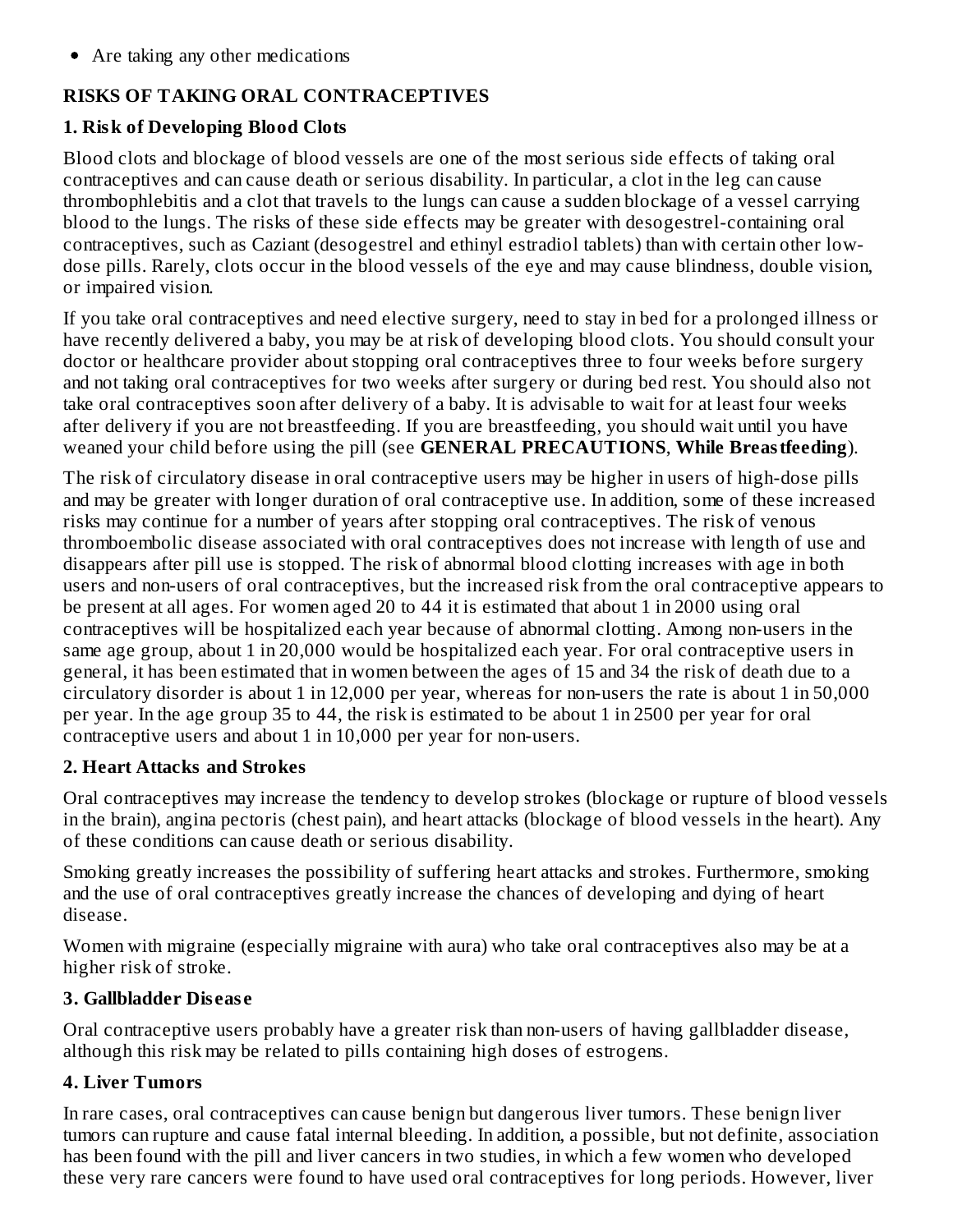cancers are extremely rare. The chance of developing liver cancer from using the pill is thus even rarer.

# **5. Cancer of the Reproductive Organs and Breasts**

Breast cancer has been diagnosed slightly more often in women who use the pill than in women of the same age who do not use the pill. This small increase in the number of breast cancer diagnoses gradually disappears during the 10 years after stopping use of the pill. It is not known whether the difference is caused by the pill. It may be that women taking the pill are examined more often, so that breast cancer is more likely to be detected. You should have regular breast examinations by a healthcare provider and examine your own breasts monthly. Tell your healthcare provider if you have a family history of breast cancer or if you have had breast nodules or an abnormal mammogram.

Women who currently have or have had breast cancer should not use oral contraceptives because breast cancer is usually a hormone-sensitive tumor.

Some studies have found an increase in the incidence of cancer of the cervix in women who use oral contraceptives. However, this finding may be related to factors other than the use of oral contraceptives. There is insufficient evidence to rule out the possibility that pills may cause such cancers.

# **6. Lipid Metabolism and Inflammation of the Pancreas**

In patients with inherited defects of lipid metabolism, there have been reports of significant elevations of plasma triglycerides during estrogen therapy. This has led to pancreatitis in some cases.

# **ESTIMATED RISK OF DEATH FROM A BIRTH CONTROL METHOD OR PREGNANCY**

All methods of birth control and pregnancy are associated with a risk of developing certain diseases which may lead to disability or death. An estimate of the number of deaths associated with different methods of birth control and pregnancy has been calculated and is shown in the following table.

| ANNUAL NUMBER OF BIRTH-RELATED OR METHOD-<br><b>RELATED DEATHS ASSOCIATED WITH CONTROL OF</b><br>FERTILITY PER 100,000 NON-STERILE WOMEN, BY<br><b>FERTILITY CONTROL METHOD ACCORDING TO AGE</b> |     |     |     |      |      |       |  |
|--------------------------------------------------------------------------------------------------------------------------------------------------------------------------------------------------|-----|-----|-----|------|------|-------|--|
| Method of control and 15 to<br>35 <sub>to</sub><br>$20$ to<br>$25 \text{ to } 29 \frac{30}{6} \text{ to }$<br>40 to 44<br>39<br>24<br>19<br>34<br>outcome                                        |     |     |     |      |      |       |  |
| No fertility control<br>methods $^{\rm 1}$                                                                                                                                                       | 7   | 7.4 | 9.1 | 14.8 | 25.7 | 28.2  |  |
| Oral contraceptives<br>$non-smoker2$                                                                                                                                                             | 0.3 | 0.5 | 0.9 | 1.9  | 13.8 | 31.6  |  |
| Oral contraceptives<br>smoker <sup>2</sup>                                                                                                                                                       | 2.2 | 3.4 | 6.6 | 13.5 | 51.1 | 117.2 |  |
| IUD <sup>2</sup>                                                                                                                                                                                 | 0.8 | 0.8 |     |      | 1.4  | 1.4   |  |
| $\mathrm{Condom}^1$                                                                                                                                                                              | 1.1 | 1.6 | 0.7 | 0.2  | 0.3  | 0.4   |  |
| Diaphragm/spermicide <sup>1</sup>  1.9                                                                                                                                                           |     | 1.2 | 1.2 | 1.3  | 2.2  | 2.8   |  |
| Periodic abstinence $^1$                                                                                                                                                                         | 2.5 | 1.6 | 1.6 | 1.7  | 2.9  | 3.6   |  |

1. Deaths are birth related

2. Deaths are method related

In the above table, the risk of death from any birth control method is less than the risk of childbirth, except for oral contraceptive users over the age of 35 who smoke and pill users over the age of 40 even if they do not smoke. It can be seen in the table that for women aged 15 to 39, the risk of death was highest with pregnancy (7 to 26 deaths per 100,000 women, depending on age). Among pill users who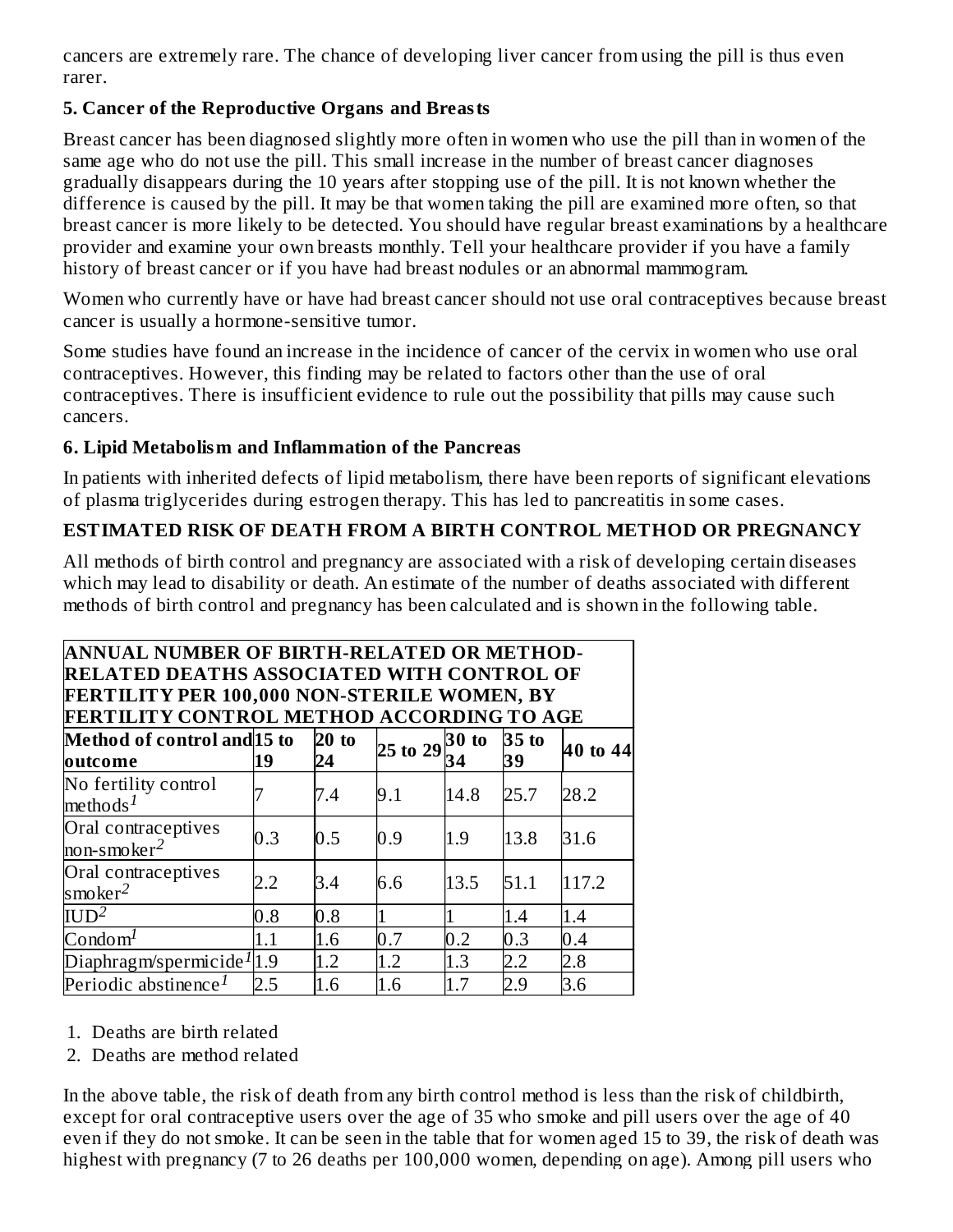do not smoke, the risk of death is always lower than that associated with pregnancy for any age group, although over the age of 40, the risk increases to 32 deaths per 100,000 women, compared to 28 associated with pregnancy at that age. However, for pill users who smoke and are over the age of 35, the estimated number of deaths exceeds those for other methods of birth control. If a woman is over the age of 40 and smokes, her estimated risk of death is four times higher (117 per 100,000 women) than the estimated risk associated with pregnancy (28 per 100,000 women) in that age group.

The suggestion that women over 40 who do not smoke should not take oral contraceptives is based on information from older, high-dose pills and on less selective use of pills than is practiced today. An Advisory Committee of the FDA discussed this issue in 1989 and recommended that the benefits of oral contraceptive use by healthy, non-smoking women over 40 years of age may outweigh the possible risks. However, all women, especially older women, are cautioned to use the lowest dose pill that is effective.

# **WARNING SIGNALS**

If any of these adverse effects occur while you are taking oral contraceptives, call your doctor or healthcare provider immediately:

- Sharp chest pain, coughing of blood, or sudden shortness of breath (indicating a possible clot in the lung)
- Pain in the calf (indicating a possible clot in the leg)
- Crushing chest pain or heaviness in the chest (indicating a possible heart attack)
- Sudden severe headache or vomiting, dizziness or fainting, disturbances of vision or speech, weakness, or numbness in an arm or leg (indicating a possible stroke)
- Sudden partial or complete loss of vision (indicating a possible clot in the eye)
- Breast lumps (indicating possible breast cancer or fibrocystic disease of the breast; ask your doctor or healthcare provider to show you how to examine your breasts)
- Severe pain or tenderness in the stomach area (indicating a possibly ruptured liver tumor)
- Difficulty in sleeping, weakness, lack of energy, fatigue, or change in mood (possibly indicating severe depression)
- Jaundice or a yellowing of the skin or eyeballs, accompanied frequently by fever, fatigue, loss of appetite, dark colored urine, or light colored bowel movements (indicating possible liver problems)

# **SIDE EFFECTS OF ORAL CONTRACEPTIVES**

In addition to the risks and more serious side effects discussed above (see **RISKS OF TAKING ORAL CONTRACEPTIVES, ESTIMATED RISK OF DEATH FROM A BIRTH CONTROL METHOD OR PREGNANCY** and **WARNING SIGNALS** sections), the following may also occur:

# **1. Irregular Vaginal Bleeding**

Irregular vaginal bleeding or spotting may occur while you are taking the pills. Irregular bleeding may vary from slight staining between menstrual periods to breakthrough bleeding, which is a flow much like a regular period. Irregular bleeding occurs most often during the first few months of oral contraceptive use, but may also occur after you have been taking the pill for some time. Such bleeding may be temporary and usually does not indicate any serious problems. It is important to continue taking your pills on schedule. If the bleeding occurs in more than one cycle or lasts for more than a few days, talk to your doctor or healthcare provider.

# **2. Contact Lens es**

If you wear contact lenses and notice a change in vision or an inability to wear your lenses, contact your doctor or healthcare provider.

# **3. Fluid Retention or Rais ed Blood Pressure**

Oral contraceptives may cause edema (fluid retention) with swelling of the fingers or ankles and may raise your blood pressure. If you experience fluid retention, contact your doctor or healthcare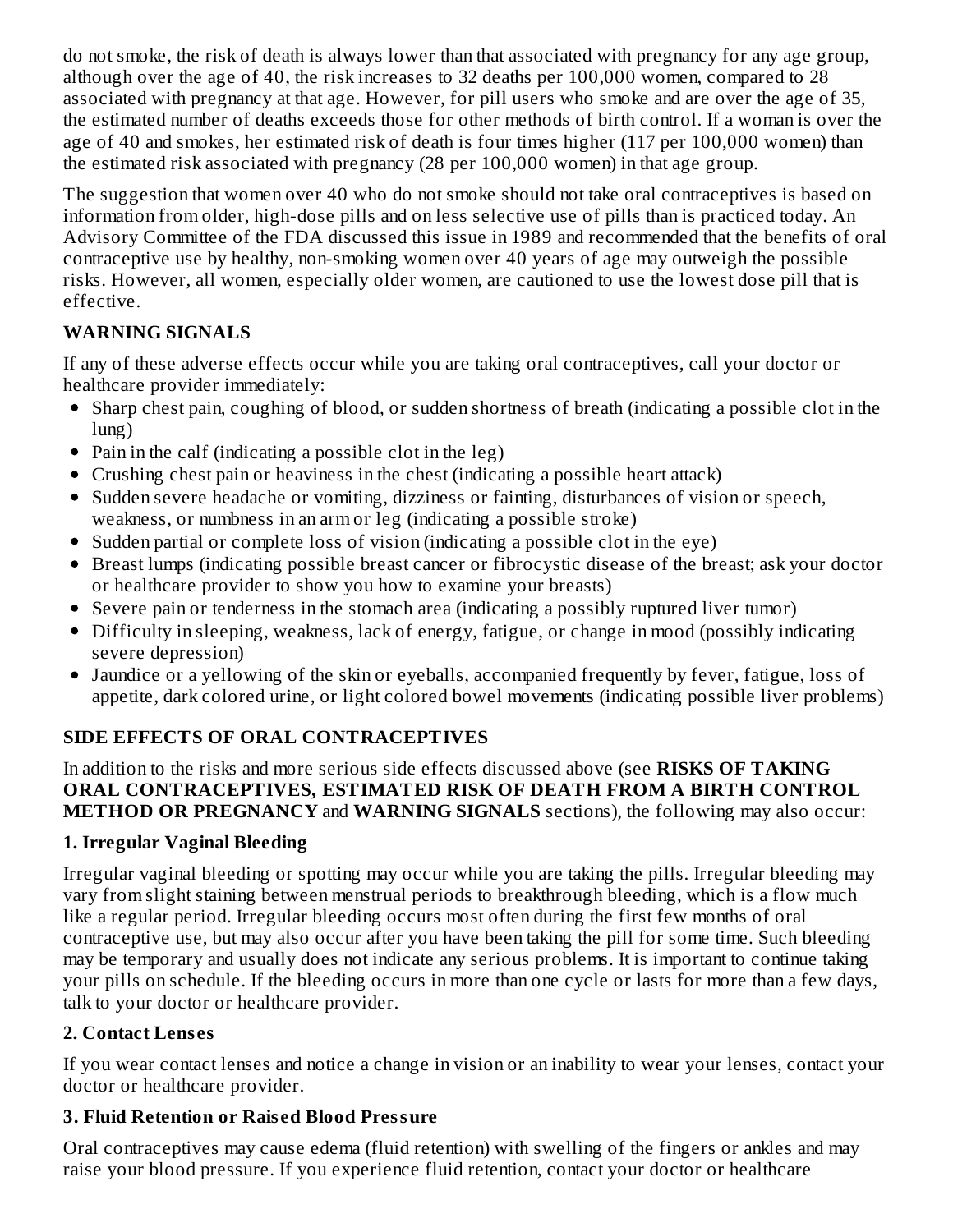provider.

# **4. Melasma**

A spotty darkening of the skin is possible, particularly of the face.

# **5. Other Side Effects**

Other side effects may include nausea and vomiting, change in appetite, headache, nervousness, depression, dizziness, loss of scalp hair, rash, and vaginal infections.

If any of these side effects bother you, call your doctor or healthcare provider.

# **GENERAL PRECAUTIONS**

# **1. Miss ed Periods and Us e of Oral Contraceptives Before or During Early Pregnancy**

There may be times when you may not menstruate regularly after you have completed taking a cycle of pills. If you have taken your pills regularly and miss one menstrual period, continue taking your pills for the next cycle but be sure to inform your doctor or healthcare provider before doing so. If you have not taken the pills daily as instructed and missed a menstrual period, or if you missed two consecutive menstrual periods, you may be pregnant. Check with your doctor or healthcare provider immediately to determine whether you are pregnant. Stop taking Caziant (desogestrel and ethinyl estradiol tablets) if you are pregnant.

There is no conclusive evidence that oral contraceptive use is associated with an increase in birth defects, when taken inadvertently during early pregnancy. Previously, a few studies had reported that oral contraceptives might be associated with birth defects, but these studies have not been confirmed. Nevertheless, oral contraceptives or any other drugs should not be used during pregnancy unless clearly necessary and prescribed by your doctor or healthcare provider. You should check with your doctor or healthcare provider about risks to your unborn child of any medication taken during pregnancy.

# **2. While Breastfeeding**

If you are breastfeeding, consult your doctor or healthcare provider before starting oral contraceptives. Some of the drug will be passed on to the child in the milk. A few adverse effects on the child have been reported, including yellowing of the skin (jaundice) and breast enlargement. In addition, oral contraceptives may decrease the amount and quality of your milk. If possible, do not use oral contraceptives while breastfeeding. You should use another method of contraception since breastfeeding provides only partial protection from becoming pregnant and this partial protection decreases significantly as you breastfeed for longer periods of time. You should consider starting oral contraceptives only after you have weaned your child completely.

# **3. Laboratory Tests**

If you are scheduled for any laboratory tests, tell your doctor or healthcare provider you are taking birth control pills. Certain blood tests may be affected by birth control pills.

# **4. Drug Interactions**

Certain drugs may interact with birth control pills to make them less effective in preventing pregnancy or cause an increase in breakthrough bleeding. Such drugs include rifampin, drugs used for epilepsy such as barbiturates (for example, phenobarbital), phenytoin (Dilantin<sup>®</sup> is one brand of this drug), phenylbutazone (Butazolidin<sup>®</sup> is one brand), herbal products containing St. John's Wort (hypericum perforatum), and possibly certain antibiotics. You may need to use additional contraception when you take drugs which can make oral contraceptives less effective. Be sure to tell your healthcare provider if you are taking or start taking any medications while taking birth control pills.

# **5. Sexually Transmitted Dis eas es**

**This product (like all oral contraceptives) is intended to prevent pregnancy. It does not protect**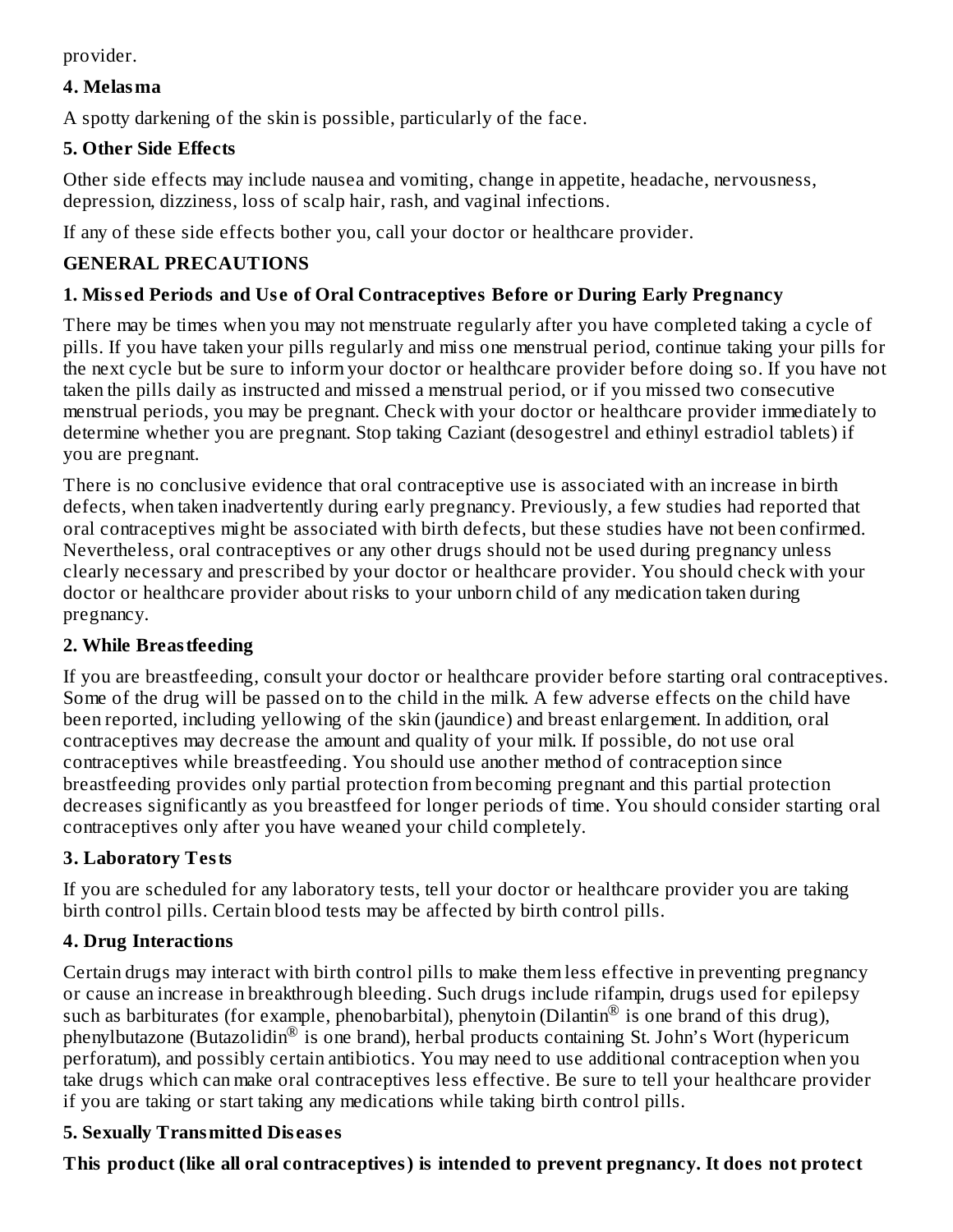**against transmission of HIV (AIDS) and other s exually transmitted dis eas es such as chlamydia, genital herpes, genital warts, gonorrhea, hepatitis B, and syphilis.**

# **HOW TO TAKE CAZIANT**

# **IMPORTANT POINTS TO REMEMBER**

**BEFORE** YOU START TAKING YOUR PILLS:

1. BE SURE TO READ THESE DIRECTIONS:

- Before you start taking your pills
- Anytime you are not sure what to do

2. THE RIGHT WAY TO TAKE THE PILL IS TO TAKE ONE PILL EVERY DAY AT THE SAME TIME. If you miss pills you could get pregnant. This includes starting the pack late. The more pills you miss, the more likely you are to get pregnant.

3. MANY WOMEN HAVE SPOTTING OR LIGHT BLEEDING, OR MAY FEEL SICK TO THEIR STOMACH DURING THE FIRST 1 TO 3 PACKS OF PILLS. If you have spotting or light bleeding or feel sick to your stomach, do not stop taking the pill. The problem will usually go away. If it doesn't go away, check with your doctor or healthcare provider.

4. MISSING PILLS CAN ALSO CAUSE SPOTTING OR LIGHT BLEEDING, even when you make up these missed pills. On the days you take 2 pills to make up for missed pills, you could also feel a little sick to your stomach.

5. IF YOU HAVE VOMITING OR DIARRHEA, for any reason, or IF YOU TAKE CERTAIN MEDICINES, including some antibiotics or the herbal supplement St. John's Wort, your pills may not work as well. Use a back-up method (such as condoms, spermicides, or diaphragm) until you check with your doctor or healthcare provider.

6. IF YOU HAVE TROUBLE REMEMBERING TO TAKE THE PILL, talk to your doctor or healthcare provider about how to make pill-taking easier or about using another method of birth control.

7. IF YOU HAVE ANY QUESTIONS OR ARE UNSURE ABOUT THE INFORMATION IN THIS LEAFLET, call your doctor or healthcare provider.

# **BEFORE YOU START TAKING YOUR PILLS**

1. DECIDE WHAT TIME OF DAY YOU WANT TO TAKE YOUR PILL.

It is important to take it at about the same time every day.

2. LOOK AT YOUR PILL PACK: IT WILL HAVE 28 PILLS:

This **28 pill pack** has 21 "active" [beige, orange, and pink] pills (with hormones) for Weeks 1, 2, 3 and 7 "inactive" [white] pills (without hormones) for Week 4.

3. ALSO FIND:

- where on the pack to start taking the pills,
- in what order to take the pills (follow the arrows), and
- the week numbers as shown in the picture below.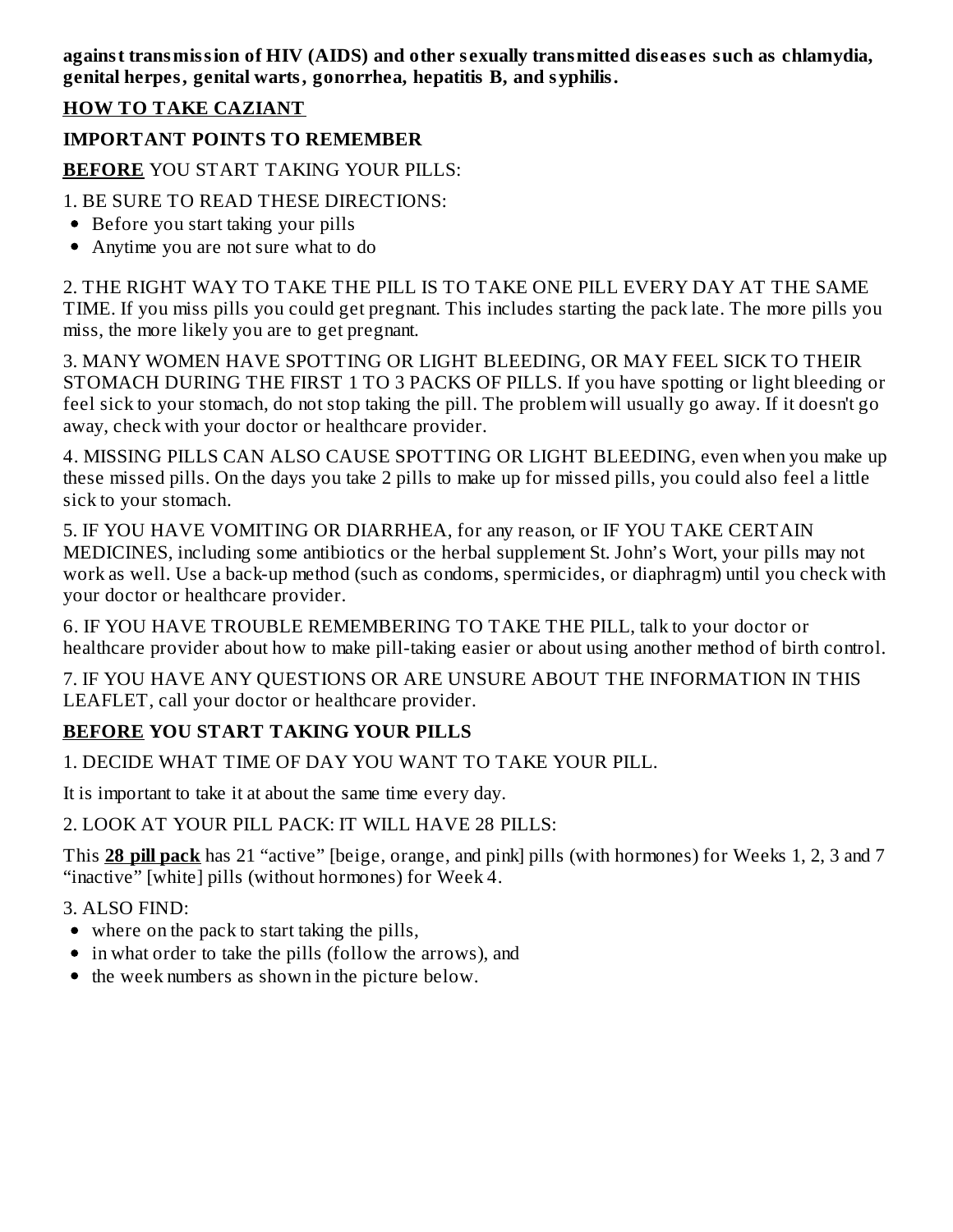

- 4. BE SURE YOU HAVE READY AT ALL TIMES:
- ANOTHER KIND OF BIRTH CONTROL (such as condoms, spermicides, or diaphragm) to use as a back-up in case you miss pills.
- AN EXTRA, FULL PILL PACK OF CAZIANT (desogestrel and ethinyl estradiol tablets).

# **WHEN TO START THE FIRST PACK OF PILLS**

You have a choice of which day to start taking your first pack of pills. Decide with your doctor or healthcare provider which is the best day for you. Pick a time of day which will be easy to remember.

#### **DAY 1 START:**

1. Pick the day label strip that starts with the first day of your period (this is the day you start bleeding or spotting, even if it is almost midnight when the bleeding begins).

2. Place this day label strip on the blister card above the first row of tablets.

#### **Pick correct day label.**

**Example Only:**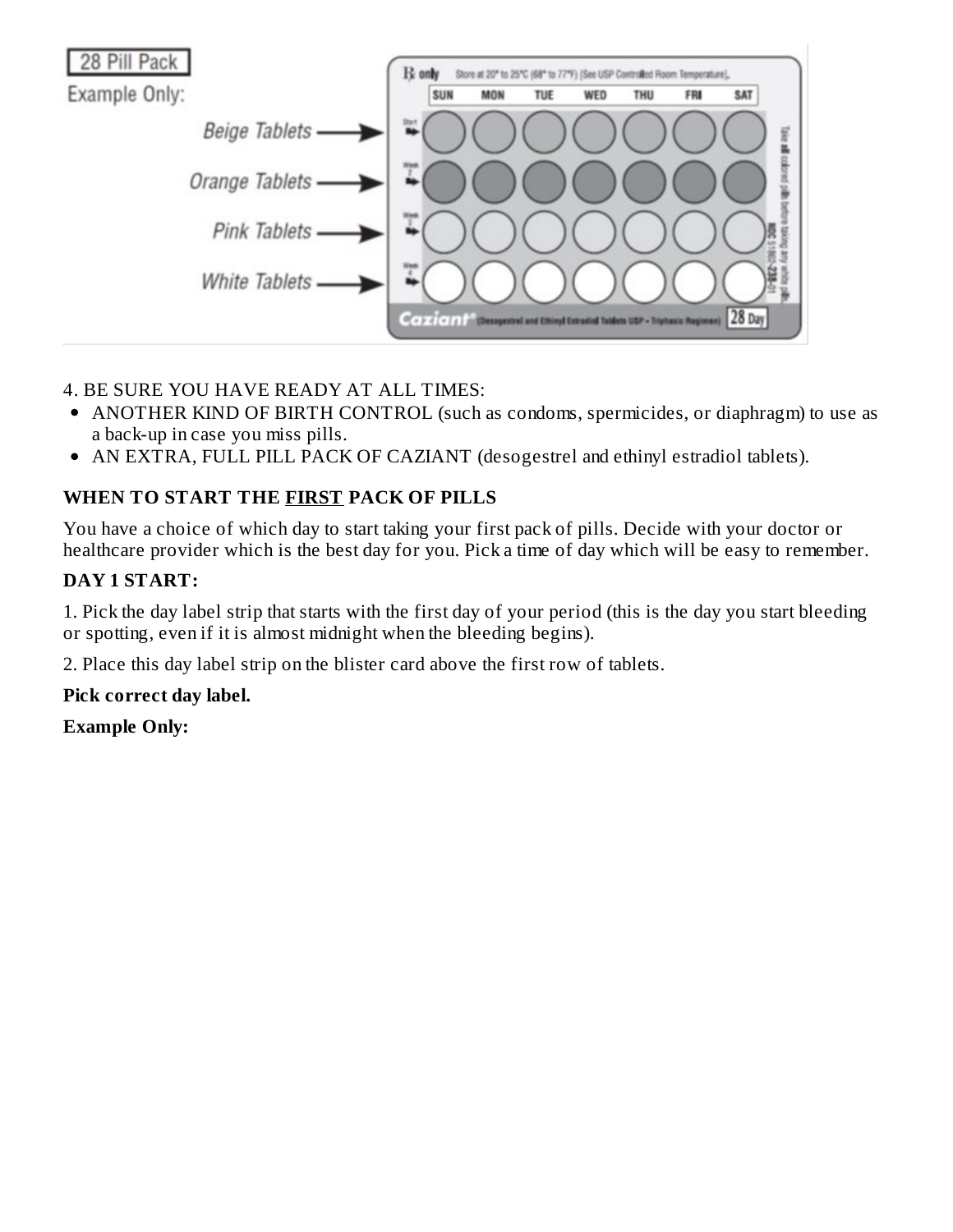

3. Take the first "active" [beige] pill of the first pack during the <u>first 24 hours of your period.</u>

4. You will not need to use a back-up method of birth control, since you are starting the pill at the beginning of your period.

# **SUNDAY START:**

1. Take the first "active" [beige] pill of the first pack on the first Sunday after your period starts, even if you are still bleeding. If your period begins on Sunday, start the pack that same day.

2. Use another method of birth control as a back-up method if you have sex anytime from the Sunday you start your first pack until the next Sunday (7 days). Condoms, spermicides, or a diaphragm are good back-up methods of birth control.

# **WHAT TO DO DURING THE MONTH**

# 1. **TAKE ONE PILL AT THE SAME TIME EVERY DAY UNTIL THE PACK IS EMPTY.**

Do not skip pills even if you are spotting or bleeding between monthly periods or feel sick to your stomach (nausea).

Do not skip pills even if you do not have sex very often.

# 2. **WHEN YOU FINISH A PACK OR SWITCH YOUR BRAND OF PILLS:**

Start the next pack on the day after your last pill. Do not wait any days between packs.

# **WHAT TO DO IF YOU MISS PILLS**

If you **MISS 1** "active" [beige, orange, or pink] pill:

1. Take it as soon as you remember. Take the next pill at your regular time. This means you may take 2 pills in 1 day.

2. You do not need to use a back-up birth control method if you have sex.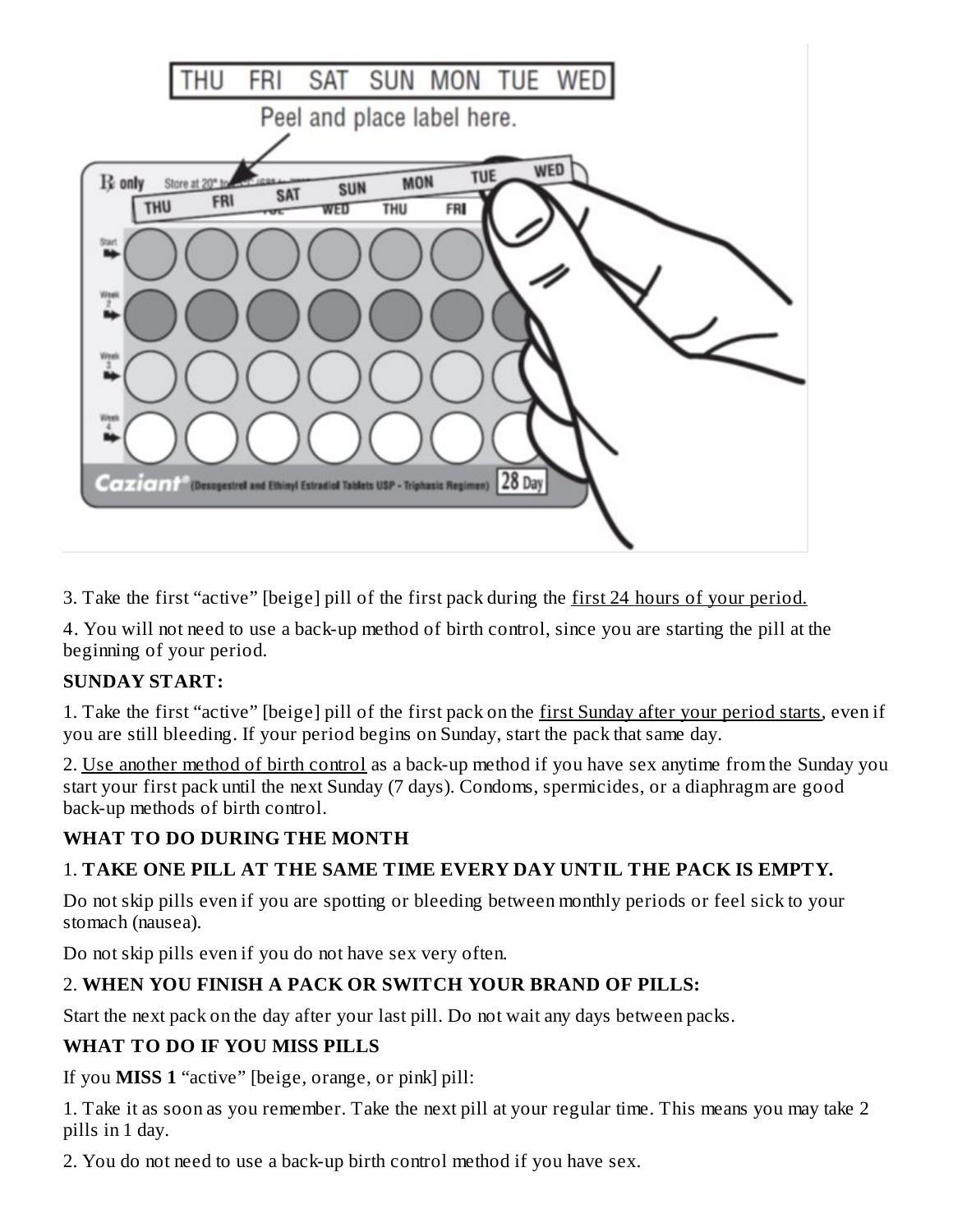If you **MISS 2** "active" [beige or orange] pills in a row in **WEEK 1 OR WEEK 2** of your pack:

1. Take 2 pills on the day you remember and 2 pills the next day.

2. Then take 1 pill a day until you finish the pack.

3. You COULD BECOME PREGNANT if you have sex in the **7 days** after you restart your pills. You MUST use another birth control method (such as condoms, spermicides, or diaphragm) as a back-up method for those 7 days.

If you **MISS 2** "active" [pink] pills in a row in **WEEK 3**:

# 1. *If you are a Day 1 Starter:*

THROW OUT the rest of the pill pack and start a new pack that same day.

# *If you are a Sunday Starter:*

Keep taking 1 pill every day until Sunday.

On Sunday, THROW OUT the rest of the pack and start a new pack of pills that same day.

2. You may not have your period this month, but this is expected. However, if you miss your period 2 months in a row, call your doctor or healthcare provider because you might be pregnant.

3. You COULD BECOME PREGNANT if you have sex in the **7 days** after you restart your pills. You MUST use another birth control method (such as condoms, spermicides, or diaphragm) as a back-up method for those 7 days.

If you **MISS 3 OR MORE** "active" [beige, orange, or pink] pills in a row (during the first 3 weeks):

# 1. *If you are a Day 1 Starter:*

THROW OUT the rest of the pill pack and start a new pack that same day.

# *If you are a Sunday Starter:*

Keep taking 1 pill every day until Sunday.

On Sunday, THROW OUT the rest of the pack and start a new pack of pills that same day.

2. You may not have your period this month, but this is expected. However, if you miss your period 2 months in a row, call your doctor or healthcare provider because you might be pregnant.

3. You COULD BECOME PREGNANT if you have sex on the days when you missed pills or during the first **7 days** after restarting your pills. You MUST use another birth control method (such as condoms, spermicides, or diaphragm) as a back-up method the next time you have sex and for the first 7 days after you restart your pills.

# **IF YOU FORGET ANY OF THE 7 "INACTIVE" [WHITE] PILLS IN WEEK 4:**

- 1. THROW AWAY the pills you missed.
- 2. Keep taking 1 pill each day until the pack is empty.
- 3. You do not need to use a back-up method of birth control.

# **FINALLY, IF YOU ARE STILL NOT SURE WHAT TO DO ABOUT THE PILLS YOU HAVE MISSED:**

- 1. Use a BACK-UP METHOD of birth control anytime you have sex.
- 2. KEEP TAKING ONE "ACTIVE" [BEIGE, ORANGE, OR PINK] PILL EACH DAY until you can reach your doctor or healthcare provider.

# **ADDITIONAL INFORMATION**

# **1. PREGNANCY DUE TO PILL FAILURE**

The incidence of pill failure resulting in pregnancy is approximately one percent (i.e., one pregnancy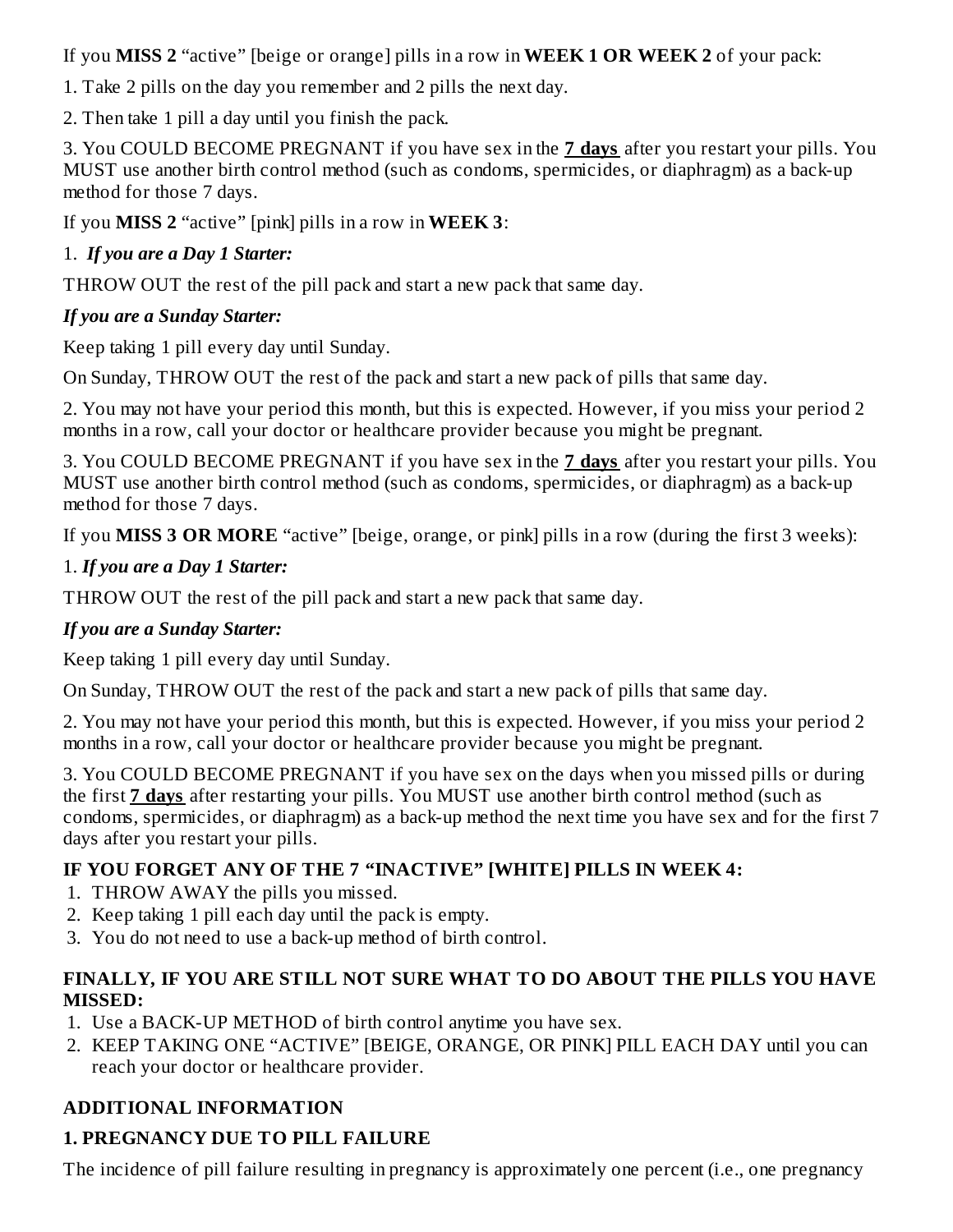per 100 women per year of use) if taken every day as directed, but more typical failure rates are about 5% (5 pregnancies per 100 women per year of use). If failure does occur, the risk to the fetus is minimal.

# **2. PREGNANCY AFTER STOPPING THE PILL**

There may be some delay in becoming pregnant after you stop using oral contraceptives, especially if you had irregular menstrual cycles before you used oral contraceptives. It may be advisable to postpone conception until you begin menstruating regularly once you have stopped taking the pill and desire pregnancy.

There does not appear to be any increase in birth defects in newborn babies when pregnancy occurs soon after stopping the pill.

# **3. OVERDOSAGE**

Serious ill effects have not been reported following ingestion of large doses of oral contraceptives by young children. Overdosage may cause nausea and withdrawal bleeding in females. In case of overdosage, contact your doctor, healthcare provider, or pharmacist.

# **4. OTHER INFORMATION**

Your doctor or healthcare provider will take a medical and family history and may examine you before prescribing an oral contraceptive. The physical examination may be delayed to another time if you request it and your doctor or the healthcare provider believes that it is a good medical practice to postpone it. You should be reexamined at least once a year. Be sure to inform your doctor or healthcare provider if there is a family history of any of the conditions listed previously in this leaflet. Be sure to keep all appointments with your doctor or healthcare provider, because this is a time to determine if there are early signs of side effects of oral contraceptive use.

Do not use the drug for any condition other than the one for which it was prescribed. This drug has been prescribed specifically for you; do not give it to others who may want birth control pills.

# **HEALTH BENEFITS FROM ORAL CONTRACEPTIVES**

In addition to preventing pregnancy, use of combination oral contraceptives may provide certain benefits. They are:

- menstrual cycles may become more regular
- blood flow during menstruation may be lighter and less iron may be lost. Therefore, anemia due to iron deficiency is less likely to occur
- pain or other symptoms during menstruation may be encountered less frequently
- ectopic (tubal) pregnancy may occur less frequently
- non-cancerous cysts or lumps in the breast may occur less frequently
- acute pelvic inflammatory disease may occur less frequently
- oral contraceptive use may provide some protection against developing two forms of cancer: cancer of the ovaries and cancer of the lining of the uterus

If you want more information about birth control pills, ask your doctor, healthcare provider, or pharmacist. They have a more technical leaflet called the Prescribing Information, which you may wish to read.

#### **Call your doctor for medical advice about side effects. You may report side effects to FDA at 1- 800-FDA-1088.**

Store at 20° to 25°C (68° to 77°F) [See USP Controlled Room Temperature].

KEEP THIS AND ALL MEDICATIONS OUT OF THE REACH OF CHILDREN.

All brand names listed are the registered trademarks of their respective owners and are not trademarks of Teva Pharmaceuticals USA.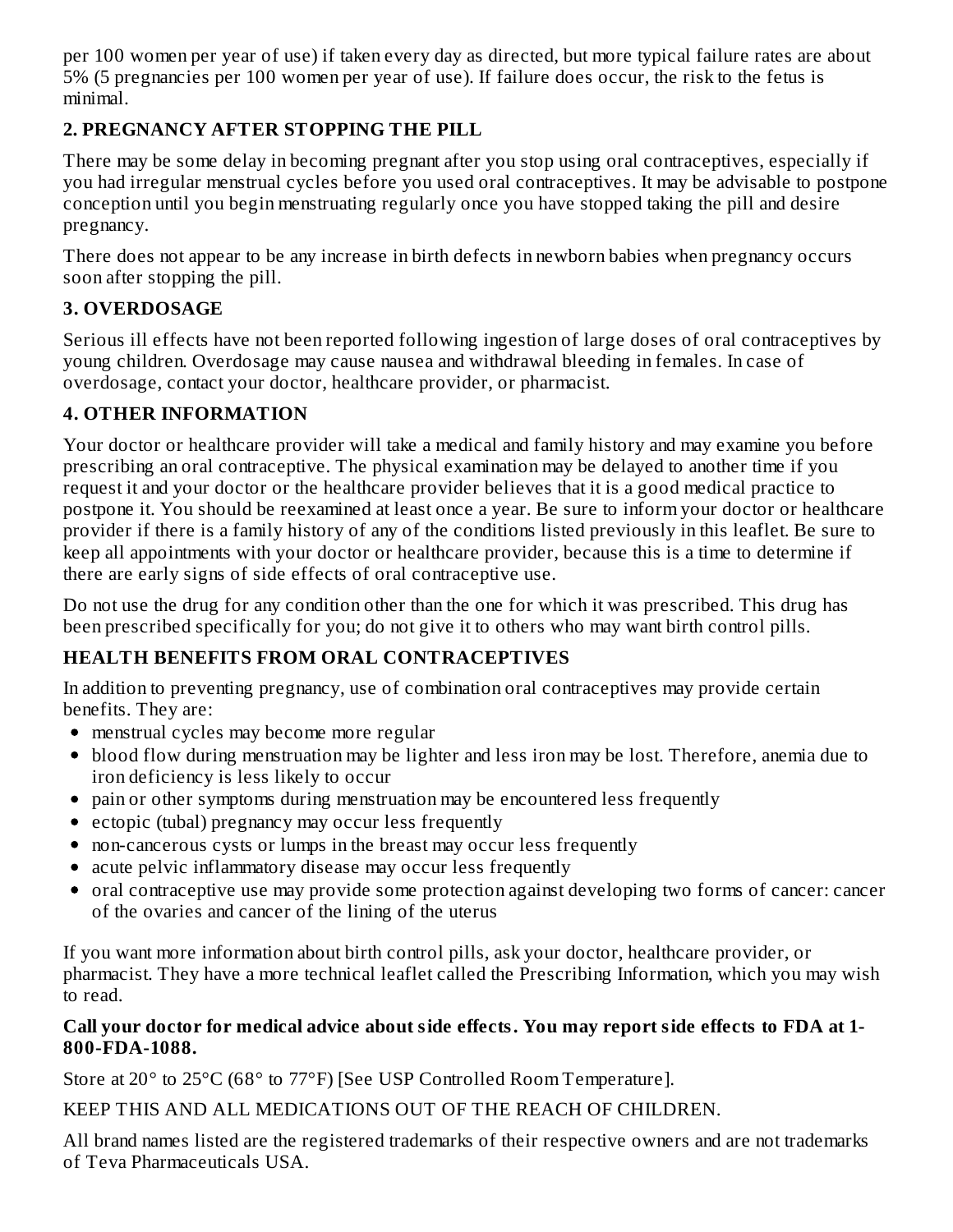#### Manufactured by: **Teva Pharmaceuticals USA, Inc.**

North Wales, PA 19454

Distributed by: **Mayne Pharma** Greenville, NC 27834

Rev. B 8/2017

#### **Caziant Tablets 28-Day Regimen**



# **CAZIANT TRIPHASIC REGIMEN** desogestrel and ethinyl estradiol kit **Product Information Product T ype** HUMAN PRESCRIPTION DRUG **Ite m Code (Source )** NDC:530 0 2-16 28 (NDC:518 6 2-238 ) **Packaging # Item Code Package Description Marketing Start Date Marketing End Date 1** NDC:530 0 2-16 28 -6 6 in 1 PACKAGE 0 9 /0 1/20 17 **1** 1 in 1 BLISTER PACK; Type 0: Not a Combination Product **2** NDC:53002-1628-1 1 in 1 PACKAGE 0 9/0 1/20 17 **2** 1 in 1 BLISTER PACK; Type 0: Not a Combination Product **3** NDC:53002-1628-3 3 in 1 PACKAGE 0 9/0 1/20 17 **3** 1 in 1 BLISTER PACK; Type 0: Not a Combination Product

#### **Quantity of Parts**

| Part # | <b>Package Quantity</b> | <b>Total Product Quantity</b> |
|--------|-------------------------|-------------------------------|
| Part 1 |                         |                               |
| Part 2 |                         |                               |
| Part 3 |                         |                               |
| Part 4 |                         |                               |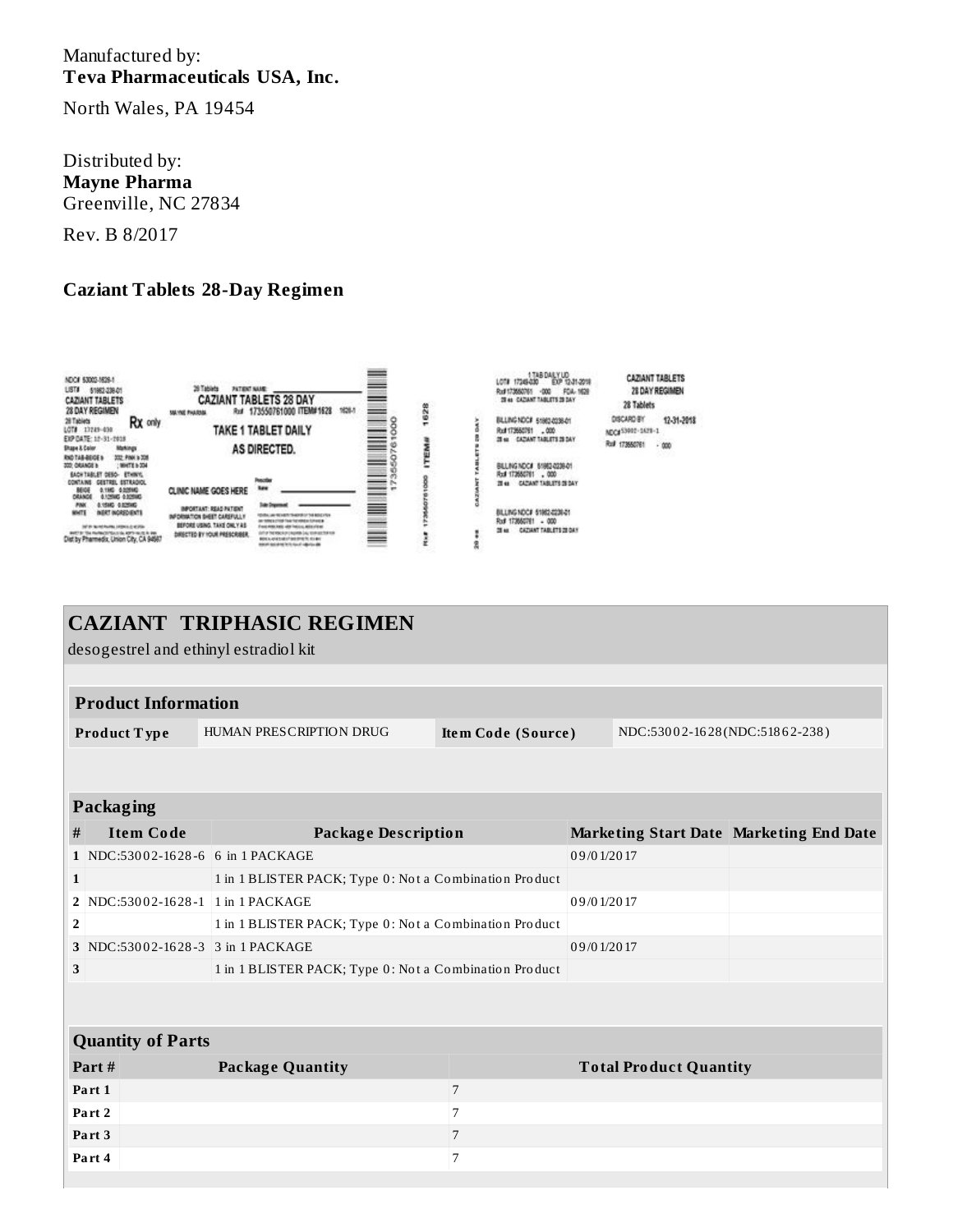# **Part 1 of 4**

## **DESOGESTREL AND ETHINYL ESTRADIOL**

desogestrel and ethinyl estradiol tablet, film coated

#### **Product Information**

**Route of Administration** ORAL

## **Active Ingredient/Active Moiety**

| Ingredient Name                                                                   | <b>Basis of Strength</b> Strength |            |
|-----------------------------------------------------------------------------------|-----------------------------------|------------|
| <b>DESO GESTREL</b> (UNII: 8 1K9 V7M3A3) (DESO GESTREL - UNII:8 1K9 V7M3A3)       | DESOGESTREL                       | $0.1$ mg   |
| <b>ETHINYL ESTRADIOL</b> (UNII: 423D2T571U) (ETHINYL ESTRADIOL - UNII:423D2T571U) | ETHINYL ESTRADIOL                 | $0.025$ mg |

#### **Inactive Ingredients**

| <b>Ingredient Name</b>                          | Strength |
|-------------------------------------------------|----------|
| <b>SILICON DIO XIDE (UNII: ETJ7Z6 XBU4)</b>     |          |
| HYPROMELLOSE 2910 (3 MPA.S) (UNII: 0 VUT3PMY82) |          |
| HYPROMELLOSE 2910 (6 MPA.S) (UNII: 0WZ8WG20P6)  |          |
| LACTOSE MONOHYDRATE (UNII: EWQ57Q815X)          |          |
| POLYETHYLENE GLYCOL 400 (UNII: B697894SGQ)      |          |
| POLYETHYLENE GLYCOL 8000 (UNII: Q662QK8M3B)     |          |
| POLYSORBATE 80 (UNII: 6OZP39ZG8H)               |          |
| PO VIDO NE K30 (UNII: U725QWY32X)               |          |
| STARCH, CORN (UNII: O8232NY3SJ)                 |          |
| <b>STEARIC ACID (UNII: 4ELV7Z65AP)</b>          |          |
| TITANIUM DIO XIDE (UNII: 15FIX9V2JP)            |          |
| .ALPHA.-TOCOPHEROL (UNII: H4N855PNZ1)           |          |
| <b>FERRIC OXIDE RED (UNII: 1K09F3G675)</b>      |          |
| FERRIC OXIDE YELLOW (UNII: EX438O2MRT)          |          |
|                                                 |          |
|                                                 |          |
| <b>Product Characteristics</b>                  |          |

| Color           | BROWN (beige) | Score               | no score        |
|-----------------|---------------|---------------------|-----------------|
| <b>Shape</b>    | ROUND         | <b>Size</b>         | 6 <sub>mm</sub> |
| Flavor          |               | <b>Imprint Code</b> | b;333           |
| <b>Contains</b> |               |                     |                 |

| <b>Marketing Information</b> |                                                 |                      |                           |  |  |
|------------------------------|-------------------------------------------------|----------------------|---------------------------|--|--|
| <b>Marketing Category</b>    | <b>Application Number or Monograph Citation</b> | Marketing Start Date | <b>Marketing End Date</b> |  |  |
| <b>ANDA</b>                  | ANDA076455                                      | 08/03/2016           |                           |  |  |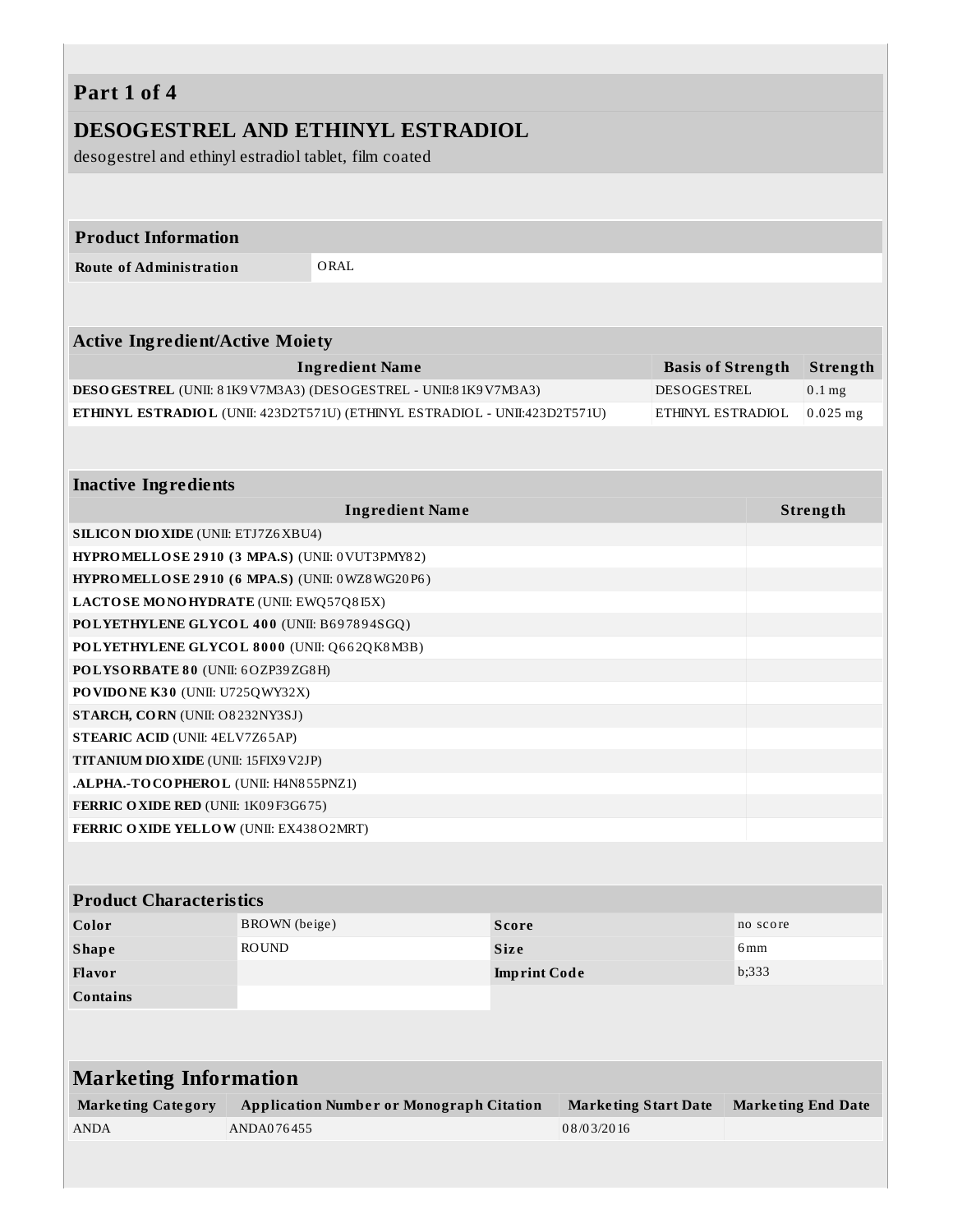# **Part 2 of 4 DESOGESTREL AND ETHINYL ESTRADIOL** desogestrel and ethinyl estradiol tablet, film coated **Product Information Route of Administration** ORAL **Inactive Ingredients Ingredient Name Strength FD&C RED NO. 4 0** (UNII: WZB9 127XOA) **FD&C YELLOW NO. 6** (UNII: H77VEI9 3A8 ) **Product Characteristics Color COLORE Score Score no** score **no** score **no** score **no** score **no** score **no** score **no** score **no** score **no** score **no** score **no** score **no** score **no** score **no** score **no no n Shape ROUND Size Simma Size** *COUND* **Size** *COUND COUND COUND COUND COUND COUND COUND COUND COUND COUND COUND COUND COUND COUND COUND COUND COUN* **Flavor Imprint Code** b;332 **Contains Marketing Information Marke ting Category Application Numbe r or Monograph Citation Marke ting Start Date Marke ting End Date** ANDA ANDA076455 08/03/2016 **Part 3 of 4 DESOGESTREL AND ETHINYL ESTRADIOL** desogestrel and ethinyl estradiol tablet, film coated **Product Information Route of Administration** ORAL **Product Characteristics Color Color PINK Score Score** *no score* **no** score **Shape Size Shape Size Size Size Size Size** *Shape* **Size** *Shape Shape Shape Shape Shape* **Flavor Imprint Code** b;335 **Contains**